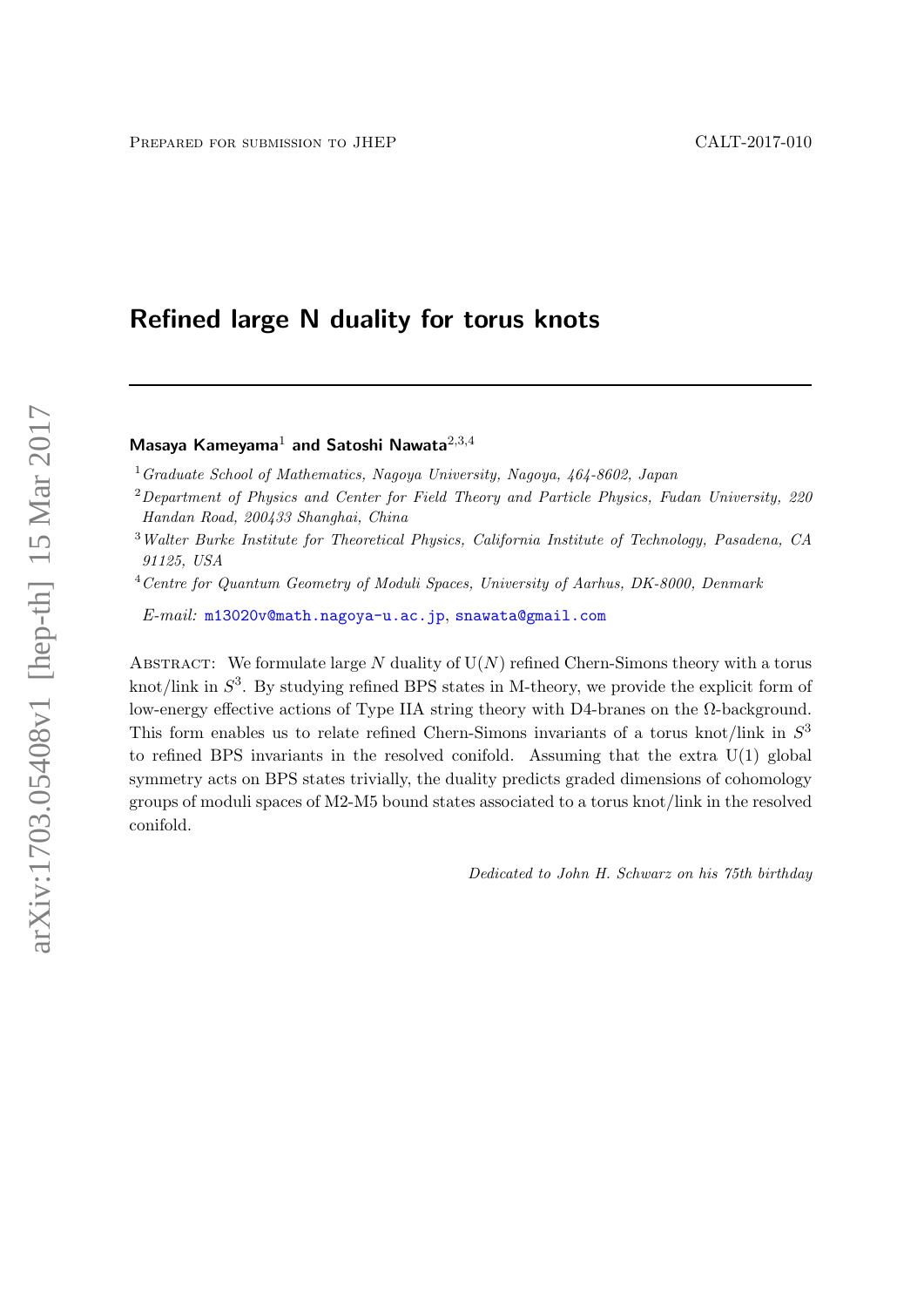# Contents

|   | 1 Introduction                                                        | $\mathbf{1}$       |
|---|-----------------------------------------------------------------------|--------------------|
|   | 2 Deformed conifold side                                              | $\bf{3}$           |
| 3 | Resolved conifold side<br>3.1 Without M5-branes<br>3.2 With M5-branes | $\bf{5}$<br>6<br>9 |
|   | 4 Large N duality for torus knots                                     | 15                 |
|   | 5 Large $N$ duality for torus links                                   | 18                 |
|   | 6 Discussion                                                          | <b>20</b>          |
|   | A Symmetric functions                                                 | 22                 |
|   | B Explicit formulas of refined reformulated invariants                | 24                 |
|   | C Tables of BPS degeneracies                                          | 27                 |
|   |                                                                       |                    |

## <span id="page-1-0"></span>1 Introduction

Large N duality is an equivalence between a  $U(N)$  gauge theory at large N and a string theory. The original idea was due to 't Hooft [\[tH74\]](#page-31-0) and we have witnessed various successful incarnations of this idea in string theory. Among them, Gopakumar and Vafa proposed in the celebrated paper  $[GV99]$  that the large N limit of  $U(N)$  Chern-Simons theory on  $S^3$  is equivalent to topological string theory on the resolved conifold. Since Chern-Simons theory is realized on topological branes wrapped on  $S^3$  in the deformed conifold  $T^*S^3$  [\[Wit95\]](#page-31-1), this duality can be also interpreted as geometric transition at large N in string theory. This proposal has far-reaching consequences both in physics and in mathematics. One of significant consequences is a striking connection between two seemingly different theories of invariants. On the one hand, Chern-Simons theory provides a natural framework of quantum invariants of three-manifolds and knots [\[Wit89\]](#page-31-2). On the other hand, topological string theory on a Calabi-Yau three-fold is mathematically formulated as theories of enumerative invariants involving some moduli spaces of curves in the three-fold. In particular, Labastida, Mariño, Ooguri and Vafa (LMOV) [\[OV00,](#page-31-3) [LMn01,](#page-30-1) [LMnV00,](#page-30-2) [LMn02\]](#page-30-3) have put forth a remarkable relationship between quantum knot invariants and enumerative integral invariants in the resolved conifold by incorporating a knot in the duality.

As a parallel development, a theory of knot homology, which categorifies quantum invariants, has been constructed by Khovanov and Rozansky [\[Kho00,](#page-30-4) [KR08a,](#page-30-5) [KR08b\]](#page-30-6), which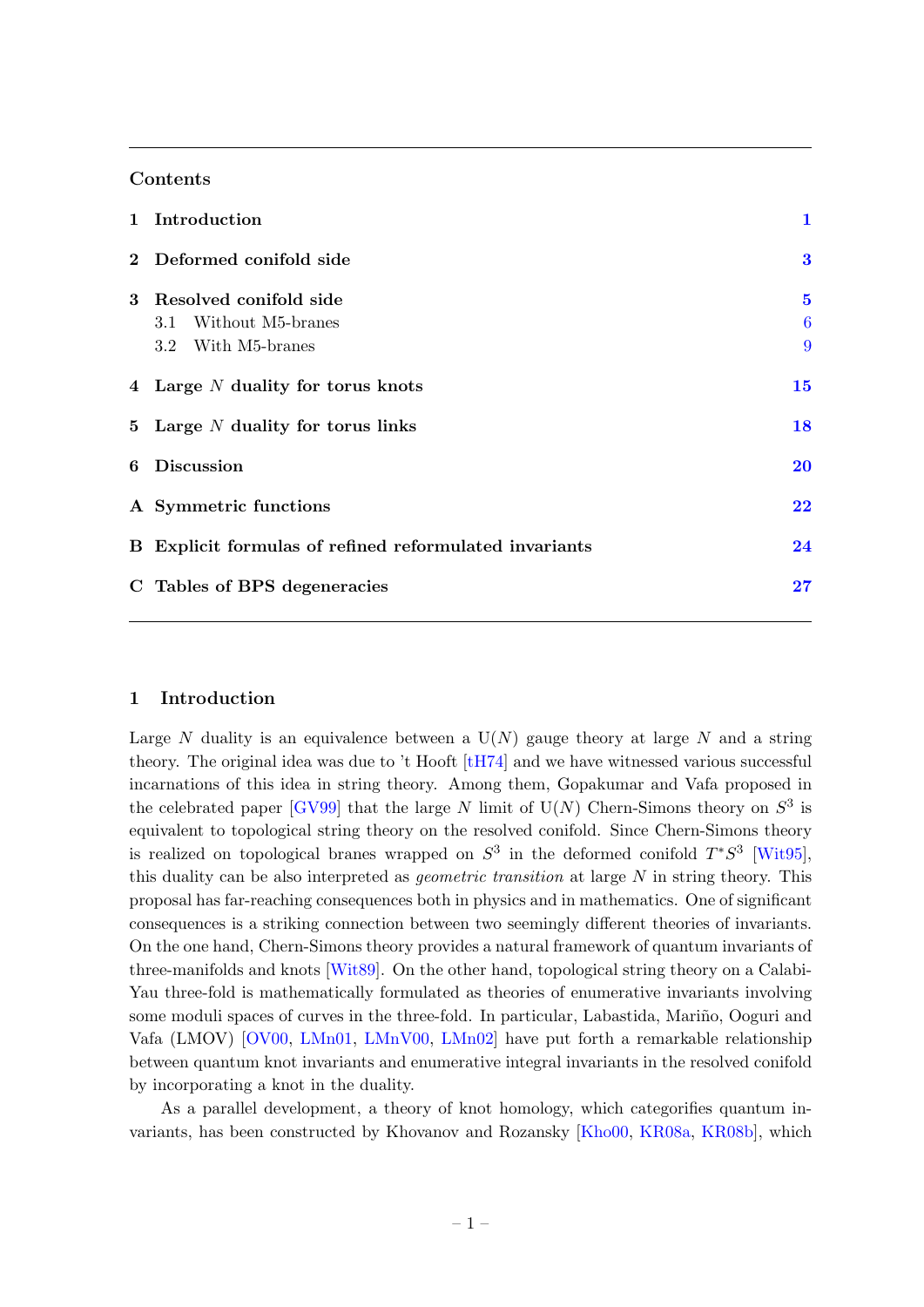enriches the large N duality to a great extent. In fact, Gukov, Schwarz and Vafa [\[GSV05\]](#page-30-7) proposed that  $\mathfrak{sl}(N)$  knot homology [\[KR08a\]](#page-30-5) at large N can be identified with the space of BPS states in the resolved conifold, which can be understood as triply-graded HOMFLY-PT homology [\[KR08b\]](#page-30-6). Furthermore, Aganagic and Shakirov have formulated refined Chern-Simons theory by using  $U(1)$  symmetry of a Seifert manifold or a torus knot [\[AS15,](#page-29-0) [AS12b\]](#page-29-1). Remarkably, the large N limits of refined Chern-Simons invariants of a torus knot are conjectured to be equal to Poincaré polynomials of the corresponding HOMFLY-PT homology when colors are labelled by rectangular Young diagrams. In addition, refined Chern-Simons theory on  $S^3$  at large N is dual to refined topological string theory on the resolved conifold. Based on these results, refined topological vertex formulations are reproduced by using refined Chern-Simons theory at large N [\[AS12c\]](#page-29-2).

The goal of this paper is to formulate large N duality of refined Chern-Simons theory with a torus knot. In other words, we shall find a relation between refined Chern-Simons invariants of a torus knot and refined BPS states in the resolved conifold, which is the generalization of the work of LMOV in refined topological string theory. This formulation also extends the proposal of [\[GSV05\]](#page-30-7) to any colors in the case of torus knots. Since the form of partition functions on the deformed conifold has been determined in [\[AS15,](#page-29-0) [AS12b,](#page-29-1) [AS12c\]](#page-29-2), we shall investigate the form of partition functions on the resolved conifold and will find implications of the large N duality on refined BPS spectra.

To this end, let us first recall relevant setups of M-theory in which refined topological string theories are embedded. On the deformed conifold side, we will consider the following brane configurations:

<span id="page-2-0"></span>

| space-time: $S^1 \times TN_4 \times T^*S^3$         | space-time: $S^1 \times TN_4 \times T^*S^3$                 |
|-----------------------------------------------------|-------------------------------------------------------------|
| <i>N</i> M5-branes: $S^1 \times D_a \times S^3$     | <i>N</i> M5-branes: $S^1 \times D_a \times S^3$ . (1.1)     |
| M M5'-branes: $S^1 \times D_a \times \mathcal{N}_K$ | M M5'-branes: $S^1 \times D_{\bar{t}} \times \mathcal{N}_K$ |

Here,  $D_q$  is the two-dimensional cigar and  $D_{\bar{t}}$  is the two-dimensional base of the Taub-NUT space TN<sub>4</sub>. Moreover, writing the local complex coordinate  $z_1$  for  $D_q$  and  $z_2$  for  $D_{\bar{t}}$ , we turn on the  $\Omega$ -background by the action

<span id="page-2-1"></span>
$$
(z_1, z_2) \to (qz_1, t^{-1}z_2) \tag{1.2}
$$

The N M5-branes wrap the zero section (a special Lagrangian submanifold) of the cotangent bundle  $T^*S^3$  of a three-sphere, realizing Chern-Simons theory with  $U(N)$  gauge group on  $S^3$ [\[Wit95\]](#page-31-1). The M probe M5'-branes are located at another Lagrangian submanifold, which is the co-normal bundle  $\mathcal{N}_K \subset T^*S^3$  to a knot  $K \subset S^3$  where the knot K is realized as the intersection of the two stacks of the M5-branes  $K = S^3 \cap \mathcal{N}_K$  [\[OV00\]](#page-31-3). As in [\[AS12c\]](#page-29-2), we consider two distinct probe M5'-branes; one spanning on  $D_q$  and the other on  $D_{\bar{t}}$ . Although both the configurations preserve four supercharges, the q and  $\bar{t}$  branes become topological branes and anti-branes, respectively, in topological string theory.

The groundbreaking proposal in  $[GV99]$  is that, at large N, the geometry undergoes the transition where  $S^3$  shrinks and  $S^2 = \mathbb{CP}^1$  is blown up. As  $S^3$  shrinks, in order for the probe M5'-branes to avoid the singularity, the conormal bundle  $\mathcal{N}_K$  is lifted to the fiber direction and it no longer touches  $S^3$ . We refer the reader to [\[DSV13\]](#page-29-3) for detailed treatment. As a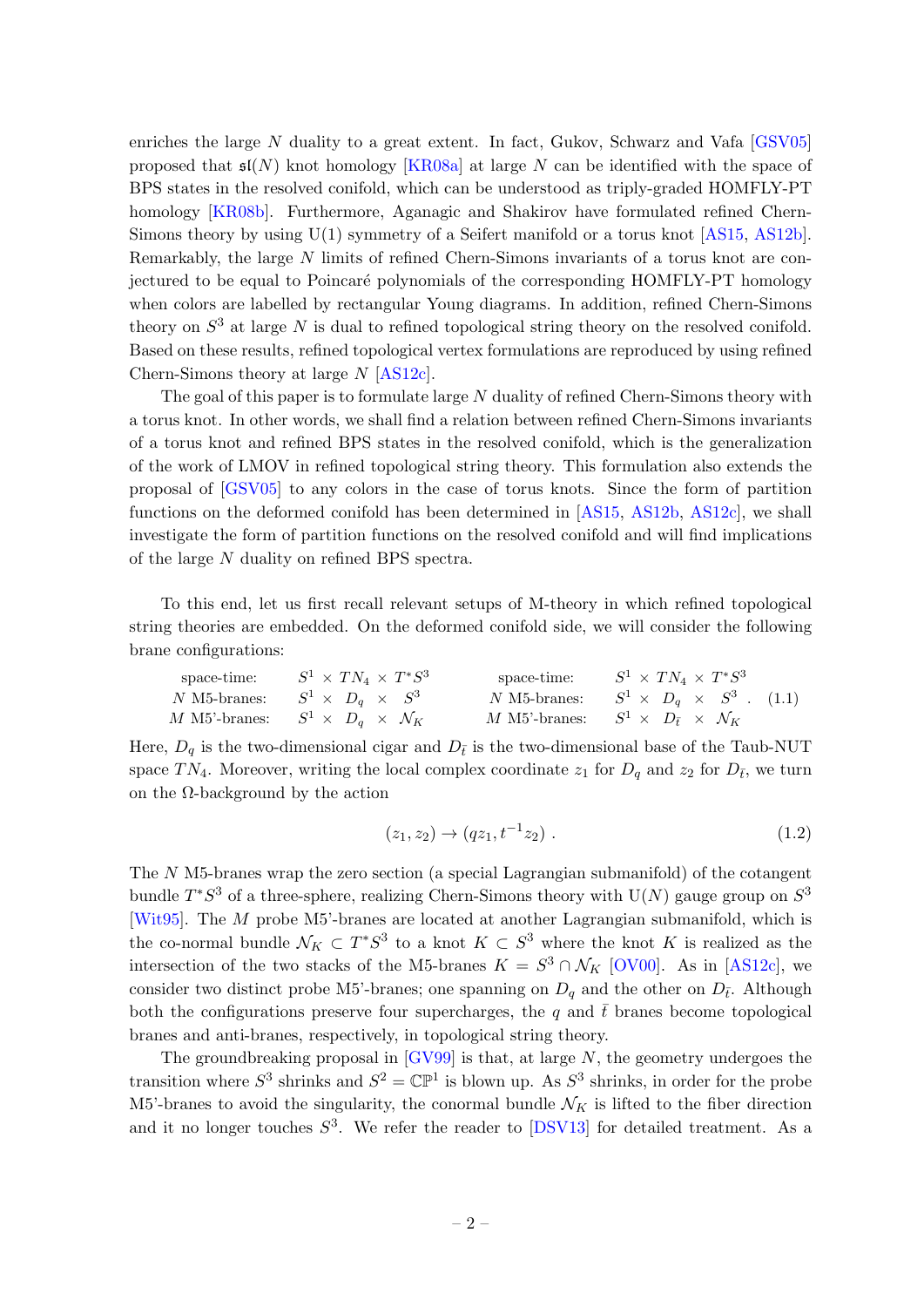result, the Calabi-Yau three-fold becomes the resolved conifold  $X = \mathcal{O}(-1) \oplus \mathcal{O}(-1) \to \mathbb{CP}^1$ , the N M5-branes turn into B-field flux supporting  $\mathbb{CP}^1$  and the M M5'-branes are situated on a Lagrangian submanifold  $\mathcal{L}_K \subset X$  encoding the information of the knot K:

<span id="page-3-1"></span>

| space-time: | $S^1 \times TN_4 \times X$                          | space-time: $S^1 \times TN_4 \times X$<br>M M5'-branes: $S^1 \times D_{\bar{t}} \times \mathcal{L}_K$ . (1.3) |
|-------------|-----------------------------------------------------|---------------------------------------------------------------------------------------------------------------|
|             | M M5'-branes: $S^1 \times D_q \times \mathcal{L}_K$ |                                                                                                               |

Indeed the large N duality can be summarized as an equivalence of partition functions. On the deformed conifold, the partition function is a generating function of refined Chern-Simons invariants at large N. On the other hand, the form of a partition function on the resolved conifold can be determined by adapting Schwinger calculation and it is expressed as a sum of contributions of all the BPS states arising from M2-branes attached to the M5'-branes [\[GV98b,](#page-30-8) [GV98a,](#page-30-9) [OV00,](#page-31-3) [LMnV00\]](#page-30-2). Hence, the large N duality relates refined Chern-Simons theory to M2-M5' bound BPS states. Moreover, in the refined context, we will conjecture a positivity property for refined Chern-Simons invariants.

The organization of this paper is as follows. In  $\S2$ , we review refined Chern-Simons theory and generating functions of refined Chern-Simons invariants of torus knots. In §[3,](#page-5-0) we shall perform Schwinger's computation for BPS states in M-theory to determine low-energy effective actions of Type IIA string theory in the refined context. We first consider M-theory without M5'-branes for illustrative purpose and then proceed to the case with M5'-branes. In  $\S4$ , the large N duality is proposed for torus knots at the refined level. This relates refined Chern-Simons invariants to graded dimensions of BPS states in the resolved conifold, which results in a positivity conjecture for refined Chern-Simons invariants. In §[5,](#page-18-0) the large N duality is generalized to multi-component torus links. In §[6,](#page-20-0) we discuss related open problems. In particular, we comment on property of BPS states for non-torus knots. In Appendix [A,](#page-22-0) we present a brief summary of symmetric functions used in this paper. Appendix [B](#page-24-0) provides explicit formulas for reformulated invariants in terms of refined Chern-Simons invariants by using the large N duality. Appendix [C](#page-27-0) contains tables for BPS degeneracies associated to torus knots/links in the resolved conifold.

# <span id="page-3-0"></span>2 Deformed conifold side

On both the deformed conifold and resolved conifold side, low-energy effective actions are determined by taking account of small fluctuations around trajectory of a BPS particle arising from an M2-brane. On the deformed conifold side, partition functions of refined topological string theory have been analyzed in [\[AS15,](#page-29-0) [AS12b,](#page-29-1) [AS12c\]](#page-29-2). In this section, we briefly review generating functions of refined Chern-Simons invariants and we refer the reader to the original papers [\[AS15,](#page-29-0) [AS12b,](#page-29-1) [AS12c\]](#page-29-2) for more details.

The work of Witten [\[Wit95\]](#page-31-1) provides the way to interpret Chern-Simons partition functions as an index counting BPS states in M-theory. From the viewpoint of M-theory, BPS states arise from M2-branes bridging between the M5-branes and the M5'-branes, and they propagate only along the M5-branes. In low energy, one can suppresses  $S^3 \subset T^*S^3$ , and we can view that these states propagate along  $\mathbb{R} \times D_q \subset \mathbb{R} \times TN_4$  when  $S^1$  is large. Therefore, Chern-Simons partition functions can be identified with an index  $\text{Tr}(-1)^F q^{J_1-J_2}$  of the three-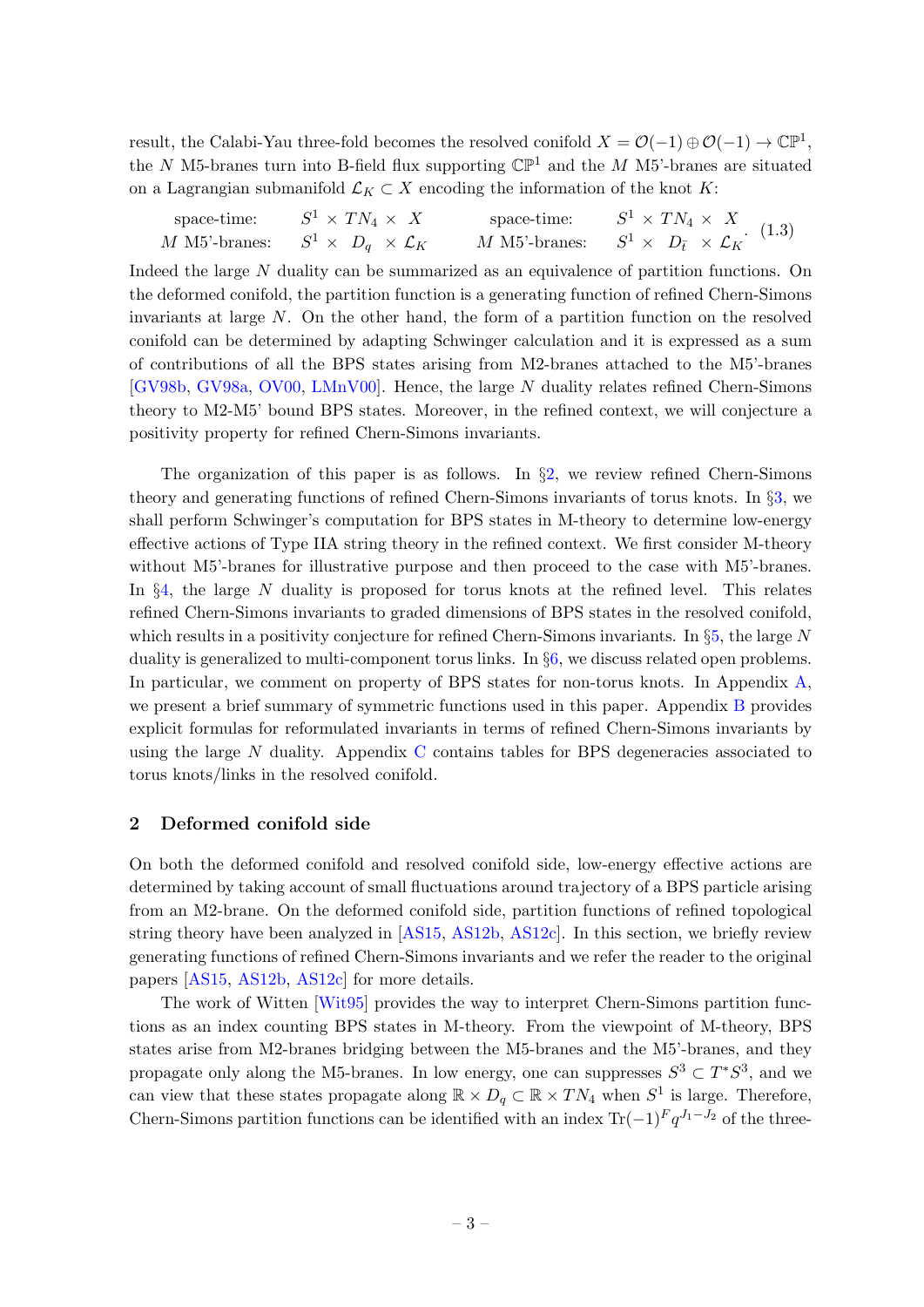dimensional theory on  $S^1 \times D_q$  with  $\mathcal{N} = 2$  supersymmetry where  $J_1$  is the Cartan generator of the SO(3) Lorentz symmetry of  $S^1 \times D_q$  and  $J_2$  is the generator of the U(1)<sub>2</sub> R-symmetry in  $\mathcal{N}=2$  supersymmetry. In fact,  $J_1$  and  $J_2$  can be considered as generators of the rotations around the  $z_1$  and  $z_2$  plane, respectively.

In [\[AS15\]](#page-29-0), it is argued that the extra  $U(1)_R$  symmetry exists when K is a torus knot  $T_{m,n}$ (more generally Seifert three-manifolds). Then, using the charge  $S_R$  of this  $U(1)_R$  symmetry, a refined Chern-Simons invariant of a torus knot is defined by a refined index [1](#page-4-0)

$$
\overline{\text{rCS}}_{\text{SU}(N),\lambda}(T_{m,n}) \text{``} = \text{``}\text{Tr}_{\mathcal{H}_{\lambda}(T_{m,n})}(-1)^F q^{J_1-S_R} t^{S_R-J_2}.
$$

where "  $=$  " means the equality up to a suitable normalization. Therefore, refined Chern-Simons theory is defined via the 3d/3d correspondence. In §[3.2,](#page-9-0) we shall provide more explanation about the refined index. These invariants can be computed by using the modular S and T matrices associated to Macdonald functions [\[AS15\]](#page-29-0) or double affine Hecke algebra [\[Che13\]](#page-29-4). Moreover, it is proven in [\[GN15\]](#page-29-5) that there exists a unique rational function  $\overline{\text{rCS}}_{\lambda}(T_{m,n}; a, q, t)$  which is the stable large N limit of refined Chern-Simons invariants with  $SU(N)$  gauge group <sup>[2](#page-4-1)</sup> of a torus knot in the following sense:

$$
\overline{\text{rCS}}_{\lambda}(T_{m,n};a=t^N,q,t)=\overline{\text{rCS}}_{\text{SU}(N),\lambda}(T_{m,n};q,t).
$$

The stable limit  $\overline{rCS}_{\lambda}(T_{m,n}; a, q, t)$  is sometimes called DAHA-superpolynomial. For instance, the refined Chern-Simons invariants of the unknot

$$
\overline{\text{rCS}}_{\lambda}(\bigcirc; a, q, t) = \prod_{x \in \lambda} \frac{t^{l'(x)} - aq^{a'(x)}}{1 - q^{a(x)}t^{l(x)+1}}
$$

so that, at the  $a = t^N$  specialization, it becomes the principal specialization of the Macdonald function

$$
\overline{\text{rCS}}_{\lambda}(\bigcirc; a=t^N, q, t) = P_{\lambda}(t^{\rho}; q, t) = \overline{\text{rCS}}_{\text{SU}(N), \lambda}(\bigcirc; q, t) ,
$$

where  $\rho$  is the Weyl vector of  $\mathfrak{sl}(N)$ . (See Figure [1](#page-22-1) for the notation.) When the color  $\lambda$  is labelled by a rectangular Young diagram, it is conjectured that the invariant  $\overline{\text{rCS}}_{\lambda}(T_{m,n}; a, q, t)$ with change of variables  $(4.3)$  coincides with the Poincaré polynomial of the corresponding HOMFLY-PT homology.

Moreover, a partition function of refined topological string theory on the deformed conifold can be determined by taking account of BPS particles arising from annulus M2-branes stretched between  $S^3$  and  $\mathcal{N}_{T_{m,n}}$ . For the q-brane setting in [\(1.1\)](#page-2-0), the M2-brane stretching between  $S^3$  and  $\mathcal{N}_{T_{m,n}}$  gives rise to two bifundamental  $\mathcal{N}=2$  chiral multiplets,  $\Phi$  and  $\widetilde{\Phi}$ , on  $S^1 \times D_q$  charged as  $(N, \overline{M})$  and  $(\overline{N}, M)$ , respectively, under  $U(N) \times U(M)$ . The chiral multiplet  $\Phi$  has charges  $(0,0; -\frac{1}{2})$  $\frac{1}{2}$ ) under  $(J_1, J_2; S_R)$  and  $\Phi$  is neutral. The three-dimensional  $\mathcal{N} = 2$  index can be evaluated by counting "single-letter index" [\[IY11,](#page-30-10) [KW11\]](#page-30-11) where the chiral multiplet  $\Phi$  contributes to the single-letter index by  $(q^{1/2}t^{-1/2} - 1)/(1 - q)$  and the

<span id="page-4-1"></span><span id="page-4-0"></span><sup>&</sup>lt;sup>1</sup>Charges of  $J_1$ ,  $J_2$  and  $S_R$  are normalized to be half-integers.

<sup>&</sup>lt;sup>2</sup>The brane setting gives rise to  $U(N)$  gauge group instead of  $SU(N)$  gauge group. However, the U(1) part merely provides the correction due to the framing number as well as the linking number of a knot/link, which play no role in this paper. Therefore, the difference between  $U(N)$  and  $SU(N)$  invariants will be ignored in this paper.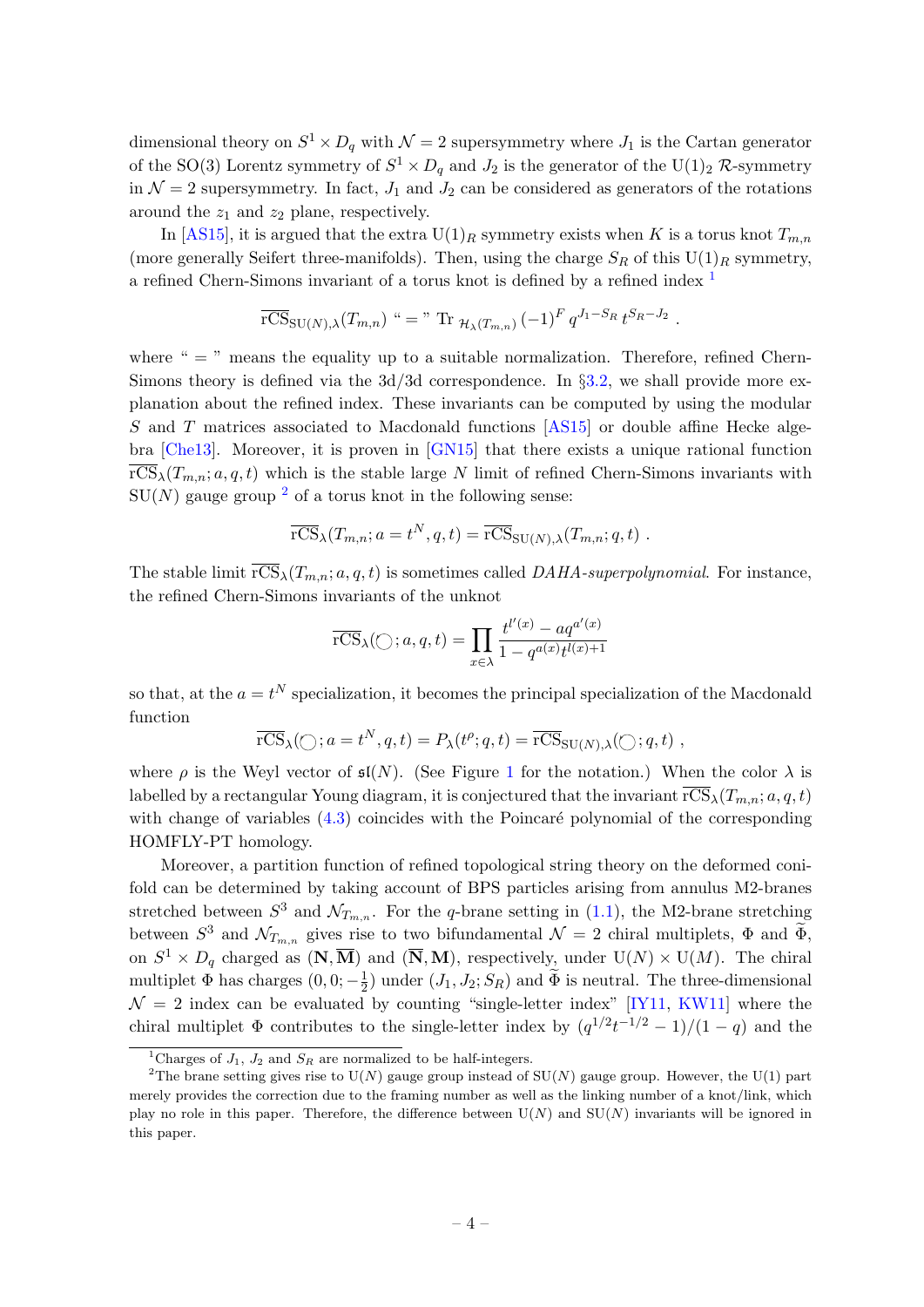other  $\tilde{\Phi}$  yields  $(1 - q^{1/2}t^{1/2})/(1 - q)$ . From the viewpoint of the three-dimensional theory on  $S^1 \times D_q$ , the M M5'-branes give rise to U(M) flavor symmetry, and a torus knot  $T_{m,n}$  in  $S^3$ contributes to the single-letter index via the 3d/3d correspondence. Therefore, putting the single-letter index invariant under  $U(N) \times U(M)$  into the plethystic exponent, the refined index takes the form

$$
Z_{\text{def},\text{SU}(N)}^q = \exp\left(\sum_{d>0} \sum_{\mu} \frac{1}{d} \frac{t^{\frac{d}{2}} - t^{-\frac{d}{2}}}{q^{\frac{d}{2}} - q^{-\frac{d}{2}}} \operatorname{Ind}_{T_{m,n},\mu}(q^d, t^d) s_{\mu}(x^d)\right) ,
$$

where  $\text{Ind}_{T_{m,n},\mu}(q,t)$  is a contribution of the knot  $T_{m,n}$  to the single-particle index charged under the flavor representation  $\mu$ . This expression can be expanded by the basis of holonomies of the U(M) group which are the Macdonald functions  $P_{\lambda}(x; q, t)$  in refined Chern-Simons theory

<span id="page-5-1"></span>
$$
Z_{\text{def},\text{SU}(N)}^q = \sum_{\lambda} g_{\lambda}(q,t) \overline{\text{rCS}}_{\text{SU}(N),\lambda}(T_{m,n};q,t) P_{\lambda}(x;q,t) , \qquad (2.1)
$$

where the function  $g_{\lambda}$  can be determined by using the unknot invariants and it turns out to be the Macdonald norm defined in Appendix [A.](#page-22-0) At the unrefined limit  $q = t$ , it reduces to the generating function of SU(N) quantum invariants  $\overline{J}_{SU(N),\lambda}(T_{m,n}; q)$  first obtained in [\[OV00\]](#page-31-3)

$$
Z_{\text{def},\text{SU}(N)} = \sum_{\lambda} \overline{J}_{\text{SU}(N),\lambda}(T_{m,n};q) s_{\lambda}(x) ,
$$

where  $s_{\lambda}(x)$  are the Schur functions.

On the other hand, the  $\bar{t}$ -branes intersect with the q-branes at a point in  $D_q$  in [\(1.1\)](#page-2-0) so that annulus M2-branes stretched between  $S^3$  and  $\mathcal{N}_{T_{m,n}}$  bring about only a single bifundamental fermionic particle. Since it contributes to the refined index by −1, the index is of the form

$$
Z_{\text{def},\text{SU}(N)}^{\bar{t}} = \exp\left(\sum_{d>0} \sum_{\mu} \frac{(-1)}{d} \operatorname{Ind}_{T_{m,n},\mu}(q^d, t^d) s_{\mu}(x^d)\right) .
$$

For the  $\bar{t}$ -brane setting, the expansion in terms of the basis of holonomies of the U(M) group is more subtle. Since the  $\bar{t}$ -branes are topological anti-branes, colors for the holonomy need to be transposed to the one for the ordinary branes. In addition, the role of the equivariant parameters should be exchanged  $(q,t) \leftrightarrow (t^{-1}, q^{-1})$  due to  $(1.2)$  for the holonomy of the  $\bar{t}$ -branes. Therefore, the partition function for the  $\bar{t}$ -branes takes the form

<span id="page-5-2"></span>
$$
Z_{\text{def},\text{SU}(N)}^{\bar{t}} = \sum_{\lambda} \overline{\text{rCS}}_{\text{SU}(N),\lambda}(T_{m,n};q,t) \ P_{\lambda}r(-x;t,q) \ , \tag{2.2}
$$

where we use the property  $P_{\lambda}r(-x;t^{-1},q^{-1}) = P_{\lambda}r(-x;t,q)$  of the Macdonald functions.

#### <span id="page-5-0"></span>3 Resolved conifold side

In the seminal papers [\[GV98b,](#page-30-8) [GV98a\]](#page-30-9), Gopakumar and Vafa (GV) proposed that an effective action of Type IIA string theory compactified on a Calabi-Yau manifold can be determined by considering effects of BPS particles arising M2-branes in the anti-selfdual graviphoton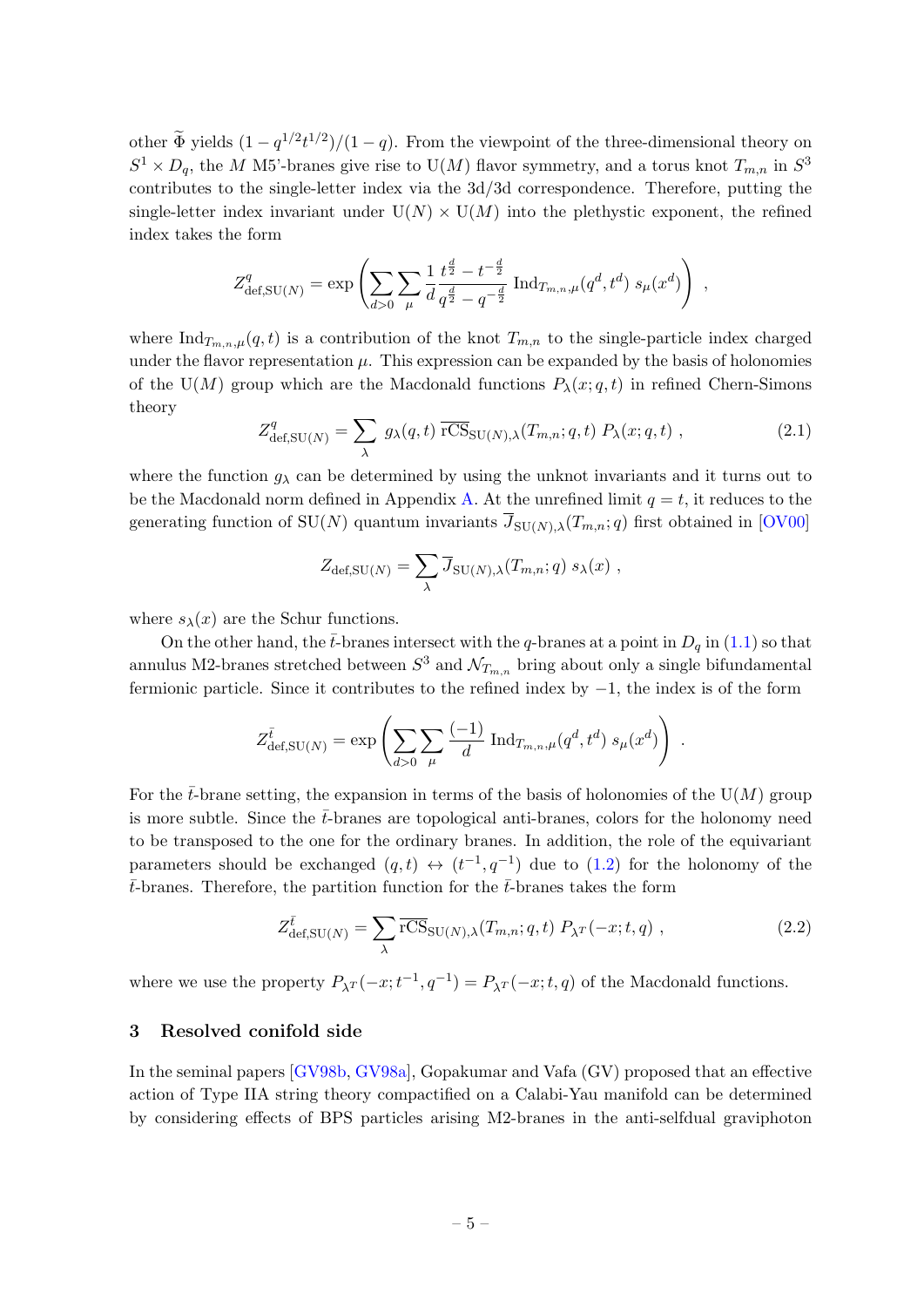background. Moreover, the form of an effective action has been explicitly evaluated by applying Schwinger computations. Subsequently, Labastida, Mari˜no, Ooguri and Vafa (LMOV) [\[OV00,](#page-31-3) [LMn01,](#page-30-1) [LMnV00,](#page-30-2) [LMn02\]](#page-30-3) have carried out similar analyses in the presence of D4 branes, which can be regarded as an open-string analogue of the GV formula. At the unrefined level, thorough analysis and elaborate explanation for these formulas have been presented in [\[Mn05,](#page-30-12) [DW16\]](#page-29-6). In this section, we will find the explicit form of an effective action of Type IIA string theory in the presence of D4-branes in the refined case.

#### <span id="page-6-0"></span>3.1 Without M5-branes

To this end, let us first review an effective action of Type IIA string theory compactified on a Calabi-Yau manifold X without D4-branes. In this subsection, we assume that a Calabi-Yau three-fold  $X$  is general and we do not necessarily restrict ourselves to the resolved conifold. The effective action of Type IIA string theory has F-terms that admit genus expansion

$$
F^{\text{cl}} = \log Z_{\text{res}}^{\text{cl}} = -i \sum_{g \ge 0} \int_{\mathbb{R}^4} d^4x \, d^4\theta \, \mathcal{F}_g(\mathcal{X}_\Lambda) (\mathcal{W}_{AB} \mathcal{W}^{AB})^g \;,
$$

where  $\mathcal{F}_g$  are holomorphic functions of chiral superfields  $\mathcal{X}_\Lambda$   $(\Lambda = 0, \cdots, b_2(X))$  associated to vector multiplets and  $W_{AB}$  is a chiral superfield whose bottom component is anti-selfdual graviphoton field strength

$$
\mathcal{W}_{AB} = \frac{1}{2} T_{AB} - R_{ABCD} \theta \sigma^{CD} \theta + \cdots
$$

Since the graviphoton field strength takes the value  $T = g_{st}(dx_1 \wedge dx_2 - dx_3 \wedge dx_4)$ , the genus g contribution is proportional to  $g_{\rm st}^{2g-2}$ . Gopakumar and Vafa proposed that the free energy F can be evaluated by summing up contributions of BPS states in M-theory. They arise from M2-branes wrapped on a holomorphic curve  $\Sigma$  in the Calabi-Yau manifold X.

To see the spin content of BPS states, let us recall the five-dimensional  $\mathcal{N}=1$  supersymmetry algebra consisting of eight supercharges with an  $Sp(1)<sub>R</sub> = SU(2)<sub>R</sub> \mathcal{R}$ -symmetry. Since the graviphoton field breaks the five-dimensional Lorentz group  $SO(1,4)$ , it is convenient to rewrite the algebra in terms of four-dimensional notation, so that the supercharges can be organized as  $Q^I_{\alpha}, Q^I_{\dot{\alpha}}$  where  $I = 1, 2$  are the  $SU(2)_R$  indices, and  $\alpha$  and  $\dot{\alpha}$  are negative and positive chirality of the rotational group  $SO(4) = SU(2)_{\ell} \times SU(2)_{r}$ . Then, the supersymmetry algebra is given by

$$
\{Q^I_{\alpha}, Q^J_{\beta}\} = \varepsilon_{\alpha\beta}\varepsilon^{IJ}(H + \zeta) ,
$$
  
\n
$$
\{Q^I_{\alpha}, Q^J_{\beta}\} = \varepsilon_{\alpha\beta}\varepsilon^{IJ}(H - \zeta) ,
$$
  
\n
$$
\{Q^I_{\alpha}, Q^J_{\beta}\} = -i\Gamma^{\mu}_{\alpha\beta}\varepsilon^{IJ}P_{\mu} .
$$

where  $\zeta$  is the real five-dimensional central charge. Then, short left-handed BPS multiplets take the form,

<span id="page-6-1"></span>
$$
\left( (0,0;\frac{1}{2}) \oplus (\frac{1}{2},0;0) \right) \otimes (J_{\ell}, J_r; S_R) , \qquad (3.1)
$$

which represent BPS particles of mass  $m = \zeta$  at rest. The first spin content is indeed the halfhypermultiplet representation and the second is an arbitrary finite dimensional representation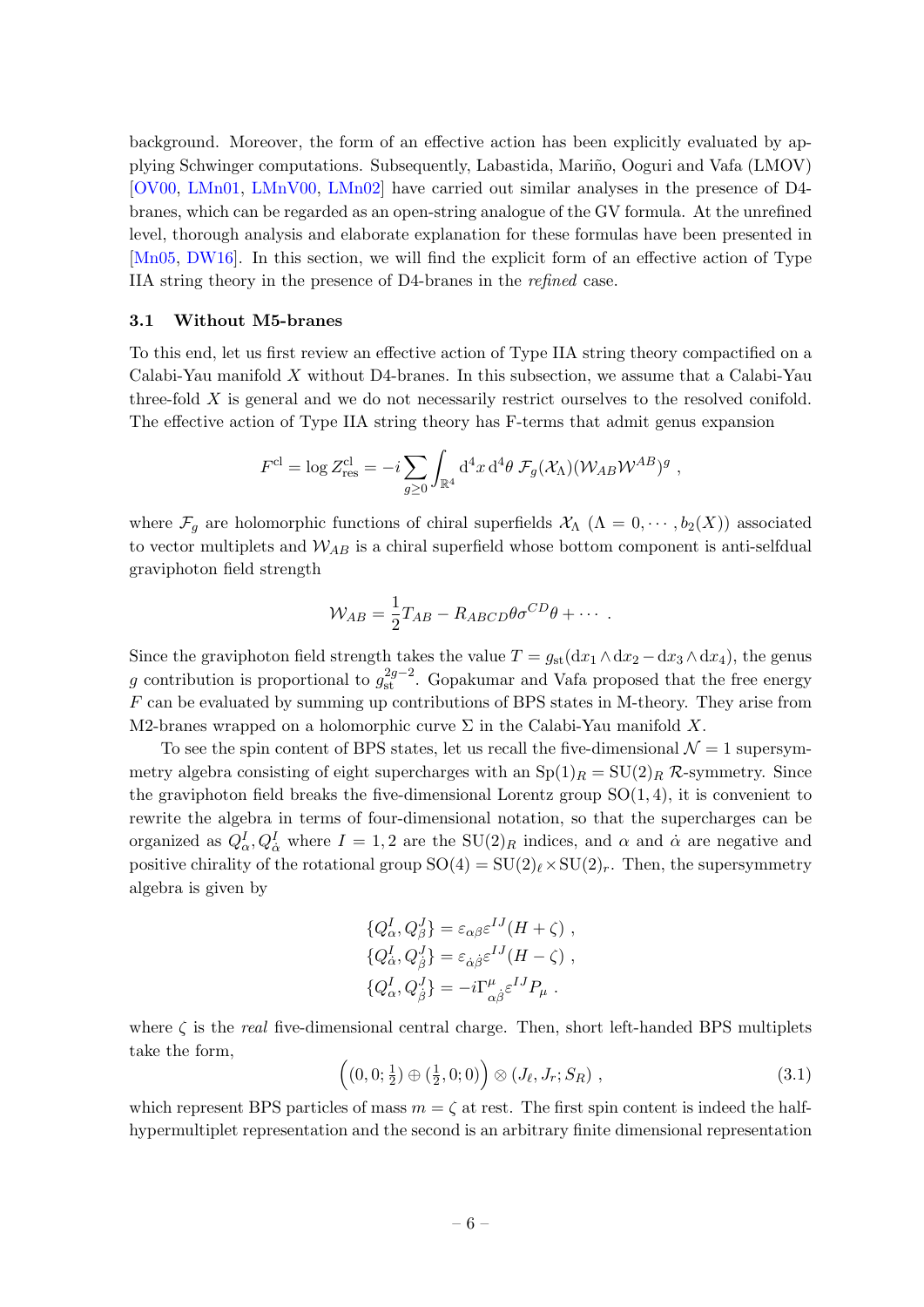of  $SU(2)_\ell \times SU(2)_r \times SU(2)_R$ . It is easy to see that the unrefined index

<span id="page-7-0"></span>
$$
\text{Tr}(-1)^{2(J_{\ell}+J_r)}q^{2J_{\ell}}e^{-\beta H}
$$

receives contributions only from the short left-handed BPS multiplets. Therefore, a one-loop calculation involving small fluctuations around a BPS particle trajectory takes the form

$$
F^{\text{cl}} = -\int_0^\infty \frac{ds}{s} \frac{\text{Tr}_{\mathcal{BPS}}(-1)^{2(J_{\ell}+J_r)} q^{2sJ_{\ell}} e^{-sm}}{(q^{\frac{s}{2}} - q^{-\frac{s}{2}})^2},
$$
  
= 
$$
-\sum_{d>0} \sum_{\beta \in H_2(X,\mathbb{Z})} \frac{1}{d} \frac{\text{Tr}_{\mathcal{H}(\beta)}(-1)^{2(J_{\ell}+J_r)} q^{2dJ_{\ell}}}{(q^{\frac{d}{2}} - q^{-\frac{d}{2}})^2} e^{-d\beta \cdot \tau},
$$
(3.2)

where we identify the parameters by  $q = e^{ig_{st}}$  and m is the central charge of BPS particles. Let us closely look at the meaning of the GV formula  $(3.2)$ .

• the denominator is obtained by Schwinger computation for the one-loop determinant of BPS particle with the half-hypermultiplet representation in the anti-selfdual graviphoton background of the form

<span id="page-7-1"></span>
$$
T^{-} = \frac{1}{2} \begin{pmatrix} 0 & g_{\rm st} \\ -g_{\rm st} & 0 \\ 0 & -g_{\rm st} \\ g_{\rm st} & 0 \end{pmatrix} . \tag{3.3}
$$

The two dimensional contribution (the upper block) can be evaluated by summing up all the Landau levels  $(\frac{1}{2} + n)g_{st}$  for  $n \in \mathbb{Z}_{\geq 0}$ :

$$
\sum_{n\geq 0} e^{-ig_{\rm st}(1+2n)/2} = \frac{1}{q^{\frac{1}{2}} - q^{-\frac{1}{2}}}.
$$

Including an identical factor for the lower block, the Schwinger calculation provides the denominator.

- the unrefined index in the numerator receives contributions from other massive BPS states [\(3.1\)](#page-6-1), which can be understood as fermion zero modes on M2-branes. The detail analysis for the BPS spectra will be given below.
- the central charge of a BPS state is given by the area of a holomorphic curve  $\Sigma$  the M2brane wraps and the Kaluza-Klein momentum. If we take a basis  $C_I$   $(I = 1, \dots, b_2(X))$ of  $H_2(X, \mathbb{Z})$ , then the homology class of the curve is expressed by  $[\Sigma] = \sum_I \beta_I C_I$  with  $\beta_I \in \mathbb{Z}$ . Denoting the complexified Kahler parameter of the 2-cycle  $C_I$  by  $\tau^I$ , the area of the M2-brane is equal to  $\tau \cdot \beta = \sum_I \tau^I \beta_I$ . Then, the central charge of the BPS state is given by  $m = \tau \cdot \beta + 2\pi in$  where n is the Kaluza-Klein momentum of the M2-brane along the M-theory circle.
- from the first to the second line, we perform a Poisson resummation  $\sum_{n\in\mathbb{Z}}e^{-2\pi ins}$  =  $\sum_{d\in\mathbb{Z}}\delta(s-d)$ , which re-expresses the sum over the Kaluza-Klein momenta as a sum over winding numbers.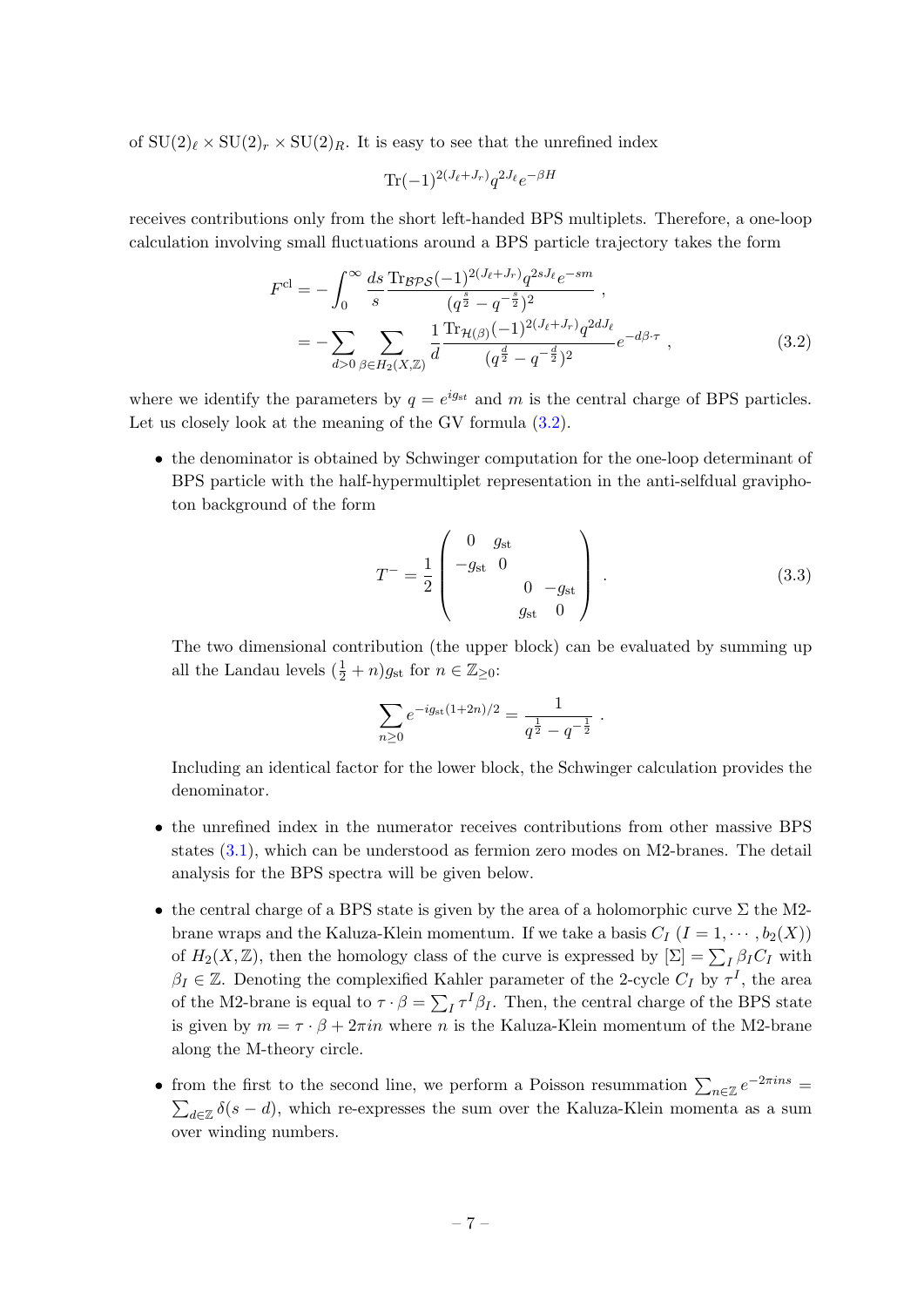In refined topological string theory, the graviphoton field is no longer anti-selfdual, and it rather takes the form

<span id="page-8-1"></span>
$$
T = \epsilon_1 dx_1 \wedge dx_2 - \epsilon_2 dx_3 \wedge dx_4 , \qquad (3.4)
$$

which introduces the  $\Omega$ -background [\(1.2\)](#page-2-1). Furthermore, by using the SU(2)<sub>R</sub> R-symmetry, we define a refined index [\[Nek04\]](#page-31-4) as

$$
\text{Tr}(-1)^{2(J_{\ell}+J_r)}q_{\ell}^{2J_{\ell}}q_r^{2(J_r-S_R)}e^{-\beta H}.
$$

It is easy to see that only left-handed multiplets [\(3.1\)](#page-6-1) again contribute to the index while the long multiplets and the right-handed multiplets do not. To write the refined index in terms of the equivariant parameters  $q = e^{i\epsilon_1}$  and  $t = e^{i\epsilon_2}$ , we introduce  $J_1 = J_\ell + J_r$  and  $J_2 = J_r - J_\ell$ so that it takes the form

$$
\text{Tr}(-1)^F q^{J_1 - S_R} t^{S_R - J_2} e^{-\beta H} ,
$$

where we define  $q_{\ell} = (qt)^{1/2}$  and  $q_r = (q/t)^{1/2}$ . Then, the free energy at the refined level can be written as

$$
F_{\text{ref}}^{\text{cl}} = \int_0^\infty \frac{ds}{s} \frac{\text{Tr}_{\mathcal{BPS}}(-1)^{2(J_{\ell}+J_r)} q^{s(J_1-S_R)} t^{s(S_R-J_2)} e^{-sm}}{(q^{\frac{s}{2}} - q^{-\frac{s}{2}})(t^{-\frac{s}{2}} - t^{\frac{s}{2}})} ,
$$
  
= 
$$
\sum_{d>0} \sum_{\beta \in H_2(X,\mathbb{Z})} \frac{1}{d} \frac{\text{Tr}_{\mathcal{H}(\beta)}(-1)^{2(J_{\ell}+J_r)} q^{d(J_1-S_R)} t^{d(S_R-J_2)}}{(q^{\frac{d}{2}} - q^{-\frac{d}{2}})(t^{-\frac{d}{2}} - t^{\frac{d}{2}})} e^{-d\beta \cdot \tau} .
$$

Since we now have different equivariant parameters the upper and lower block in [\(3.3\)](#page-7-1), the denominator is resolved to  $(q^{\frac{1}{2}} - q^{-\frac{1}{2}})^2 \to (q^{\frac{1}{2}} - q^{-\frac{1}{2}})(t^{\frac{1}{2}} - t^{-\frac{1}{2}})$ .

Now let us study other massive BPS states that contribute to the refined index. A propagating M2-brane wrapped on a holomorphic curve  $\Sigma_q \subset X$  of genus g generates a 5d particle that preserves a half of superysymmetry [\[BBS95\]](#page-29-7). For the low energy description, we need to take into account fermion zero-modes on  $\Sigma_q$  where half of them transform under  $\text{SU}(2)_\ell \times \text{SU}(2)_r$  as  $(\frac{1}{2}, 0)$  and the other half transform as  $(0, \frac{1}{2})$  $(\frac{1}{2}, 0)$  fermionic zero modes can be interpreted as differential forms on  $\Sigma_q$  and therefore there are zero-modes consisting of 2g copies of the  $(\frac{1}{2}, 0)$  representation on the curve  $\Sigma_g$  of genus g. In other words, the  $(\frac{1}{2},0)$  zero modes on  $\Sigma_g$  can be interpreted as the cohomology of the Jacobian of  $\Sigma_g$  where the  $SU(2)_\ell$  action can be understood as the natural Lefschetz  $SU(2)$  action on the cohomology  $\mathcal{H}_g := H^*(\text{Jac}(\Sigma_g))$  of the Jacobian. Quantization of this system gives g copies of the spin content  $(0,0;\frac{1}{2}) \oplus (\frac{1}{2})$  $\frac{1}{2}$ , 0; 0) under  $SU(2)$ <sub>l</sub>  $\times$   $SU(2)$ <sub>r</sub>  $\times$   $SU(2)$ <sub>R</sub> so that the contribution to the index is  $(q^{\frac{1}{2}} - q^{-\frac{1}{2}})^g (t^{-\frac{1}{2}} - t^{\frac{1}{2}})^g$  .

On the other hand, the  $(0, \frac{1}{2})$  $\frac{1}{2}$ ) fermion zero modes are related by supersymmetry to infinitesimal deformations of  $\Sigma_q$  as a holomorphic curve in X. Let us denote a moduli space  $\mathcal{M}_{g,\beta}$  that parametrizes the bosonic deformations of  $\Sigma_g$  under the homology class  $\beta \in H_2(X,\mathbb{Z})$  inside the Calabi-Yau three-fold X. Then, if  $\mathcal{M}_{g,\beta}$  and  $\Sigma_g$  are both smooth, the total moduli space  $\widehat{\mathcal{M}}_{\text{cl}}$  for the BPS states in this configuration is

<span id="page-8-0"></span>
$$
\operatorname{Jac}(\Sigma_g) \longrightarrow \widehat{\mathcal{M}}_{\text{cl}} \\
\downarrow^{\pi} \tag{3.5}
$$
\n
$$
\mathcal{M}_{g,\beta}
$$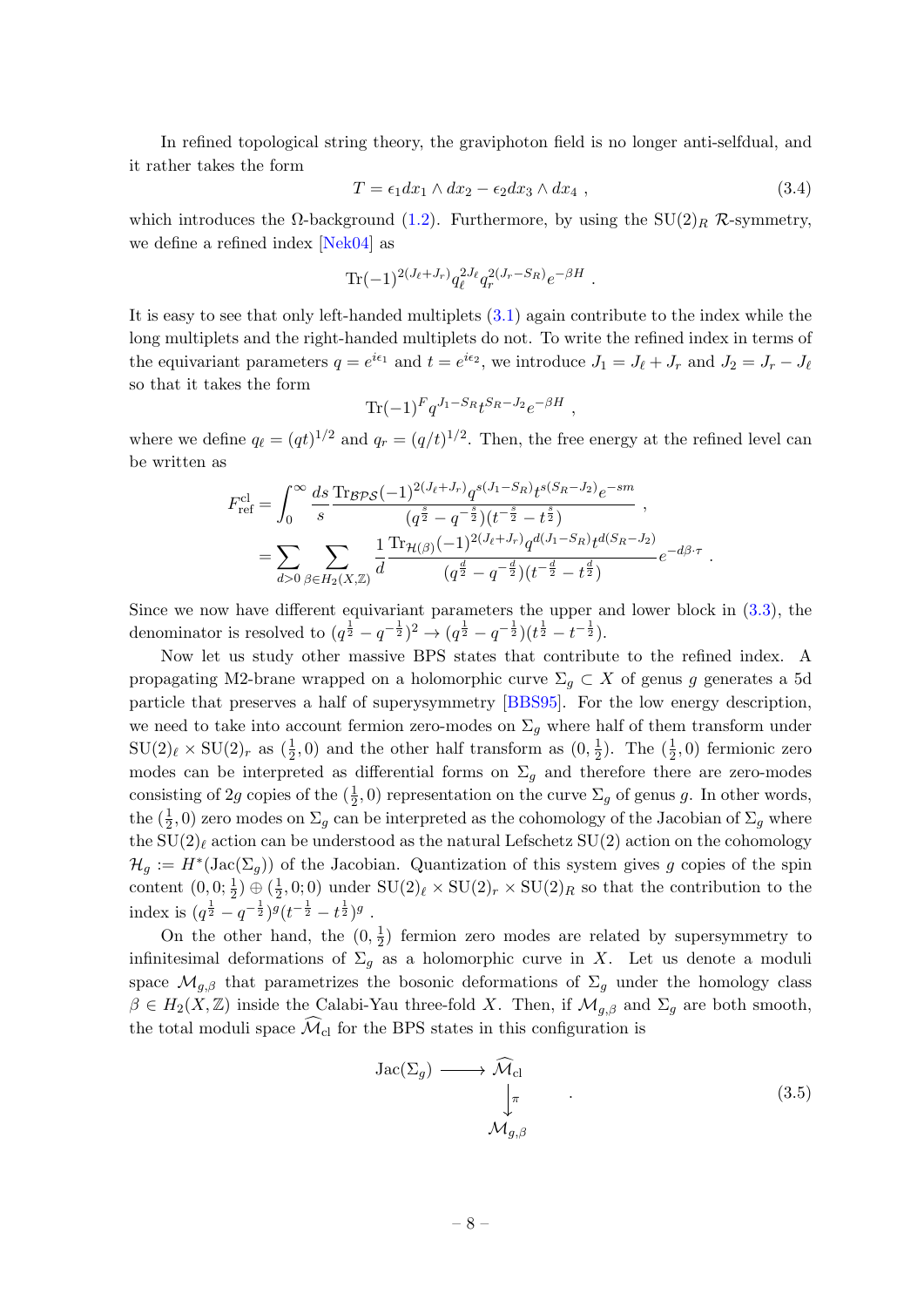Since the zero-modes of  $(0, \frac{1}{2})$  $\frac{1}{2}$ ) fermions are differential forms on  $\mathcal{M}_{g,\beta}$ , the space of total BPS states in this situation is the de Rham cohomology  $H^*(\mathcal{M}_{g,\beta};\mathcal{H}_g)$  of  $\mathcal{M}_{g,\beta}$  with values in  $\mathcal{H}_g$  where the SU(2)<sub>r</sub> action is the natural Lefschetz SU(2) action on  $H^*(\mathcal{M}_{g,\beta})$ . However, the assumption that  $\Sigma_q$  is always smooth is almost never satisfied and there are usually singular fibers in [\(3.5\)](#page-8-0), which makes it difficult to give a rigorous mathematical definition of GV invariants. (However, important progress has been made recently in mathematics [\[PT10,](#page-31-5) [MT16\]](#page-31-6).)

In physics, one can formally count the number of BPS states. For this purpose, we decompose the zero-modes of  $(0, \frac{1}{2})$  $\frac{1}{2}$ ) fermions into the spectrum  $H^*(\mathcal{M}_{g,\beta}) \cong \bigoplus A_{g,\beta,J_r,S_R}$ with respect to  $J_r$  and  $S_R$  spins so that the total BPS spectrum takes the form

$$
\mathcal{H}(\beta) \cong \bigoplus_{g,J_r,S_R} \mathcal{H}_g \otimes A_{g,\beta,J_r,S_R}.
$$

As a result, denoting the number of states with fixed charges by

$$
\widehat{N}_{g,\beta,J_r,S_R} := \dim A_{g,\beta,J_r,S_R} \;,
$$

the refined free energy takes the form

$$
F_{\rm ref}^{\rm cl} = \sum_{d>0} \sum_{\rm charges} \frac{1}{d} (-1)^{2J_r} \widehat{N}_{g,\beta,J_r,S_R}(q^{\frac{d}{2}} - q^{-\frac{d}{2}})^{g-1} (t^{-\frac{d}{2}} - t^{\frac{d}{2}})^{g-1} e^{-d\beta \cdot \tau} \sum_{j_r=-J_r}^{J_r} \sum_{s_R=-S_R}^{S_R} \left(\frac{q}{t}\right)^{d(j_r-s_R)}
$$

,

where charges are summed over  $g \geq 0$ ,  $\beta \in H_2(X, \mathbb{Z})$ , and  $J_r$ ,  $S_R \in \frac{1}{2}$  $\frac{1}{2}\mathbb{Z}_{\geq 0}$ . In particular, the integral numbers for unrefined BPS states

$$
n_{g,\beta} = \sum_{J_r, S_R \in \frac{1}{2} \mathbb{Z}_{\geq 0}} (-1)^{2J_r} (2J_r + 1)(2S_R + 1) \widehat{N}_{g,\beta,J_r, S_R}
$$

are called GV invariants, and  $n_{q,\beta} = (-1)^{\dim_{\mathbb{C}}\mathcal{M}_{g,\beta}} \chi(\mathcal{M}_{g,\beta})$  if  $\mathcal{M}_{g,\beta}$  is smooth. We refer the reader to [\[AS12c,](#page-29-2) [CKK14,](#page-29-8) [CDDP15,](#page-29-9) [NO14,](#page-31-7) [GHKPK17,](#page-29-10) references therein] for recent developments on refined closed BPS invariants.

# <span id="page-9-0"></span>3.2 With M5-branes

Now let us include M5'-branes on  $S^1 \times \mathbb{R}^2 \times \mathcal{L} \subset S^1 \times \mathbb{R}^4 \times X$  like  $(1.3)$  where  $\mathcal{L}$  is a special Lagrangian submanifold of a Calabi-Yau three-fold  $X$ . In general, a half of supersymmetry is preserved even if we include a number of M5'-branes unless their supports  $\mathcal{L}_i \subset X$  are special Lagrangian [\[BBS95\]](#page-29-7). By reducing on the M-theory circle, we have Type IIA string theory with D4-branes. Then, its low energy effective action has terms that are supported on the world-volume  $\mathbb{R}^2 \subset \mathbb{R}^4$  of the D4-branes so that it takes form

<span id="page-9-1"></span>
$$
F^{\rm op} = \sum_{g,h\geq 0} \int_{\mathbb{R}^4} d^4x \, d^4\theta \, \delta(x^2) \delta(\theta^2) \, \mathcal{F}_{g,h}(\mathcal{X}_\Lambda; \mathcal{V}_\sigma) (\mathcal{W}^2)^g \mathcal{W}^{h-1}_{\parallel} \;, \tag{3.6}
$$

where  $\mathcal{V}_{\sigma}$  ( $\sigma = 1, \ldots, b_1(\mathcal{L})$ ) are chiral superfields associated to the moduli of  $\mathcal{L}$ . Here  $\mathcal{W}_{\parallel}$  is the "parallel" component of the graviphoton superfield  $W_{AB}$ . More precisely, for the anti-selfdual graviphoton background [\(3.3\)](#page-7-1),  $T_{12}^- = T_{\parallel}/2$  if the D4-branes are located on the  $D_q$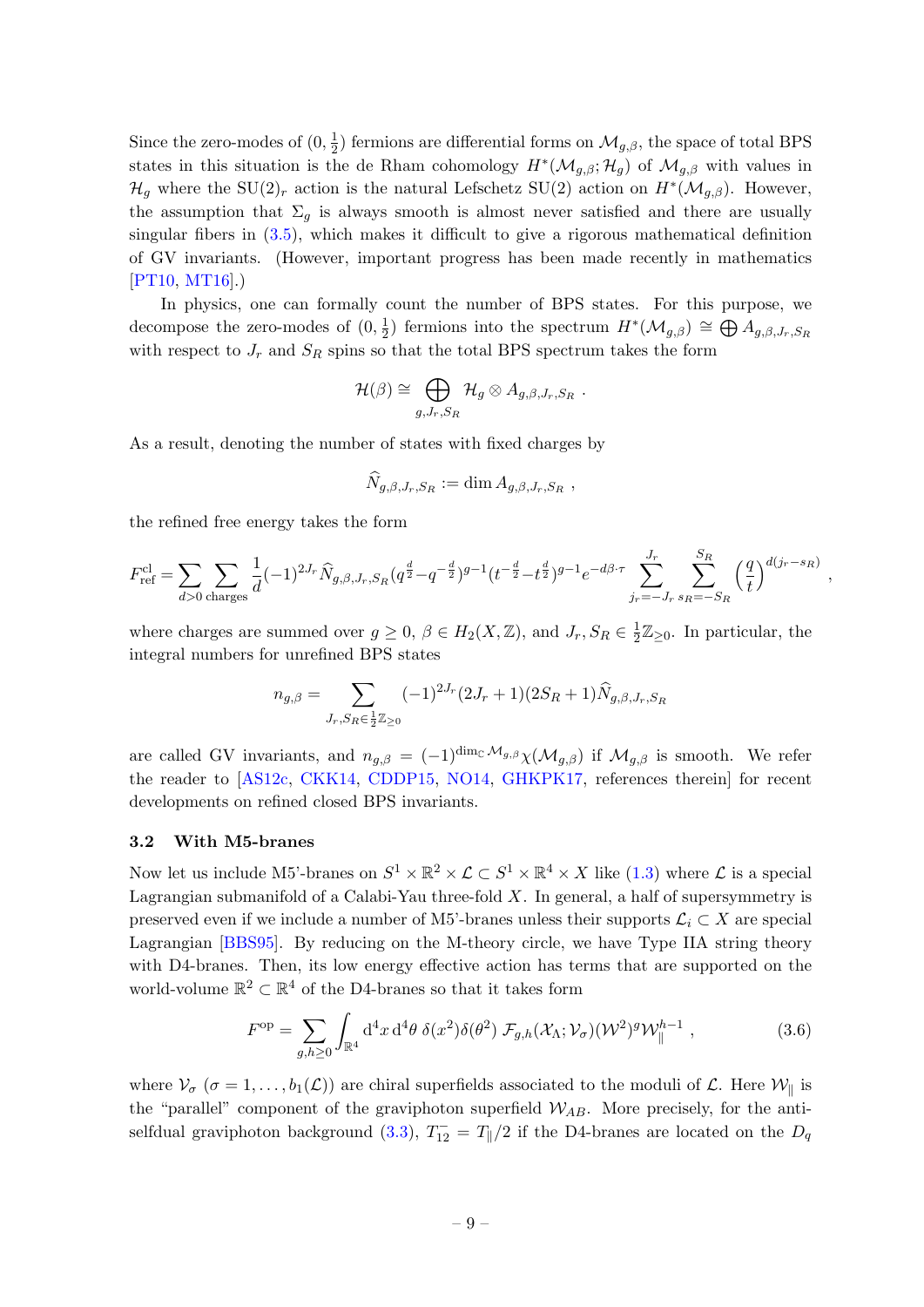plane and  $T_{34}^- = T_{\parallel}/2$  if they are put on the  $D_{\bar{t}}$  plane where  $T_{\parallel}$  is the bottom component of the superfield  $\mathcal{W}_{\parallel}$ . At the unrefined level, each integral in [\(3.6\)](#page-9-1) is proportional to  $g_s^{2g+h-2} = g_s^{-\chi}$ , which is natural from the viewpoint of string perturbation theory since the Euler characteristic of a Riemann surface of genus g with h holes is equal to  $\chi = 2 - 2g - h$ .

Even in the presence of M5'-branes, one can apply the same idea that  $F^{\rm op}$  can be determined by analyzing contributions of BPS states in M-theory [\[OV00,](#page-31-3) [LMn01,](#page-30-1) [LMnV00,](#page-30-2) LMn02. To obtain a contribution to the Type IIA effective action supported on  $\mathbb{R}^2$ , a relevant BPS state arises from an M2-brane wrapped on  $\Sigma \subset X$  and generally attached to the M5'-branes on  $\mathcal L$  so that they propagate only along the M5'-branes. From a low energy point of view, these states propagate along  $S^1 \times \mathbb{R}^2 \subset S^1 \times \mathbb{R}^4$ .

Therefore, let us investigate quantum numbers of BPS states in three-dimensional  $\mathcal{N} = 2$ supersymmetric theory. The three-dimensional  $\mathcal{N}=2$  supersymmetry algebra is given by

$$
\{Q_{\alpha}, \overline{Q}_{\beta}\} = -i\sigma^{\mu}_{\alpha\beta}P_{\mu} + i\epsilon_{\alpha\beta}\zeta ,
$$
  

$$
\{Q_{\alpha}, Q_{\beta}\} = 0 = \{\overline{Q}_{\alpha}, \overline{Q}_{\beta}\} .
$$

For a theory on the q-branes, the supercharges  $Q$  are complex spinors in the spin- $\frac{1}{2}$  representation of the rotation group  $SO(3) \cong SU(2)_1$ , which is the diagonal subgroup of  $SU(2)_{\ell} \times SU(2)_r$ . In addition, a  $U(1)_2$  R-symmetry, which is actually the  $U(1)$  subgroup of the skew-diagonal subgroup  $SU(2)_2 = \{(x, x^{-1}) \in SU(2)_\ell \times SU(2)_r\}$  in five-dimension, rotates  $Q_\alpha$  and  $\overline{Q}_\alpha$ . (See Table [1.](#page-11-0)) For a theory on the  $\bar{t}$ -branes, the roles of  $SU(2)_1$  and  $SU(2)_2$  are exchanged so that the rotational group is identified with  $SU(2)_2$  and the R-symmetry is  $U(1)_1 \subset SU(2)_1$ .

The three-dimensional unrefined index defined by

<span id="page-10-1"></span>
$$
\text{Tr}(-1)^F q^{J_1 - J_2} e^{-\beta H} \tag{3.7}
$$

counts states annihilated by the supercharges  $Q_+$  and  $\overline{Q}_-$ . Then, only the left short multiplets, which represent BPS particles of mass  $M = \zeta$  at rest,

<span id="page-10-0"></span>
$$
((0; -\frac{1}{2}) \oplus (-\frac{1}{2}; 0)) \otimes (J_1; J_2) , \qquad (3.8)
$$

contribute to the index. The proposal of LMOV is that the free energy  $(3.6)$  in the antiselfdual graviphoton background  $(3.3)$  takes the form

$$
F^{\rm op} = \pm \int_0^\infty \frac{ds}{s} \frac{\text{Tr}_{\mathcal{BPS}}(-1)^F q^{s(J_1-J_2)} e^{-sm}}{(q^{\frac{s}{2}} - q^{-\frac{s}{2}})},
$$
  

$$
= \pm \sum_{d>0} \sum_{\beta \in H_2(X,\mathbb{Z})} \sum_{\vec{k}} \frac{1}{d} \frac{\text{Tr}_{\mathcal{H}(\beta,\vec{k})}(-1)^F q^{d(J_1-J_2)}}{(q^{\frac{d}{2}} - q^{-\frac{d}{2}})} e^{-d\beta \cdot \tau} p_{\vec{k}}(x).
$$

- since BPS particles propagate only along the M5'-branes, the Schwinger computation is here performed only on  $\mathbb{R}^2 \subset \mathbb{R}^4$  spanned by the M5'-branes so that the denominator originates from either the upper (q-brane) or the lower block ( $\bar{t}$ -brane) of [\(3.3\)](#page-7-1), depending on the M5'-brane configurations.
- as in the closed case  $\S 3.1$ , the unrefined index in the numerator receives contributions from other massive BPS states [\(3.8\)](#page-10-0), which can be understood as fermion zero modes on M2-branes attached to the M5'-branes. The detail analysis for the BPS spectra will be given below.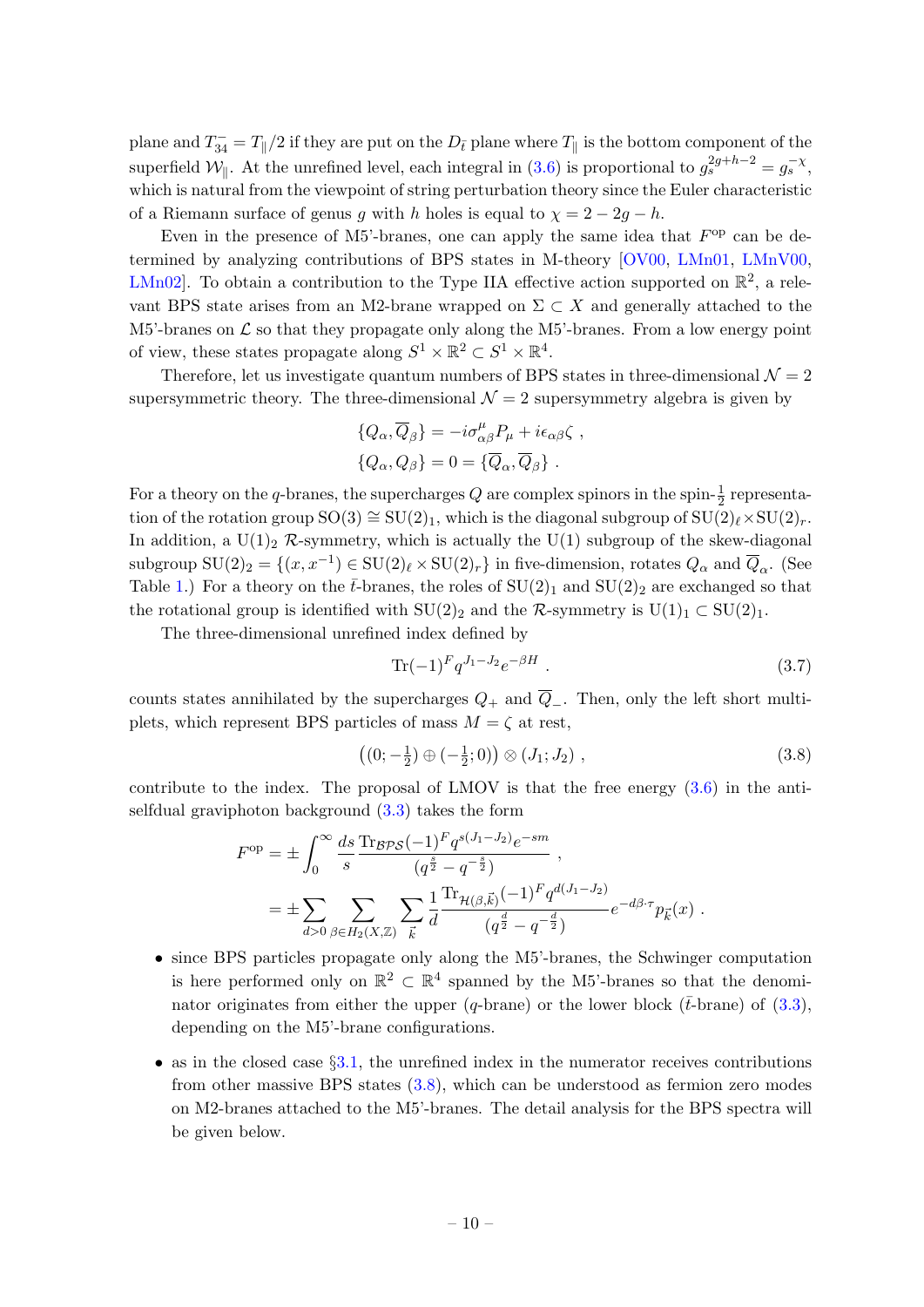• the central charge of a BPS state is expressed by the area of the M2-brane as well as the Kaluza-Klein modes. The area of a holomorphic curve  $\Sigma \subset X$  whose boundary is on  $\mathcal L$ is determined by its relative homology class in  $H_2(X, \mathcal{L}; \mathbb{Z})$ . A Lagrangian subvariety  $\mathcal L$  in [\(1.3\)](#page-3-1) for a knot is topologically homeomorphic to  $S^1 \times \mathbb{R}^2$  [\[HLJ82,](#page-30-13) [AV00\]](#page-29-11), which simplifies the relative homology as

$$
H_2(X, \mathcal{L}; \mathbb{Z}) \cong H_2(X; \mathbb{Z}) \oplus H_1(\mathcal{L}; \mathbb{Z}) .
$$

Therefore, the homology class  $[\Sigma] \in H_2(X, \mathcal{L}; \mathbb{Z})$  is expressed by  $\beta = (\beta_1, \dots, \beta_{b_2(X)}) \in$  $H_2(X;\mathbb{Z})$  as in the closed string as well as the winding numbers  $w = (w_1, \dots, w_h) \in$  $(H_1(\mathcal{L}; \mathbb{Z}))^h \cong \mathbb{Z}^h$  of boundary components  $\partial \Sigma \cong (S^1)^h$ . Since  $\Sigma$  is oriented, one can assume that  $w_i$  are all non-negative integers. To express the contribution from the boundary components, we define a vector  $\vec{k}$  as follows: the *i*-th entry of  $\vec{k}$  is the number of  $w_i$ 's that take the value *i*. Then, when M M5'-branes wrap on  $S^1 \times \mathbb{R}^2 \times \mathcal{L}$ , we can write

$$
e^{-m} = e^{-\tau \cdot \beta - 2\pi i n} p_{\vec{k}}(x) ,
$$

where the fugacities x parametrize the Cartan subgroup of the  $U(M)$ -valued moduli of  $\mathcal L$  and  $p_{\vec k}(x)$  is defined in Appendix §[A.](#page-22-0) Let us note that it is easy to transform from the winding basis  $p_{\vec{k}}(x)$  to the representation basis  $s_{\mu}(x)$  for the moduli of  $\mathcal L$  by using  $(A.1).$  $(A.1).$ 

|          | $2J_1$ | $2J_2$ | $2{\cal S}_R$ |
|----------|--------|--------|---------------|
| $\omega$ |        | $+1$   | $+1$          |
|          |        |        |               |
|          |        |        |               |
|          |        |        |               |

**Table 1.** Charges for 3d  $\mathcal{N} = 2$  supersymmetry on the  $q$ -brane.

<span id="page-11-0"></span>Now, let us consider the case where  $X$  is the resolved conifold and  $\mathcal L$  is the configuration  $\mathcal L_{T_{m,n}}$  for a torus knot as in  $(1.3)$ . As we have discussed in  $\S2$ , this configuration preserves the extra  $U(1)_R$  global symmetry, which can be actually interpreted as the  $U(1)$ subgroup of the  $SU(2)_R$  R-symmetry in five dimension with eight supercharges. In this case, the threedimensional  $\mathcal{N} = 2$  supercharges have the quantum numbers under this symmetry shown in Table [1.](#page-11-0) Since  $J_1 - S_R$  and  $S_R - J_2$  commute with the supercharges

 $Q_+$  and  $\overline{Q}_-$ , one can refine the index by

$$
\text{Tr} \, (-1)^F \, q^{J_1 - S_R} \, t^{S_R - J_2} e^{-\beta H} \ .
$$

Therefore, one can consider refined topological string theory in the presence of M5' branes supported on  $S^1 \times \mathbb{R}^2 \times \mathcal{L}_{T_{m,n}}$  by using the refined index. First, we shall consider the  $q$ -brane setting in  $(1.3)$  at the refined level. In the refined graviphoton background  $(3.4)$ , the Schwinger computation provides the form of the free energy

$$
F_{\text{ref}}^q = \sum_{d>0} \sum_{\beta \in H_2(X,\mathbb{Z})} \sum_{\mu} \frac{1}{d} \frac{\text{Tr}_{\mathcal{H}(\beta,\mu)} (-1)^F q^{d(J_1 - S_R)} t^{d(S_R - J_2)}}{q^{\frac{d}{2}} - q^{-\frac{d}{2}}} e^{-d\beta \cdot \tau} s_{\mu}(x^d) .
$$

The BPS states that contribute to the refined index are fermion zero modes on an M2 brane wrapped on a holomorphic curve  $\Sigma_{g,h} \subset X$  whose boundary is on  $\mathcal{L}$ . Since the presence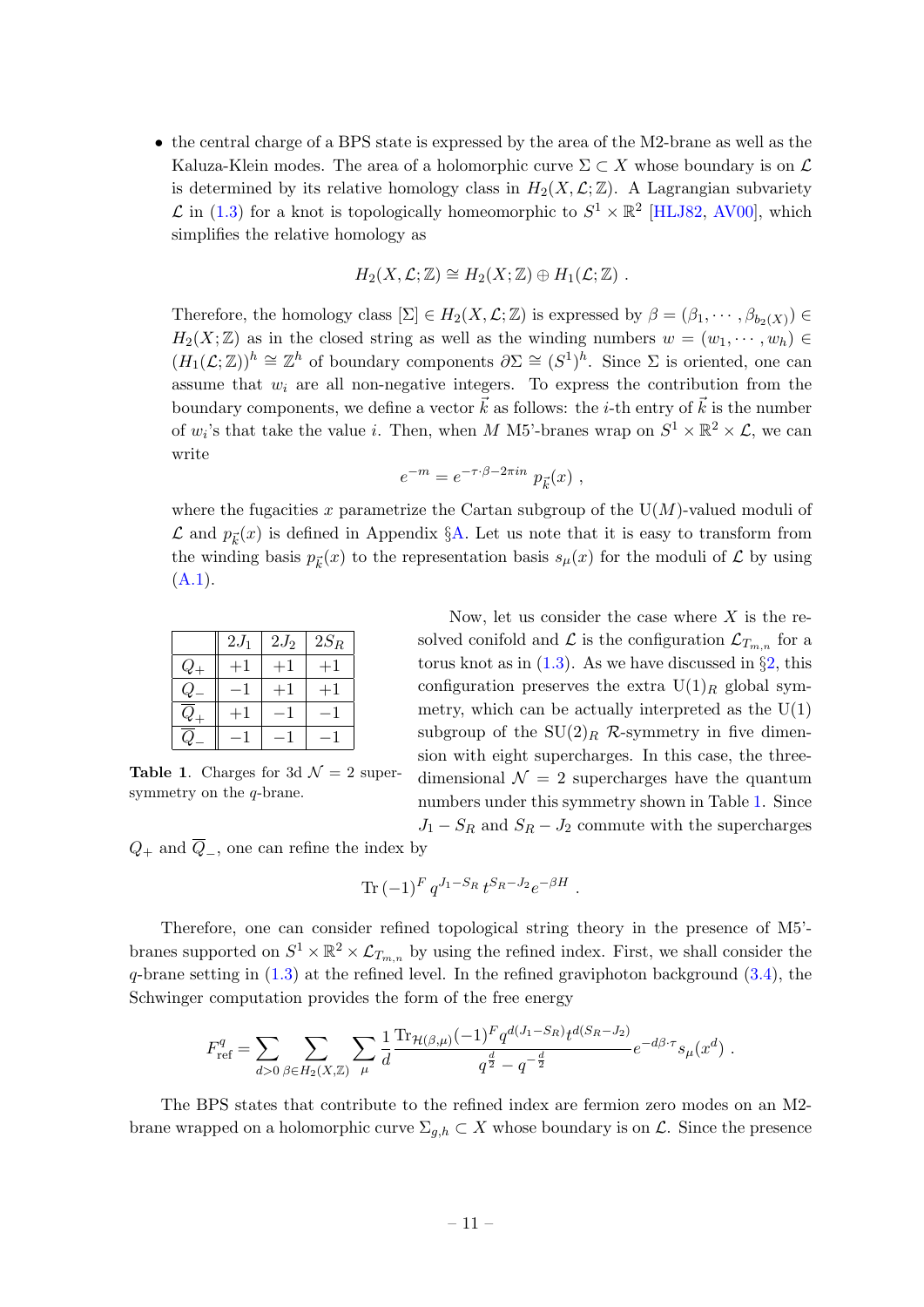of the M5'-branes breaks  $SU(2)_\ell \times SU(2)_r \times SU(2)_R$  to  $SU(2)_1 \times U(1)_2 \times U(1)_R$ , it is not so straightforward to study quantum numbers of BPS states as in §[3.1.](#page-6-0) However, as before, fermion zero modes on an M2-brane can be associated to cohomology groups of the moduli space

<span id="page-12-1"></span>

where  $\mathcal{M}_{g,h,\beta}$  parametrizes holomorphic deformations of  $\Sigma_{g,h} \subset X$ . More precisely, as em-phasized in [\[LMnV00\]](#page-30-2), the fermion zero modes are the cohomology groups  $H^*(\widehat{\mathcal{M}}_{op}) \cong$  $H^*(\text{Jac}(\Sigma_{g,h}))\otimes H^*(\mathcal{M}_{g,h,\beta})$  of the moduli space mod out by the action (Sprecht module) of the permutation group  $\mathfrak{S}_h$  where the group  $\mathfrak{S}_h$  exchanges h distinguished holes of  $\Sigma_{g,h}$ . The Jacobian Jac $(\Sigma_{g,h})$  of a curve of genus g with h holes is topologically  $(T^2)^g \times (S^1)^{h-1}$ where the permutation group  $\mathfrak{S}_h$  does not act on the cohomology  $H^*((T^2)^g)$  of the Jacobian of the "bulk" Riemann surface. Therefore, the contribution to the refined index from  $H^*((T^2)^g)$  is  $(q^{\frac{1}{2}}-q^{-\frac{1}{2}})^g(t^{-\frac{1}{2}}-t^{\frac{1}{2}})^g$  as in §[3.1.](#page-6-0)

The projection of  $H^*((S^1)^{h-1}) \otimes H^*(\mathcal{M}_{g,h,\beta})$  onto the invariant subspace can be done by using the Schur functor  $\mathbf{S}_{\mu}$ . More explicitly, the invariant subspace in BPS states  $\mathcal{H}(\beta,\mu)$ with charge  $\beta \in H_2(X,\mathbb{Z})$  and  $\mu$  (a representation of  $U(M)$ ) can be written as

$$
\text{Inv}\Big(H^*((S^1)^{h-1}) \otimes H^*(\mathcal{M}_{g,h,\beta})\Big)_{\mathcal{H}(\beta,\mu)} = \bigoplus_{\substack{\mu' \mu''}} C_{\mu\mu'\mu''} \mathbf{S}_{\mu'}(H^*((S^1)^{h-1})) \otimes \mathbf{S}_{\mu''}(H^*(\mathcal{M}_{g,h,\beta})) , \quad (3.9)
$$

where the Clebsch-Gordon coefficients  $C_{\mu\mu'\mu''}$  of the permutation group  $\mathfrak{S}_h$  is

$$
C_{\mu\mu'\mu''} = \sum_{\vec{k}} \frac{|C(\vec{k})|}{\ell!} \chi_{\mu}(C(\vec{k})) \chi_{\mu'}(C(\vec{k})) \chi_{\mu''}(C(\vec{k})) . \tag{3.10}
$$

It is easy to see that they are symmetric under the permutation of  $(\mu, \mu', \mu'')$ .

The cohomology of the Jacobian of  $\Sigma_{q,h}$  can be interpreted as differential forms on  $\Sigma_{q,h}$ . In particular, the boundary part  $H^*((S^1)^{h-1})$  are spanned by one-forms  $d\theta_i$ ,  $(i = 1, \dots, h)$ , which are Poincaré dual to the holes in the curve  $\Sigma_{g,h}$ , and they are subject to the linear constraint  $\sum_i d\theta_i = 0$ . Moreover, one can consider the differential form  $d\theta_i$  as the fermion zero modes  $\psi_i$  on a rigid curve with charges

<span id="page-12-2"></span><span id="page-12-0"></span>
$$
(J_1; J_2, S_R) = \left(\frac{1}{2}; -\frac{1}{2}, \frac{1}{2}\right). \tag{3.11}
$$

As explained in [\[LMnV00,](#page-30-2) [Mn05\]](#page-30-12), the BPS spectra  $\mathbf{S}_{\mu}(H^*((S^1)^{h-1}))$  can be obtained by acting the fermion zero modes  $\psi_i$  on the vacuum  $|0\rangle$ . The defining representation V of  $\mathfrak{S}_h$ can be constructed by acting one fermion  $\psi_i$  on the vacuum  $|0\rangle$ , and its dimension is  $h-1$ due to  $\sum_i \psi_i = 0$ . The rest of the spectra are generated by taking the wedge products  $\wedge^d V$ of the defining representation. Assigning the Young diagram  $\frac{1}{2}$  with h boxes of one row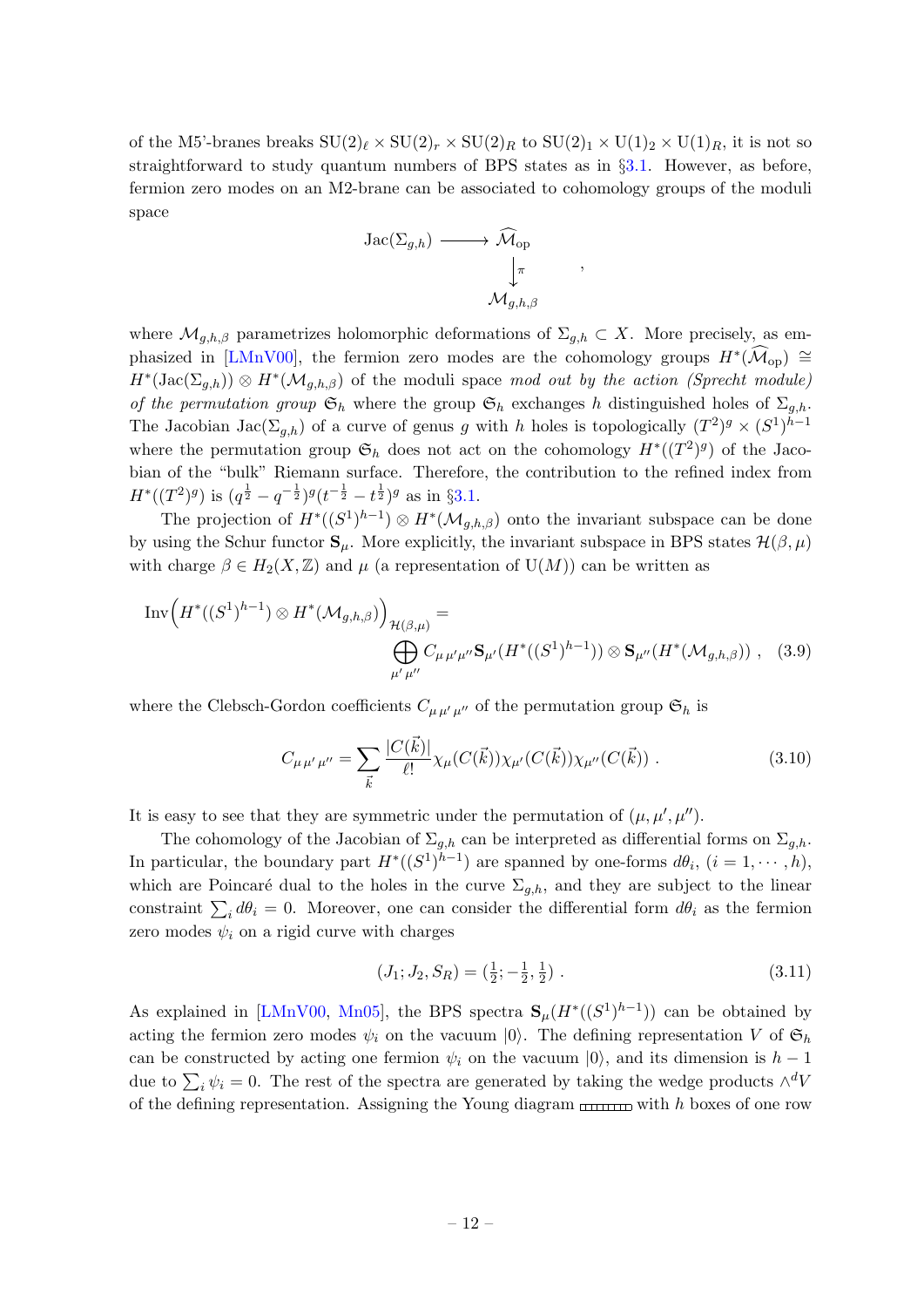to the trivial representation  $|0\rangle$ , the irreducible representations  $\wedge^d V$  of  $\mathfrak{S}_h$  are called hook representations since their Young tableau are of the form with  $(h - d)$ -boxes in the first row:

$$
\Biggl\}^{m \times m}.
$$

Assuming that the vacuum  $|0\rangle$  is neutral, the state  $\wedge^d V$  has charges

$$
(J_1; J_2, S_R) = (\frac{d}{2}; -\frac{d}{2}, \frac{d}{2}),
$$

because it is essentially obtained by acting d-wedge products of the fermions charged by [\(3.11\)](#page-12-0). Hence, the contribution from the state  $\wedge^d V$  to the refined index is  $(-t)^d$ . As a result, the refined index only over the BPS states  $\mathbf{S}_{\mu}(H^*((S^1)^{h-1}))$ 

$$
B_{\mu} := \operatorname{Tr}_{\mathbf{S}_{\mu}(H^*((S^1)^{h-1}))} (-1)^F q^{J_1 - S_R} t^{S_R - J_2}
$$

is summarized as

<span id="page-13-0"></span>
$$
B_{\mu}(t) = \begin{cases} (-t)^{d} t^{-\frac{|\mu|-1}{2}} & \mu : \text{hook for } \wedge^{d} V \\ 0 & \mu : \text{otherwise} \end{cases}
$$

In fact, we normalize  $B_{\mu}$  by  $t^{-\frac{|\mu|-1}{2}}$  so that they satisfy

$$
B_{\mu}(t^{-1}) = (-1)^{|\mu|-1} B_{\mu}r(t) .
$$

It is easy to see that the BPS states  $\mathcal{H}_{\mu,g} \cong H^*((T^2)^g) \otimes \mathbf{S}_{\mu}(H^*((S^1)^{h-1}))$  obey  $J_1 + J_2 =$ 0, corresponding to the  $(\frac{1}{2}, 0)$  fermions under  $SU(2)_{\ell} \times SU(2)_{r}$  in five dimension. On the other hand, the BPS states  $\mathbf{S}_{\mu}(H^*(\mathcal{M}_{g,h,\beta}))$  satisfy  $J_1-J_2=0$ , analogous to the  $(0, \frac{1}{2})$  $(\frac{1}{2})$  fermions in five dimension. Although they can contribute to the unrefined index [\(3.7\)](#page-10-1) only by signs, the refined index receives non-trivial contributions. Defining  $J_r := \frac{1}{2}(J_1 + J_2)$ , one can decompose  $\mathbf{S}_{\mu}(H^*(\mathcal{M}_{g,h,\beta}))$  into the spectrum  $\bigoplus A_{\mu,g,\beta,J_r,S_R}$  with respect to  $J_r$  and  $S_R$  charges so that the total BPS states are

$$
\mathcal{H}(\beta,\mu) \cong \bigoplus_{\mu',\mu'',g,J_r,S_R} C_{\mu,\mu',\mu''} \mathcal{H}_{\mu',g} \otimes A_{\mu'',g,\beta,J_r,S_R}.
$$

As a result, writing the number of BPS states with fixed charges by

<span id="page-13-1"></span>
$$
\widehat{N}_{\mu,g,\beta,J_r,S_R} := \dim A_{\mu,g,\beta,J_r,S_R} \tag{3.12}
$$

.

the refined free energy takes the form

$$
F_{\text{ref}}^{q} = \sum_{d>0} \sum_{\mu} \frac{1}{d} \frac{f_{\mu}^{q}(a^{d}, q^{d}, t^{d})}{q^{\frac{d}{2}} - q^{-\frac{d}{2}}} s_{\mu}(x^{d}), \qquad (3.13)
$$

$$
f_{\mu}^{q}(a,q,t) = \sum_{\text{charges}} (-1)^{2J_r} C_{\mu\,\mu'\,\mu''} B_{\mu'}(t) \widehat{N}_{\mu'',g,\beta,J_r,S_R}(q^{\frac{1}{2}} - q^{-\frac{1}{2}})^{g} (t^{-\frac{1}{2}} - t^{\frac{1}{2}})^{g} \left(\frac{q}{t}\right)^{J_r-S_R-\frac{\beta}{2}} a^{\beta} ,
$$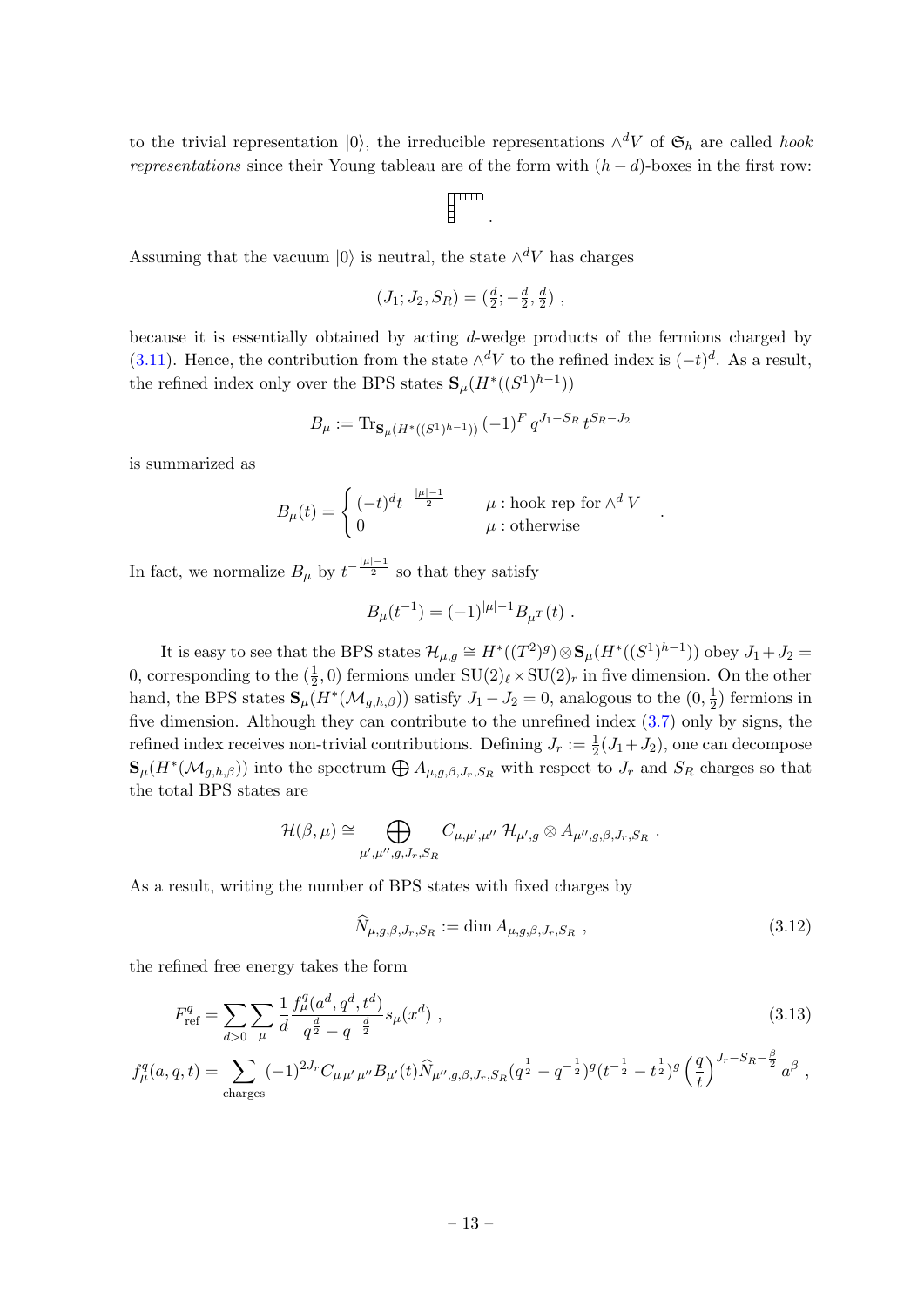where charges are summed over  $g \geq 0$ ,  $\beta \in H_2(X, \mathbb{Z})$ ,  $J_r$ ,  $S_R \in \frac{1}{2}$  $\frac{1}{2}\mathbb{Z}$ , and all representations  $\mu', \mu''$  of U(M). Note that, to see relation to refined Chern-Simons invariants in the next section, here we define the parameter by

$$
a := e^{-\tau} \sqrt{\frac{q}{t}} \; .
$$

In fact, the integral numbers for unrefined BPS states

<span id="page-14-1"></span>
$$
\widehat{N}_{\mu,g,\beta} = \sum_{J_r, S_R \in \frac{1}{2}\mathbb{Z}} (-1)^{2J_r} \widehat{N}_{\mu,g,\beta,J_r,S_R}
$$
\n(3.14)

are called LMOV invariants. Moreover, Mariño and Vafa proposed the multi-covering formula that relates the LMOV invariants  $\widehat{N}_{\mu,q,\beta}$  to open Gromov-Witten invariants in the presence of D4-branes supported on  $\mathbb{R}^2 \times \mathcal{L}$  [\[MnV02\]](#page-31-8). In the case of the framed unknot, the multi-covering formula have been proven based on localization method and combinatorics [\[LLZ03\]](#page-30-14).

Next let us consider the  $\bar{t}$ -brane setting in [\(1.3\)](#page-3-1). The form of the free energy is

$$
F_{\text{ref}}^{\bar{t}} = \sum_{d>0} \sum_{\beta \in H_2(X,\mathbb{Z})} \sum_{\mu} \frac{1}{d} \frac{\text{Tr}_{\mathcal{H}(\beta,\mu)} (-1)^F q^{d(J_1 - S_R)} t^{d(S_R - J_2)}}{t^{-\frac{d}{2}} - t^{\frac{d}{2}}} e^{-d\beta \cdot \tau} s_{\mu}(x^d) ,
$$

where the Schwinger computation on the  $D_{\bar{t}}$  plane yields the denominator. Although the BPS spectra in the  $\bar{t}$ -brane setting are essentially the same as those in the q-brane setting, their  $J_1$ and  $J_2$  charges are exchanged. Hence, the fermion zero modes  $\psi_i$  for  $H^*((S^1)^{h-1})$  have charges  $(J_2; J_1, S_R) = (\frac{1}{2}; -\frac{1}{2})$  $\frac{1}{2}, \frac{1}{2}$  $\frac{1}{2}$ ) so that the refined index over the BPS states  $\mathbf{S}_{\mu}(H^*((S^1)^{h-1}))$  is given by  $B_{\mu}(q^{-1})$ . The other part is exactly the same as the q-brane setting so that the free energy for the  $\bar{t}$ -branes is

$$
F_{\text{ref}}^{\bar{t}} = \sum_{d>0} \sum_{\mu} \frac{1}{d} \frac{f_{\mu}^{\bar{t}}(a^d, q^d, t^d)}{t^{-\frac{d}{2}} - t^{\frac{d}{2}}} s_{\mu}(x^d) , \qquad (3.15)
$$

$$
f^{\bar{t}}_{\mu}(a,q,t) = \sum_{\text{charges}} (-1)^{2J_r} C_{\mu\,\mu'\,\mu''} B_{\mu'}(q^{-1}) \widehat{N}_{\mu'',g,\beta,J_r,S_R}(q^{\frac{1}{2}} - q^{-\frac{1}{2}})^g (t^{-\frac{1}{2}} - t^{\frac{1}{2}})^g \left(\frac{q}{t}\right)^{J_r-S_R-\frac{\beta}{2}} a^{\beta}
$$

It is easy to see that the free energy for the q-branes and that for the  $\bar{t}$ -branes are related by

<span id="page-14-2"></span>
$$
F_{\text{ref}}^{\bar{t}}(a,q,t) = F_{\text{ref}}^q(a,t^{-1},q^{-1}) \tag{3.16}
$$

<span id="page-14-3"></span><span id="page-14-0"></span>.

which can be expected from the equivariant action  $(1.2)$  on  $\mathbb{C}^2$ .

Finally, let us extract the common part of  $f^q_\mu(a,q,t)$  and  $f^{\bar{t}}_\mu(a,q,t)$  as

$$
\widehat{f}_{\mu}(a,q,t) = \sum_{\text{charges}} (-1)^{2J_r} \widehat{N}_{\mu,g,\beta,J_r,S_R}(q^{\frac{1}{2}} - q^{-\frac{1}{2}})^g (t^{-\frac{1}{2}} - t^{\frac{1}{2}})^g \left(\frac{q}{t}\right)^{J_r-S_R-\frac{\beta}{2}} a^{\beta} ,\qquad(3.17)
$$

which is invariant under the exchange  $(q,t) \leftrightarrow (t^{-1}, q^{-1})$ . If we can define an invertible symmetric matrix

$$
M_{\mu\,\mu'}(t) := \sum_{\mu''} C_{\mu\,\mu'\,\mu''} B_{\mu''}(t) ,
$$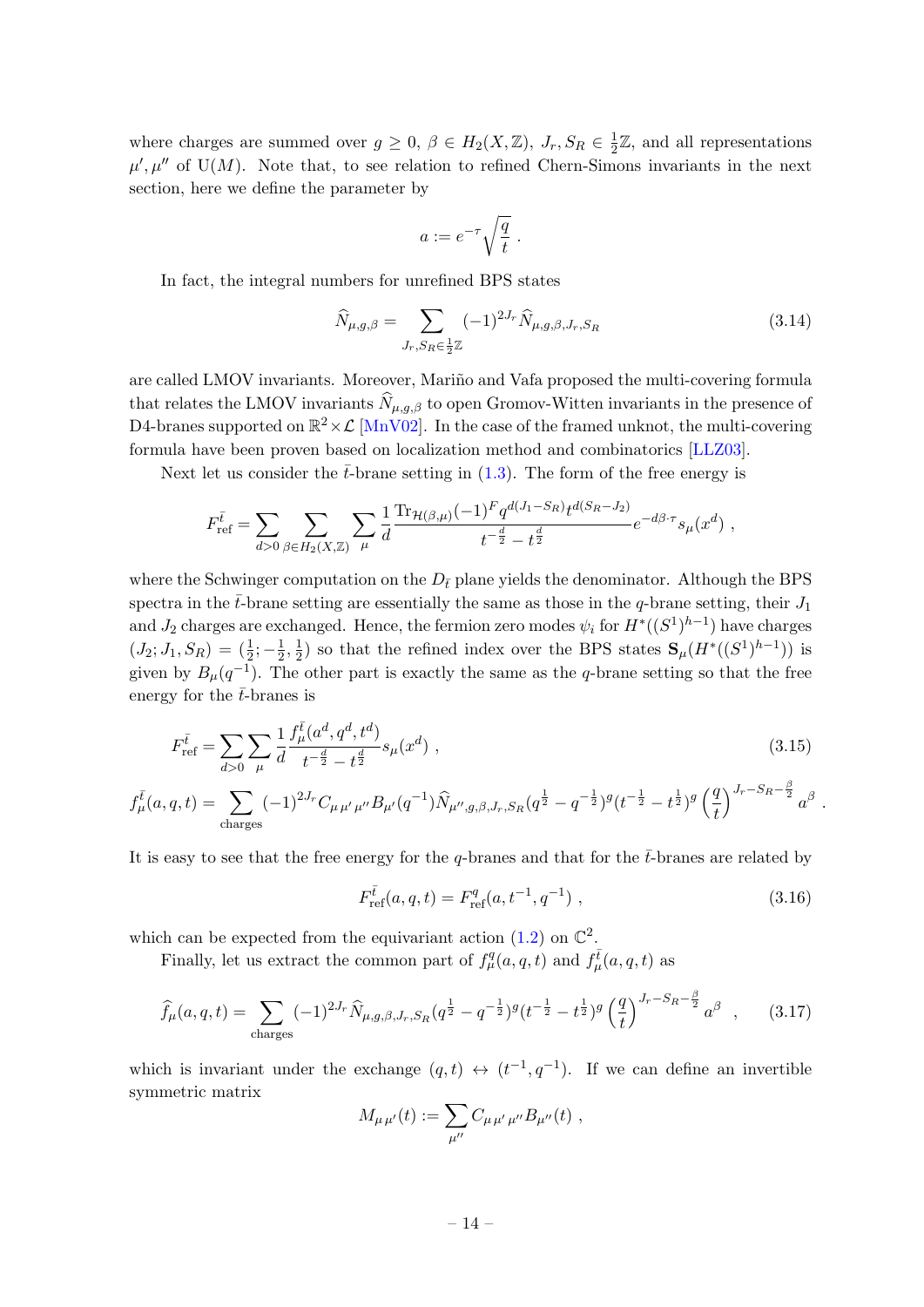then we obtain concise expressions

<span id="page-15-2"></span>
$$
f_{\mu}^{q}(a,q,t) = \sum_{\rho} M_{\mu\rho}(t) \hat{f}_{\rho}(a,q,t) ,
$$
  

$$
f_{\mu}^{\bar{t}}(a,q,t) = \sum_{\rho} M_{\mu\rho}(q^{-1}) \hat{f}_{\rho}(a,q,t) .
$$
 (3.18)

#### <span id="page-15-0"></span>4 Large N duality for torus knots

The geometric transition implies that a generating function of Chern-Simons invariants with a knot at large N is equal to a topological string amplitude with M5'-branes associated to the knot in the resolved conifold

<span id="page-15-4"></span><span id="page-15-3"></span>
$$
\lim_{\substack{N \to \infty \\ q^N = a}} Z_{\text{def},\mathcal{U}(N)}(q) = Z_{\text{res}}(a,q) .
$$

The work of LMOV not only determines the form of low-energy effective actions of Type IIA string theory with D4-branes on the resolved conifold but also provides its connection to Chern-Simons invariants of a knot at large N. In other words, colored HOMFLY-PT polynomials are related to LMOV invariants. In this section, we shall put forth the large N duality for torus knots in the refined context.

On the deformed conifold side, we have reviewed generating functions of refined Chern-Simons invariants in  $\S2$  $\S2$ . At large N, we substitute the stable limit  $\overline{\text{rCS}}_{\lambda}(T_{m,n}; a, q, t)$  [\[AS15,](#page-29-0) [GN15\]](#page-29-5) for SU(N) invariants  $\overline{\text{rCS}}_{\text{SU}(N),\lambda}(T_{m,n};q,t)$  in [\(2.1\)](#page-5-1) and [\(2.2\)](#page-5-2). Then, using the forms of the refined free energy on the resolved conifold determined in §[3.2,](#page-9-0) the equivalences of the partition functions for both the q-brane and  $\bar{t}$ -brane setting can be recapitulated as

$$
\sum_{\lambda} \overline{rCS}_{\lambda}(T_{m,n}; a, q, t) g_{\lambda}(q, t) P_{\lambda}(x; q, t) = \exp\left(\sum_{d=1}^{\infty} \sum_{\mu} \frac{1}{d} \frac{f_{\mu}^q(T_{m,n}; a^d, q^d, t^d)}{q^{\frac{d}{2}} - q^{-\frac{d}{2}}} s_{\mu}(x^d)\right) , (4.1)
$$

$$
\sum_{\lambda} \overline{rCS}_{\lambda}(T_{m,n}; a, q, t) \ P_{\lambda}r(-x; t, q) = \exp\left(\sum_{d=1}^{\infty} \sum_{\mu} \frac{1}{d} \frac{f_{\mu}^{\bar{t}}(T_{m,n}; a^d, q^d, t^d)}{t^{-\frac{d}{2}} - t^{\frac{d}{2}}} s_{\mu}(x^d)\right). \tag{4.2}
$$

These identities determine the refined indices  $f_{\mu}^q$ ,  $f_{\mu}^{\bar{t}}$  and  $\hat{f}_{\mu}$  on the resolved conifold in terms of refined Chern-Simons invariants  $\overline{\text{rCS}}_{\lambda}$ . Therefore, we call  $f^q_{\mu}$ ,  $f^{\bar{t}}_{\mu}$  and  $\hat{f}_{\mu}$  refined reformulated invariants. We shall present general formulas in Appendix [B.](#page-24-0)

In the case of the unknot  $K = \bigcirc$ , the formulas above become the Cauchy formulas [\(A.2\)](#page-23-1) so that only two BPS numbers are non-vanishing as in the unrefined case, *i.e.* the refined reformulated invariants  $f_{\lambda}^q$  $\lambda^q(\bigcirc), f^{\overline{t}}_{\lambda}(\bigcirc)$  colored by non-trivial representations  $(\lambda \neq 0)$  of the unknot vanish. Geometric picture has been drawn in [\[OV00,](#page-31-3) Figure 3] where  $\mathcal{L}$  is  $S^1 \times \mathbb{R}^2$ with  $S^1$  the equator of  $\mathbb{CP}^1$  in the resolved conifold and the two BPS states correspond to the M2-branes covering the upper and lower hemisphere of  $\mathbb{CP}^1$ .

The refined reformulated invariants can be explicitly evaluated by using refined Chern-Simons invariants of torus knots obtained in [\[AS15,](#page-29-0) [DBMM](#page-29-12)<sup>+</sup>13, [Che13,](#page-29-4) [FGSA12,](#page-29-13) [Sha13\]](#page-31-9). In all the examples we have checked, the refined reformulated invariants  $f^q_\mu(T_{m,n})$  and  $f^{\bar t}_{\mu}(T_{m,n})$ obey the relation [\(3.18\)](#page-15-2). Moreover, after making change of variables

<span id="page-15-1"></span>
$$
a = -\mathbf{a}^2 \mathbf{t} , \quad q^{\frac{1}{2}} = -\mathbf{q} \mathbf{t} , \quad t^{\frac{1}{2}} = \mathbf{q} , \tag{4.3}
$$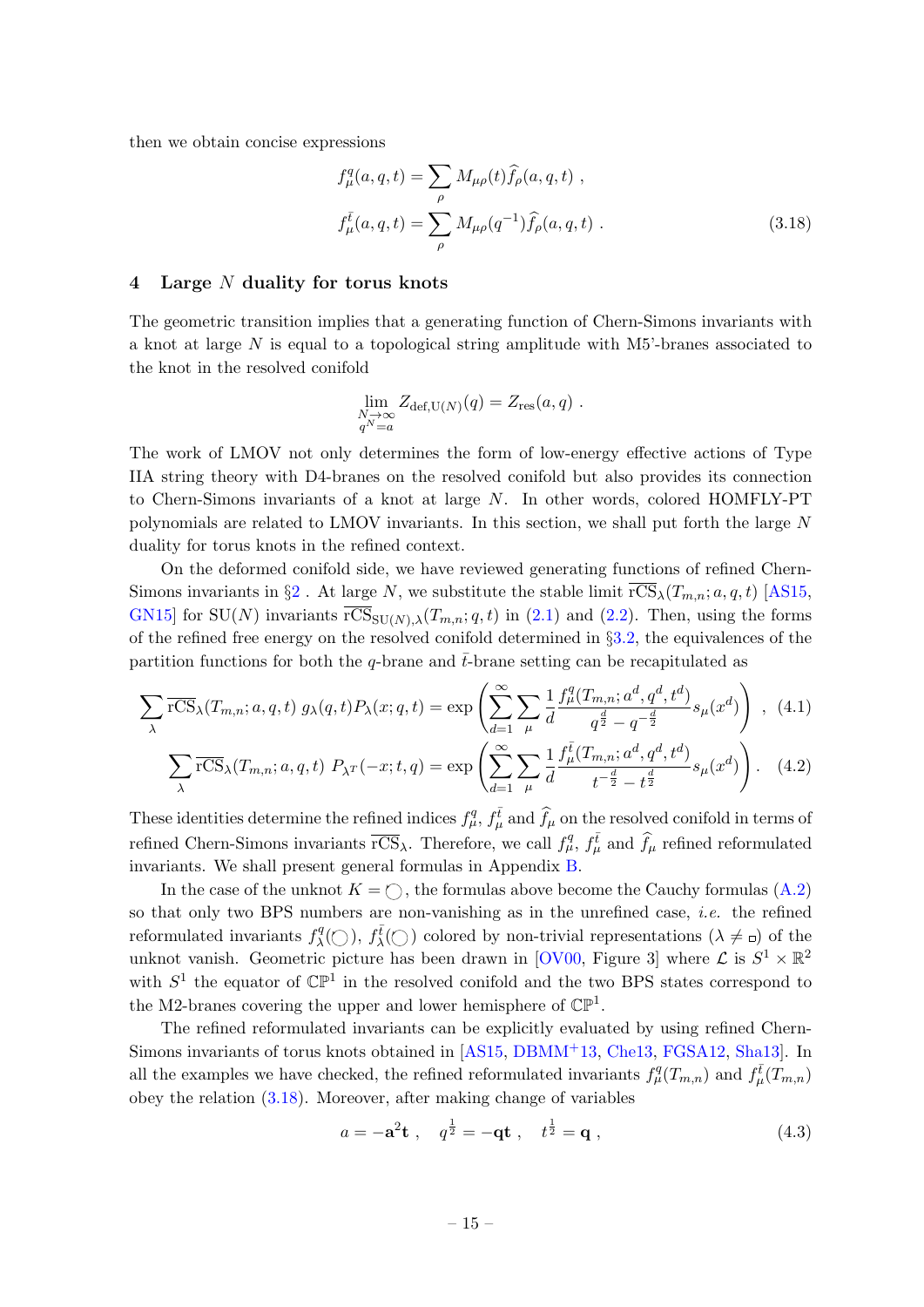$\widehat{f}_{o}(T_{m,n})$  can be written in the form

$$
\widehat{f}_{\rho}(T_{m,n}) = \sum_{g \ge 0} \sum_{\beta, F \in \mathbb{Z}} \widehat{\mathbf{N}}_{\rho,g,\beta,F}(T_{m,n}) (\mathbf{qt} - \mathbf{q}^{-1} \mathbf{t}^{-1})^g (\mathbf{q} - \mathbf{q}^{-1})^g \mathbf{a}^{2\beta} \mathbf{t}^F.
$$
 (4.4)

Surprisingly, we observe that the numbers  $\mathbf{N}_{\rho,g,\beta,F}(T_{m,n})$  are always non-negative integers for any  $\rho, g, \beta, F$ . Let us emphasize that this is not obvious. Even if we assume that  $f_{\rho}(T_{m,n})$ takes the form [\(3.17\)](#page-14-0), we have

<span id="page-16-3"></span>
$$
\widehat{\mathbf{N}}_{\rho,g,\beta,F}(T_{m,n}) = \sum_{2(J_r-S_R)=F} (-1)^{2S_R} \widehat{N}_{\rho,g,\beta,J_r,S_R}(T_{m,n}),
$$

which could be negative. Since  $N_{\rho,g,\beta,J_r,S_R}(T_{m,n})$  are non-negative integrals by definition [\(3.12\)](#page-13-0), the positivity of  $\mathbf{N}_{\rho,g,\beta,F}(T_{m,n})$  strongly suggests that the extra  $\mathrm{U}(1)_R$  global symmetry  $S_R$  acts trivially on the BPS states  $\mathbf{S}_{\rho}(H^*(\mathcal{M}_{g,h,\beta}))$  so that F is indeed equal to  $2J_r$ . The same phenomena has been found for refinement of analytically continued WRT invariants of Lens spaces  $L(p, 1)$  defined by the 3d/3d correspondence [\[GPV16,](#page-30-15) [GPPV17\]](#page-30-16).<sup>[3](#page-16-0)</sup>

Now let us formulate the conjecture of refined large N duality for torus knots, which is the main claim of this paper.

The extra  $U(1)_R$  global symmetry  $S_R$  acts trivially on the BPS states  $\mathbf{S}_{\mu}(H^*(\mathcal{M}_{g,h,\beta}))$ in the resolved conifold. Hence, the refined reformulated invariants  $f^q_\mu(T_{m,n})$  and  $f_{\mu}^{\bar{t}}(T_{m,n})$ , expressed in terms of refined Chern-Simons invariants of a torus knot  $T_{m,n}$ via the geometric transition  $(4.1)$  and  $(4.2)$  (or more explicitly  $(B.1)$  and  $(B.2)$ ), can be written

$$
f_{\mu}^{q}(T_{m,n}; a, q, t) = \sum_{\rho} M_{\mu\rho}(t) \hat{f}_{\rho}(T_{m,n}; a, q, t) ,
$$
  

$$
f_{\mu}^{\bar{t}}(T_{m,n}; a, q, t) = \sum_{\rho} M_{\mu\rho}(q^{-1}) \hat{f}_{\rho}(T_{m,n}; a, q, t) ,
$$
 (4.5)

where  $\widehat{f}_{\rho}(T_{m,n})$  takes the form

<span id="page-16-2"></span>
$$
\widehat{f}_{\rho}(T_{m,n};a,q,t) = \sum_{\text{charges}} (-1)^{2J_r} \widehat{N}_{\rho,g,\beta,J_r}(T_{m,n}) (q^{\frac{1}{2}} - q^{-\frac{1}{2}})^g (t^{-\frac{1}{2}} - t^{\frac{1}{2}})^g \left(\frac{q}{t}\right)^{J_r - \frac{\beta}{2}} a^{\beta} ,\tag{4.6}
$$

with non-negative integers  $\widehat{N}_{\rho,g,\beta,J_r}(T_{m,n}) \in \mathbb{Z}_{\geq 0}$ . Furthermore, for  $\rho, g, \beta$  fixed, the  $2J_r$  charges of non-zero (hence positive) integers  $N_{\rho,g,\beta,J_r}(T_{m,n})$  are either all even or all odd so that no cancellation occurs in the unrefined limit [\(3.14\)](#page-14-1) and therefore the LMOV invariant is

<span id="page-16-1"></span>
$$
\widehat{N}_{\rho,g,\beta}(T_{m,n}) = \pm \sum_{J_r \in \frac{1}{2}\mathbb{Z}} \widehat{N}_{\rho,g,\beta,J_r}(T_{m,n}) . \qquad (4.7)
$$

The conjecture on the trivial action of  $S_R$  implies that the numbers  $N_{\rho,g,\beta,J_r}(T_{m,n})$  indeed yield complete information about BPS degeneracies in M-theory on the resolved conifold with

<span id="page-16-0"></span><sup>&</sup>lt;sup>3</sup>S.N. would like to thank Pavel Putrov for discussion on the positivity and the action of  $S_R$ .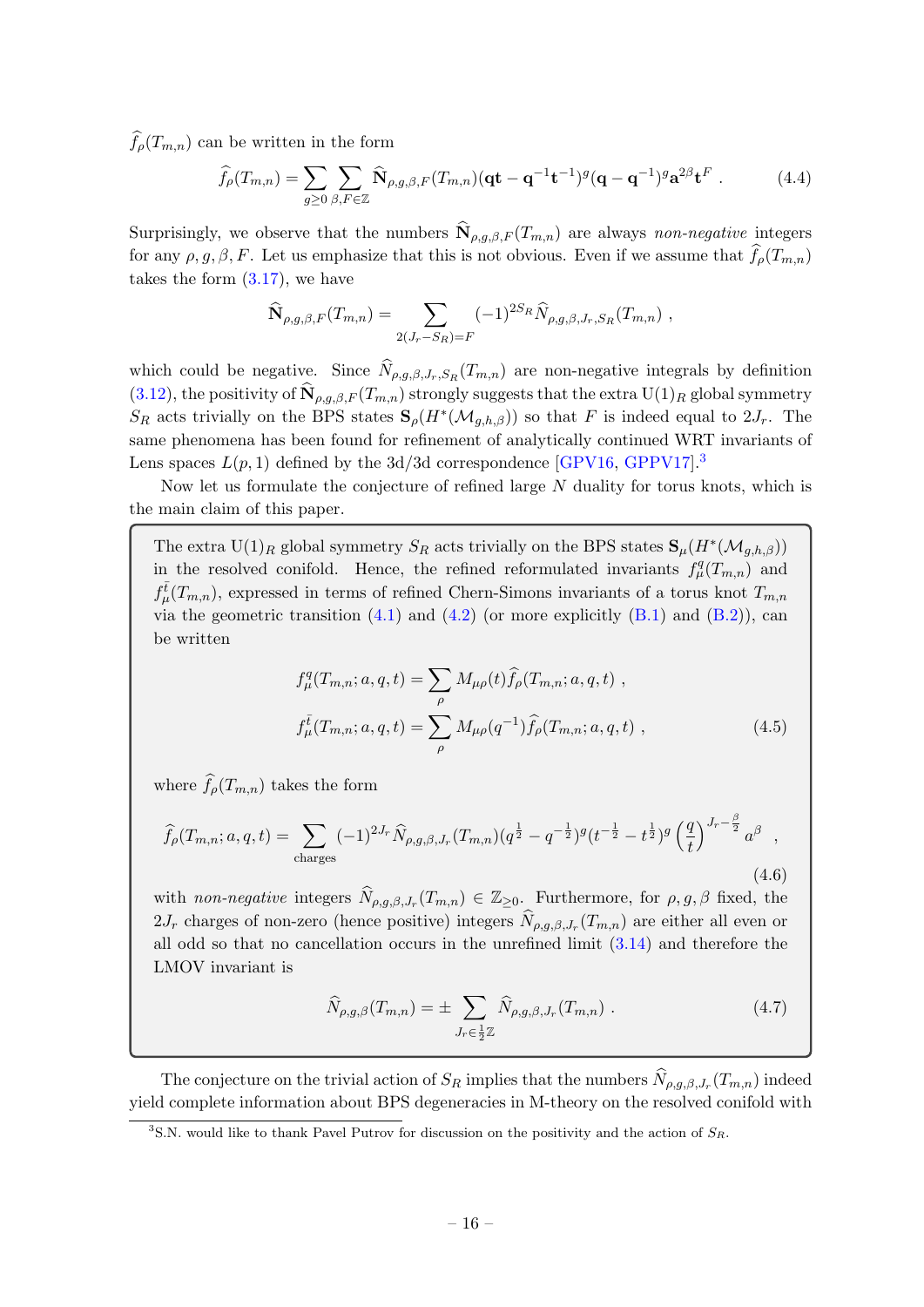the M5'-branes associated to a torus knot  $T_{m,n}$ . From geometric point of view, they are graded dimensions of the cohomology groups  $\mathbf{S}_{\mu}(H^*(\mathcal{M}_{g,h,\beta}))$  of the moduli space of M2-M5' bound states. In Appendix [C,](#page-27-0) we present some examples of  $N_{\rho,g,\beta,J_r}(T_{m,n})$  for the trefoil  $T_{2,3}$  and the  $T_{2.5}$  knot. In addition, a Mathematica file attached to arXiv page contains more information about reformulated invariants. It is easy to see that, for  $\rho$ ,  $g$ ,  $\beta$  fixed,  $2J_r$  charges of non-trivial  $N_{\rho,g,\beta,J_r}(T_{m,n})$  are either all even or all odd. In addition, the property  $(4.7)$  is manifest if we compare them with tables given in [\[LMnV00\]](#page-30-2).

It is known that refined Chern-Simons invariants  $\overline{\text{CS}}_{\lambda}$  of a torus knot colored by nonrectangular Young diagrams generally contain both positive and negative coefficients even after the change of variables [\(4.3\)](#page-15-1). (For instance, see [\[Che13,](#page-29-4) §3.4].) However, this formulation lends itself to the natural interpretation of refined Chern-Simons invariants as a generating function of BPS states, providing non-negative integers  $N_{\rho,g,\beta,J_r}(T_{m,n})$  for any color  $\rho$ . Thus, this can be interpreted as positivity conjecture of refined Chern-Simons invariants of a torus knot.

Furthermore, we notice several interesting features of refined reformulated invariants. First, instead of taking the genus expansion of M2-branes  $(4.6)$ , we find that the naive change of variables [\(4.3\)](#page-15-1) for  $f_{\mu}(T_{m,n})$  always yields a Laurent polynomial with non-negative integral coefficients

$$
\widehat{f}_{\mu}(T_{m,n};a=-\mathbf{a}^2\mathbf{t},q=\mathbf{q}^2\mathbf{t}^2,t=\mathbf{q}^2)=\pm \mathbf{a}^{\bullet}\mathbf{q}^{\bullet}\mathbf{t}^{\bullet}\sum_{i,j,k}\widehat{\mathbf{N}}_{\mu;i,j,k}(T_{m,n})\mathbf{a}^{2i}\mathbf{q}^{2j}\mathbf{t}^k,
$$

with  $\widehat{N}_{\mu;i,j,k} \in \mathbb{Z}_{\geq 0}$ . Therefore, this evidence also indicates that there exists underlying cohomology groups of some moduli spaces for  $N_{\mu;i,j,k}$ . Below some examples are given:

$$
\hat{f}_{\square}(T_{2,3}) = \frac{\mathbf{a}}{\mathbf{q}^{2}} (\mathbf{a}^{2} \mathbf{t} + 1) (\mathbf{a}^{2} \mathbf{q}^{2} \mathbf{t}^{3} + \mathbf{q}^{4} \mathbf{t}^{2} + 1)
$$
\n
$$
\hat{f}_{\square}(T_{2,3}) = \frac{\mathbf{a}^{2}}{\mathbf{q}^{4}} (\mathbf{a}^{2} \mathbf{t} + 1) (\mathbf{a}^{2} \mathbf{t}^{3} + 1) (\mathbf{q}^{4} \mathbf{t}^{2} + 1) (\mathbf{a}^{2} \mathbf{t} + \mathbf{q}^{2}) (\mathbf{a}^{2} \mathbf{q}^{2} \mathbf{t}^{3} + 1)
$$
\n
$$
\hat{f}_{\square}(T_{2,3})
$$
\n
$$
= \frac{\mathbf{a}^{2}}{\mathbf{q}^{6}} (\mathbf{a}^{2} \mathbf{t} + 1) (\mathbf{a}^{2} \mathbf{t} + \mathbf{q}^{2}) (\mathbf{a}^{2} \mathbf{q}^{2} \mathbf{t}^{3} + 1) (\mathbf{q}^{8} (\mathbf{a}^{2} \mathbf{t}^{7} + \mathbf{t}^{4}) + \mathbf{q}^{4} \mathbf{t}^{2} (\mathbf{a}^{2} (\mathbf{t}^{3} + \mathbf{t}) + 2) + \mathbf{a}^{2} \mathbf{t}^{3} + 1) .
$$

Second, we also observe a positivity property when we make the same substitution [\(4.3\)](#page-15-1) for  $f_{\text{b}}^q$  $\int_{[r]}^{q}(T_{m,n})$  colored by symmetric representations  $\lambda = [r]$  as well as  $f_{[1^r]}^{\bar{t}}(T_{m,n})$  colored by anti-symmetric representations  $\lambda = [1^r]$ :

$$
f_{[r]}^q(T_{m,n}; -\mathbf{a}^2 \mathbf{t}, \mathbf{q}^2 \mathbf{t}^2, \mathbf{q}^2) = \pm \mathbf{a}^\bullet \mathbf{q}^\bullet \mathbf{t}^\bullet \sum_{i,j,k} \mathbf{N}_{[r];i,j,k}^q(T_{m,n}) \mathbf{a}^{2i} \mathbf{q}^{2j} \mathbf{t}^k ,
$$
  

$$
f_{[1^r]}^{\bar{t}}(T_{m,n}; -\mathbf{a}^2 \mathbf{t}, \mathbf{q}^2 \mathbf{t}^2, \mathbf{q}^2) = \pm \mathbf{a}^\bullet \mathbf{q}^\bullet \mathbf{t}^\bullet \sum_{i,j,k} \mathbf{N}_{[1^r];i,j,k}^{\bar{t}}(T_{m,n}) \mathbf{a}^{2i} \mathbf{q}^{2j} \mathbf{t}^k ,
$$

where  $\mathbf{N}_{[r];i,j,k}^q(T_{m,n}) \in \mathbb{Z}_{\geq 0}$  and  $\mathbf{N}_{[1^r];i,j,k}^{\overline{t}}(T_{m,n}) \in \mathbb{Z}_{\geq 0}$ . For instance, we have

$$
f_{\square}^q(T_{2,3}) = \frac{\mathbf{a}^2 \mathbf{t}^2}{\mathbf{q}} (\mathbf{a}^2 \mathbf{t} + 1) (\mathbf{q}^8 (\mathbf{a}^4 \mathbf{t}^8 + \mathbf{a}^2 \mathbf{t}^5) + \mathbf{q}^6 (\mathbf{a}^6 \mathbf{t}^9 + \mathbf{a}^4 \mathbf{t}^6 + \mathbf{a}^2 \mathbf{t}^5 + \mathbf{t}^2) + \mathbf{a}^2 \mathbf{q}^4 \mathbf{t}^3 (\mathbf{a}^2 (\mathbf{t}^3 + \mathbf{t}) + 2) + \mathbf{q}^2 (\mathbf{a}^6 \mathbf{t}^5 + \mathbf{a}^4 \mathbf{t}^4 + \mathbf{a}^2 \mathbf{t} + 1) + \mathbf{a}^2 \mathbf{t} (\mathbf{a}^2 \mathbf{t} + 1)),
$$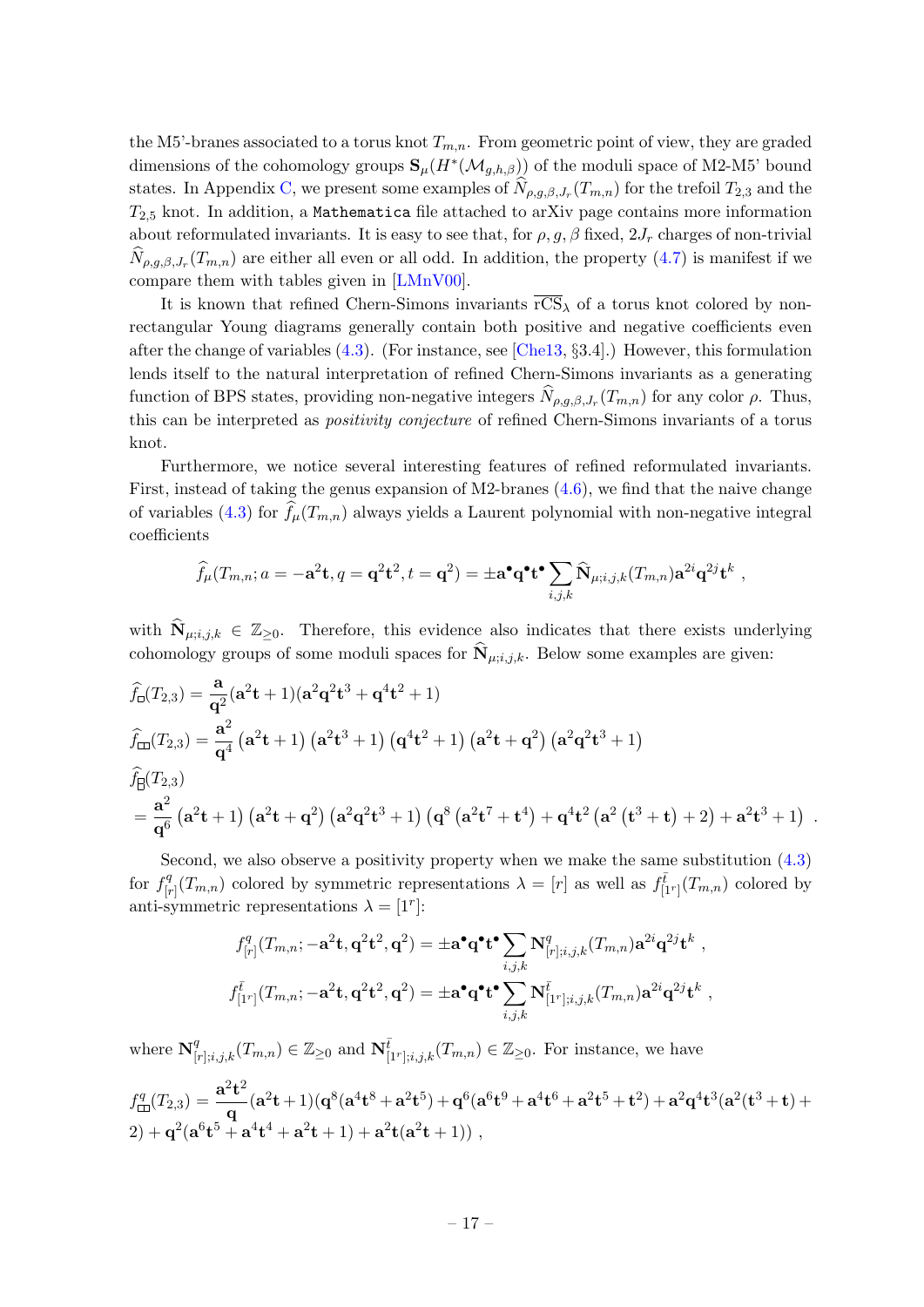$f_{\overline{\Pi}}^{\overline{t}}(T_{2,3}) = \frac{{\bf a}^2}{\sqrt{2}}$  $\frac{a}{q^7t}(a^2t+1)(a^2q^8t^5(a^2t+1)+q^6t^2(a^6t^5+a^4t^4+a^2t+1)+a^2q^4t^3(a^2(t^3+t)+q^3t^4))$  $(2) + \mathbf{q}^2 (\mathbf{a}^6 \mathbf{t}^7 + \mathbf{a}^4 \mathbf{t}^4 + \mathbf{a}^2 \mathbf{t}^3 + 1) + \mathbf{a}^4 \mathbf{t}^4 + \mathbf{a}^2 \mathbf{t}) \;.$ 

Let us conclude this section by mentioning the implication of the symmetry  $(3.16)$  for the free energy in the resolved conifold. As the right hand sides of [\(4.1\)](#page-15-3) and [\(4.2\)](#page-15-4) are interchanged by  $(q, t) \leftrightarrow (t^{-1}, q^{-1})$ , so are the left hand sides. Using the property of Macdonald functions  $P_{\lambda}(-x;t,q) = (-1)^{|\lambda|} P_{\lambda}(x;t^{-1},q^{-1}),$  this implies

$$
g_{\lambda}(q,t) \overline{\text{rCS}}_{\lambda}(T_{m,n};a,q,t) = (-1)^{|\lambda|} \overline{\text{rCS}}_{\lambda}(\Gamma_{m,n};a,t^{-1},q^{-1}),
$$

which is called *mirror/transposition symmetry* of refined Chern-Simons invariants. This explanation is first presented in [\[AS12c,](#page-29-2) §3.1].

#### <span id="page-18-0"></span>5 Large  $N$  duality for torus links

In this section, we generalize refined large  $N$  duality to torus links with  $L$  components. For each component of a torus link, we introduce  $M_i$  M5'-branes supported on the conormal bundle  $\mathcal{L}_i$  of the component in the deformed conifold  $T^*S^3$ . These M5'-branes still remain after the geometric transition. Since a half of supersymmetry is preserved if the supports of M5'-branes are special Lagrangian submanifolds in a Calabi-Yau as explained in §[3.2,](#page-9-0) it is straightforward to extend the analysis in the previous sections to torus links. To avoid repetitious explanation, we shall present only essential results in this section.

For a torus link  $T_{m,n}$ , we need to introduce the fugacities  $x_i$   $(i = 1, \dots, L)$  that parametrize the Cartan subgroup of the U(M<sub>i</sub>)-valued moduli of  $\mathcal{L}_i$  both on the deformed conifold and on the resolved conifold. In the resolved conifold, we consider a holomorphic curve  $\Sigma_{a,h}$ with  $h = \sum_{i=1}^{L} h_i$  boundaries where  $h_i$  boundaries end on  $\mathcal{L}_i$ . Therefore, we have to project the space  $H^*((S^1)^{h-1}) \otimes H^*(\mathcal{M}_{g,h,\beta})$  on the invariant subspace of the relevant symmetry  $\mathfrak{S}_{h_1} \times \cdots \times \mathfrak{S}_{h_L}$ . Eventually, the BPS spectrum for a torus link analogous to [\(3.9\)](#page-12-1) is

$$
\text{Inv}\Big(H^*((S^1)^{h-1})\otimes H^*(\mathcal{M}_{g,h,\beta})\Big)_{\mathcal{H}(\beta,\mu_1,\cdots,\mu_L)}=\\ \bigoplus_{\{\mu'_i\}\,\{\mu''_i\}} C_{\mu_1\,\mu'_1\mu''_1}\cdots C_{\mu_L\,\mu'_L\mu''_L} \mathbf{S}_{\mu'_1,\cdots,\mu'_L}(H^*((S^1)^{h-1}))\otimes \mathbf{S}_{\mu''_1,\cdots,\mu''_L}(H^*(\mathcal{M}_{g,h,\beta}))\ .
$$

For the q-branes, the fermion zero modes  $\psi_1^{(i)}$  $\psi_1^{(i)}, \cdots, \psi_{h_i}^{(i)}$  coming from the boundaries ending on  $\mathcal{L}_i$  contribute to the refined index by  $(t^{\frac{1}{2}}-t^{-\frac{1}{2}})B_{\mu'_i}(t)$ . The factor  $(t^{\frac{1}{2}}-t^{-\frac{1}{2}})$ , which is absent in the case of a torus knot, stems from the fact that we do not impose the linear constraint  $\sum_{j=1}^{h_i} \psi_j^{(i)} = 0$  on each boundary. Therefore, we have

<span id="page-18-1"></span>
$$
\operatorname{Tr}_{\mathbf{S}_{\mu'_1,\cdots,\mu'_L}(H^*((S^1)^{h-1}))} (-1)^F q^{J_1-S_R} t^{S_R-J_2} = (t^{\frac{1}{2}} - t^{-\frac{1}{2}})^{L-1} \prod_{i=1}^L B_{\mu'_i}(t) \tag{5.1}
$$

where the linear constraint  $\sum_{i=1}^{L} \sum_{j=1}^{h_i} \psi_j^{(i)} = 0$  on the total boundary fermion zero modes yields the factor  $(t^{\frac{1}{2}} - t^{-\frac{1}{2}})^{-1}$ .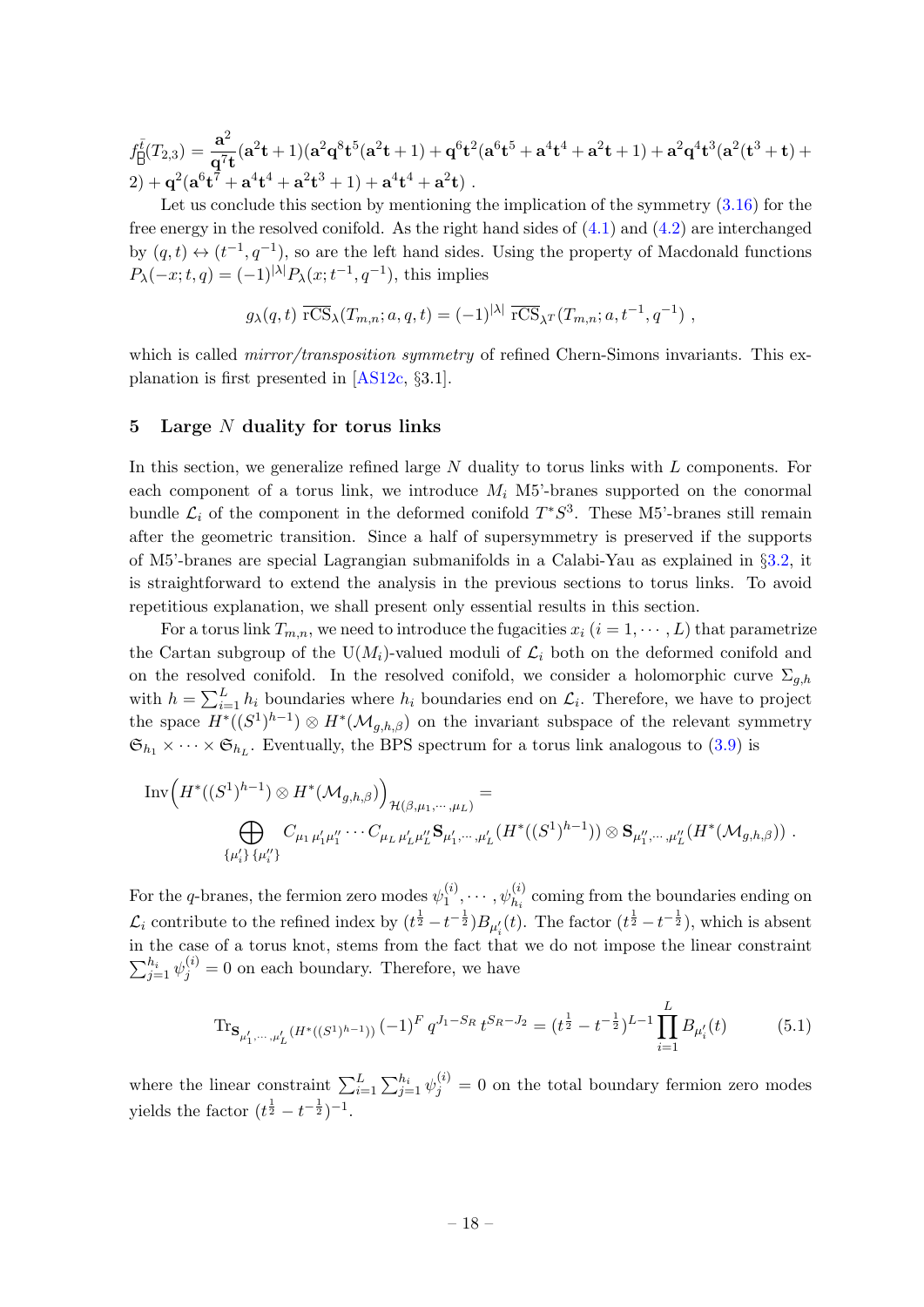As in the case of torus knots, we conjecture that the extra  $U(1)_R$  global symmetry  $S_R$ acts trivially on the BPS states  ${\bf S}_{\mu''_1,\cdots,\mu''_L}(H^*(\mathcal{M}_{g,h,\beta}))$ . Therefore, we decompose the BPS states

$$
\mathbf{S}_{\mu_1^{\prime\prime}, \cdots, \mu_L^{\prime\prime}}(H^*(\mathcal{M}_{g,h,\beta})) \cong \bigoplus_{J_r} A_{\rho_1, \cdots, \rho_L, g, \beta, J_r}
$$

with respect to only  $J_r$  charges but not  $S_R$  charges and define

<span id="page-19-0"></span>
$$
\widehat{N}_{\rho_1,\cdots,\rho_L,g,\beta,J_r} := \dim A_{\rho_1,\cdots,\rho_L,g,\beta,J_r}.
$$

The free energy of the  $\bar{t}$ -branes can be obtained from that of the q-branes by exchanging  $(q, t) \leftrightarrow (t^{-1}, q^{-1})$ . Thus, we can write them in the forms

$$
F_{\text{ref}}^{q} = \sum_{d>0} \sum_{\{\mu_{i}\}} \frac{1}{d} \frac{(t^{\frac{d}{2}} - t^{-\frac{d}{2}})^{L-1}}{q^{\frac{d}{2}} - q^{-\frac{d}{2}}} f_{\mu_{1}, \cdots, \mu_{L}}^{q} (T_{m,n}; a^{d}, q^{d}, t^{d}) \prod_{i=1}^{L} s_{\mu_{i}}(x_{i}^{d}),
$$
  

$$
F_{\text{ref}}^{\bar{t}} = \sum_{d>0} \sum_{\{\mu_{i}\}} \frac{1}{d} \frac{(q^{-\frac{d}{2}} - q^{\frac{d}{2}})^{L-1}}{t^{-\frac{d}{2}} - t^{\frac{d}{2}}} f_{\mu_{1}, \cdots, \mu_{L}}^{\bar{t}}(T_{m,n}; a^{d}, q^{d}, t^{d}) \prod_{i=1}^{L} s_{\mu_{i}}(x_{i}^{d}),
$$

where the refined reformulated invariants have the forms

$$
f_{\mu_1,\dots,\mu_L}^q(T_{m,n};a,q,t) = \sum_{\rho_1,\dots,\rho_L} M_{\mu_1\rho_1}(t)\cdots M_{\mu_L\rho_L}(t) \hat{f}_{\rho_1,\dots,\rho_L}(T_{m,n};a,q,t) ,
$$
  

$$
f_{\mu_1,\dots,\mu_L}^{\bar{t}}(T_{m,n};a,q,t) = \sum_{\rho_1,\dots,\rho_L} M_{\mu_1\rho_1}(q^{-1})\cdots M_{\mu_L\rho_L}(q^{-1}) \hat{f}_{\rho_1,\dots,\rho_L}(T_{m,n};a,q,t) \quad (5.2)
$$

and  $f_{\rho_1,\dots,\rho_L}(T_{m,n})$  are of the form

<span id="page-19-1"></span>
$$
\widehat{f}_{\rho_1,\cdots,\rho_L}(T_{m,n};a,q,t) = \sum_{\text{charges}} (-1)^{2J_r} \widehat{N}_{\rho_1,\cdots,\rho_L,g,\beta,J_r}(T_{m,n}) (q^{\frac{1}{2}} - q^{-\frac{1}{2}})^g (t^{-\frac{1}{2}} - t^{\frac{1}{2}})^g \left(\frac{q}{t}\right)^{J_r - \frac{\beta}{2}} a^{\beta}
$$
\n(5.3)

with non-negative integers  $\widehat{N}_{\rho_1,\dots,\rho_L,g,\beta,J_r}(T_{m,n}) \in \mathbb{Z}_{\geq 0}$ . Here we factor out  $(t^{\frac{1}{2}} - t^{-\frac{1}{2}})^{L-1}$ in [\(5.1\)](#page-18-1) from the definition of refined reformulated invariants since it depends only on the number L of link components.

As a result, the large N duality of refined Chern-Simons theory with a torus link  $T_{m,n}$ with L components can be summarized as

<span id="page-19-3"></span><span id="page-19-2"></span>
$$
\sum_{\lambda_i} \overline{rCS}_{\lambda_1, \dots, \lambda_L} (T_{m,n}; a, q, t) \prod_{i=1}^L g_{\lambda_i}(q, t) P_{\lambda_i}(x_i; q, t) =
$$
\n
$$
\exp \left( \sum_{d>0} \sum_{\{\mu_i\}} \frac{1}{d} \frac{(t^{\frac{d}{2}} - t^{-\frac{d}{2}})^{L-1}}{q^{\frac{d}{2}} - q^{-\frac{d}{2}}} f_{\mu_1, \dots, \mu_L}^q (T_{m,n}; a^d, q^d, t^d) \prod_{i=1}^L s_{\mu_i}(x_i^d) \right), \quad (5.4)
$$
\n
$$
\sum_{\lambda_i} \overline{rCS}_{\lambda_1, \dots, \lambda_L} (T_{m,n}; a, q, t) \prod_{i=1}^L P_{\lambda_i} (T_{m,n}; t, q) =
$$
\n
$$
\exp \left( \sum_{d>0} \sum_{\{\mu_i\}} \frac{1}{d} \frac{(q^{-\frac{d}{2}} - q^{\frac{d}{2}})^{L-1}}{t^{-\frac{d}{2}} - t^{\frac{d}{2}}} f_{\mu_1, \dots, \mu_L}^{\bar{t}} (T_{m,n}; a^d, q^d, t^d) \prod_{i=1}^L s_{\mu_i}(x_i^d) \right) . \quad (5.5)
$$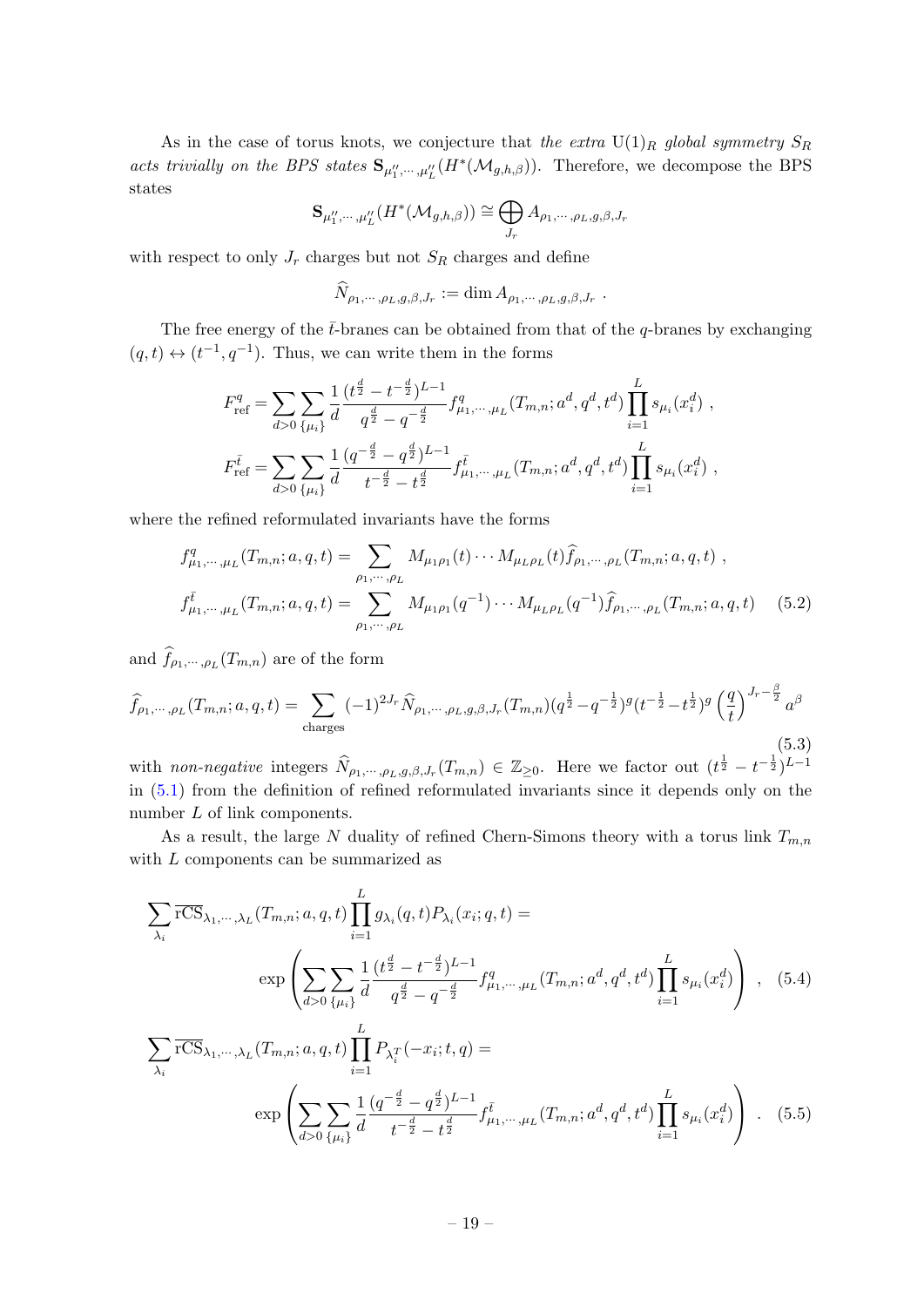where the reformulated invariants are of the form  $(5.2)$  with  $(5.3)$ . These identities enable us to express the reformulated invariants in terms of refined Chern-Simons invariants of a torus link, which are presented in  $(B.1)$  and  $(B.2)$ . Thus, the large N duality provides a rather non-trivial connection of refined Chern-Simons invariants  $\text{rCS}_{\lambda_1,\dots,\lambda_L}(T_{m,n}; a, q, t)$  of a torus link to enumerative invariants  $\widehat{N}_{\rho_1,\cdots,\rho_L,g,\beta,J_r}(T_{m,n}) \in \mathbb{Z}_{\geq 0}$  in the resolved conifold.

In Appendix [C,](#page-27-0) we present some examples of  $N_{\rho_1,\rho_2,g,\beta,J_r}$  for the Hopf link  $T_{2,2}$  and the  $T_{2,4}$  link by using the results in  $[DBMM^+13, GNS^+16]$  $[DBMM^+13, GNS^+16]$  $[DBMM^+13, GNS^+16]$ . As in the case of torus knots, it is easy to see that, for  $\rho_1, \rho_2, g, \beta$  fixed,  $2J_r$  charges of non-trivial  $N_{\rho_1,\rho_2,g,\beta,J_r}$  are either all even or all odd. Therefore, we conjecture that this is true for any torus link with  $L$  components so that the LMOV invariant is

$$
\widehat{N}_{\rho_1,\cdots,\rho_L,g,\beta}(T_{m,n}) = \pm \sum_{J_r \in \frac{1}{2}\mathbb{Z}} \widehat{N}_{\rho_1,\cdots,\rho_L,g,\beta,J_r}(T_{m,n}) \ .
$$

#### <span id="page-20-0"></span>6 Discussion

In this paper, we have formulated large N duality of refined Chern-Simons theory with a torus link. Assuming that the extra  $U(1)_R$  global symmetry acts trivially on the BPS states coming from holomorphic deformations of M2-branes, this formulation gives a remarkable relation between refined Chern-Simons invariants of a torus link and graded dimensions of cohomology groups of moduli spaces of M2-M5 bound states in the resolved conifold. Therefore, this leads to positivity conjecture of refined Chern-Simons invariants of a torus link. Conversely, one can obtain complete information about BPS spectra in M-theory on the resolved conifold with M5'-branes supported on  $\mathbb{R}^3 \times \mathcal{L}_{T_{m,n}}$  by using the geometric transition. It is also worth mentioning that, for M-theory on any non-compact toric Calabi-Yau three-fold with M5 branes, its free energy on the Ω-background takes the forms  $(3.13)$  and  $(3.15)$  if the extra  $U(1)_R$  global symmetry is preserved. It is important to understand in which situations the extra  $U(1)_R$  global symmetry acts on the space of BPS states trivially as in this paper.

It would be interesting to categorify large N duality for non-torus knots. Recently, conjectural formulas for Poincaré polynomials of colored HOMFLY-PT homology have been obtained for a certain class of non-torus knots. (For instance,  $\text{GNS}^{+16}$ , references therein.) However, the formulas for non-torus knots are expressed in terms of the variables  $(a, q, t)$ instead of the variables  $(a, q, t)$  and the naive change of variables  $(4.3)$  does not work for non-torus knots. This is the reason why we cannot simply extend the formulation in this paper to the case of non-torus knots.

Nevertheless, we can make observation about BPS spectra in the resolved conifold for a non-torus knot. As proposed in [\[GSV05\]](#page-30-7), in the fundamental representation, a reformulated invariant is equivalent to the Poincaré polynomial of *unreduced* HOMFLY-PT homology for any knot even at the categorified level:

$$
\frac{\widehat{f}_\square(K;\mathbf{a},\mathbf{q},\mathbf{t})}{\mathbf{q}-\mathbf{q}^{-1}}=\overline{\mathcal{P}}_\square(K;\mathbf{a},\mathbf{q},\mathbf{t})\,\,.
$$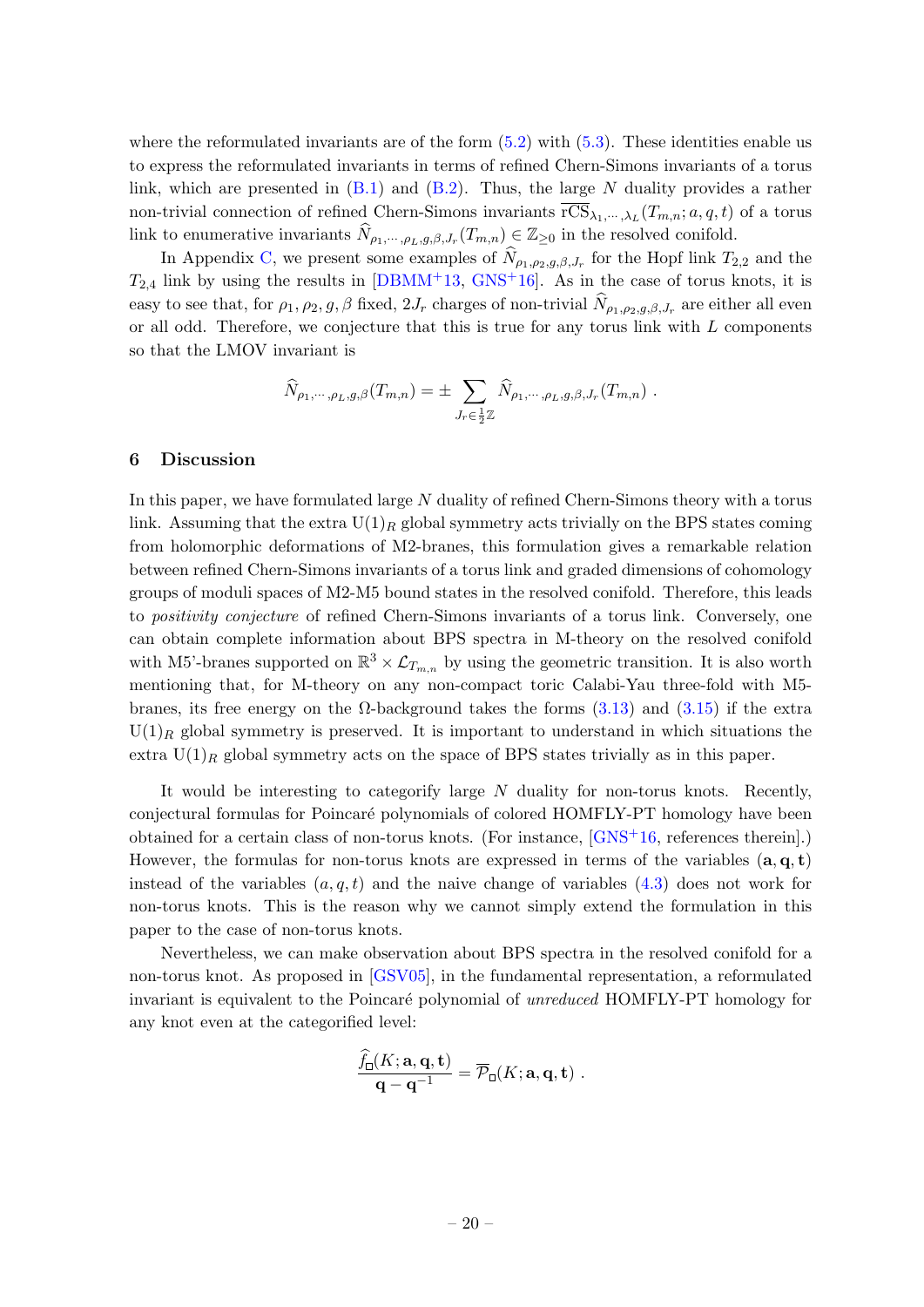For instance, the Poincaré polynomial of unreduced HOMFLY-PT homology of the simplest non-torus knot, a figure-eight, is

$$
\overline{\mathcal{P}}_{\Box}(\mathbf{4}_{1};\mathbf{a},\mathbf{q},t)=\frac{\left(\mathbf{a}^2t+1\right)\left(\mathbf{a}^2\mathbf{q}^4t^3+\mathbf{q}^2\left(\mathbf{a}^4t^4+\mathbf{a}^2t^2+1\right)+\mathbf{a}^2t\right)}{\mathbf{a}^3\mathbf{q}^2t^3(\mathbf{q}-\mathbf{q}^{-1})}
$$

.

This formula can be brought into the form  $(4.4)$  and the resulting BPS degeneracies can be tabulated as follows:

|                 | $-3/2$ |                | $-1/2$       |                    | 1/2 |                         | $\mid 3/2$                |
|-----------------|--------|----------------|--------------|--------------------|-----|-------------------------|---------------------------|
| $q\backslash F$ | $-2$   | $-1$ 0 1 0 1 2 |              |                    |     |                         | $\overline{\phantom{a}3}$ |
|                 |        |                |              |                    |     | $2 \t1 \t1 \t1 \t1 \t2$ |                           |
|                 | U      |                | $\mathbf{1}$ | $0 \mid 0 \quad 1$ |     |                         |                           |

**Table 2.**  $N_{[1],g,\beta,F}$  for the figure-eight knot

At the de-categorification limit  $t = -1$ , it is easy to see that there are (boson-fermion) cancellations by sign although they reduce to the corresponding LMOV invariants [\[LMnV00,](#page-30-2) Figure 7].

It was observed in  $[LMnV00, LMn02]$  $[LMnV00, LMn02]$  that, for any knot K, the LMOV invariants  $\widehat{N}_{\mu,q,\beta}(K)$  have the same parity of their a-gradings  $\beta$ , *i.e.*  $(-1)^{\beta} \widehat{N}_{\mu,q,\beta}$  become all nonnegative integers for any  $\mu$ ,  $g$ ,  $\beta$  up to appropriate grading shifts. However, as we see in the example of the figure-eight, there are cancellations behind for non-torus knots, which can be seen only at the categorical level. Presumably, one of the reasons why the formulation of large N duality for non-torus knots at the categorical level is not straightforward originates from the fact that the property of underlying BPS states is different from that [\(4.7\)](#page-16-1) for torus knots.

Giving a mathematical definition of refined LMOV invariants  $N_{\rho,g,\beta,J_r}(T_{m,n})$  discussed in this paper is a challenging, but important open problem. Refined GV invariants have been discussed in the literature [\[CKK14,](#page-29-8) [CDDP15,](#page-29-9) [NO14,](#page-31-7) [GHKPK17,](#page-29-10) references therein] as refined Pandharipande-Thomas (Donaldson-Thomas) invariants for non-compact toric Calabi-Yau threefolds. However, mathematical understanding of their open analogues are still immature although the Poincaré polynomials of uncolored HOMFLY-PT homology of torus knots have been related to motivic Donaldson-Thomas invariants in [\[DHS12\]](#page-29-14). Actually, upon the reduction on the cigar of the Taub-NUT in [\(1.3\)](#page-3-1), BPS states can be understood as D6-D4-D2-D0 bound states. Therefore, it is an important task to give a mathematical definition of D6-D4- D2-D0 bound states for refine Chern-Simons invariants discussed in this paper. It would be also intriguing to find a connection to (a certain variant of) "P=W conjecture" [\[CDDP15,](#page-29-9) references therein].

Another direction to pursue is to find large N duality of refined Chern-Simons theory with different gauge groups. In fact,  $SO(2N)$  refined Chern-Simons theory has been proposed [\[AS12a\]](#page-29-15), generalizing Kauffman polynomials. In addition, large N duality for Kauffman polynomials has been put forward by incorporating orientifolds in the resolved conifold [\[Mn10\]](#page-30-18). Consequently, this leads to an integrality conjecture involving both colored Kauffman and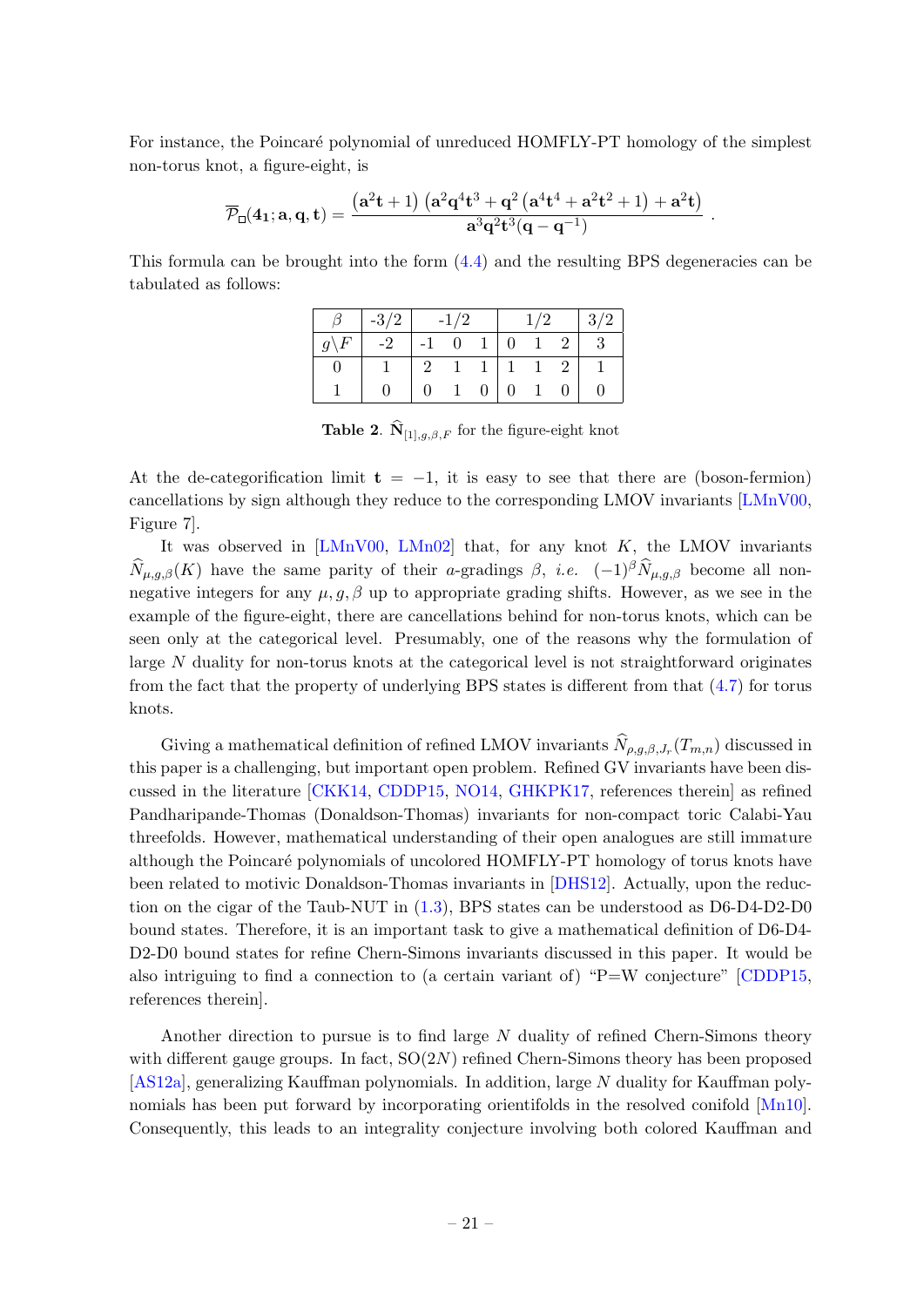HOMFLY-PT polynomials. It is natural to ask whether a positivity property can be seen when the conjecture of [\[Mn10\]](#page-30-18) is refined.

Note added: After the completion of the paper, we were informed of an independent work [\[DDP\]](#page-29-16) on the same topic. Since their approach is different from ours, it would be great to find a connection to their work.

#### Acknowledgements

The authors are indebted to P. Sulkowski for collaboration at the initial stage of this project. The motivation of this paper originated from the paper [\[GKS16\]](#page-29-17). They would like to thank H. Awata, M. Dedushenko, S. Gukov, H. Kanno, A. Klemm, M. Mariño, A. Morozov, A. Mironov, P. Putrov, P. Ramadevi, I. Saberi, A. Sleptsov, Zodinmawia for discussion and correspondence. In particular, they are grateful to S. Shakirov for sharing Maple files of refined Chern-Simons invariants obtained in [\[Sha13\]](#page-31-9).

S.N. would like to thank the American Institute of Mathematics for supporting this research with a SQuaRE grant "New connections between link homologies and physics". The work of S.N. is supported by ERC Starting Grant no. 335739 "Quantum fields and knot homologies", the center of excellence grant "Center for Quantum Geometry of Moduli Space" from the Danish National Research Foundation (DNRF95), and Walter Burke Institute for Theoretical Physics, California Institute of Technology as well as the U.S. Department of Energy, Office of Science, Office of High Energy Physics, under Award Number DE-SC0011632.

#### <span id="page-22-0"></span>A Symmetric functions

In this appendix, we review basics of symmetric functions relevant to this paper. For more detail, we refer the reader to [\[Mac98\]](#page-30-19).

Let  $x = (x_1, x_2, \dots)$  be an infinite number of the variables,  $\lambda = (\lambda_1, \lambda_2, \cdots)$  be a Young diagram (i.e. non-negative integers such that  $\lambda_i \geq \lambda_{i+1}$  and  $|\lambda| = \sum_i \lambda_i < \infty$ ) and  $\vec{k} = (k_1, k_2, \dots)$  be a vector with a infinite number of entries, almost zero, and whose nonzero entries are positive integers. The Young diagram  $\lambda$  and the vector  $\vec{k}$  are in one-to-one correspondence with the relation  $k_i = m_i(\lambda)$ , where  $m_i(\lambda)$  is a multiplicity of i in  $\lambda$ .



<span id="page-22-1"></span>Figure 1. Arm, leg, co-arm and co-leg

First, we define the power-sum symmetric functions by  $p_d(x) = \sum_{i=1}^{\infty} x_i^d$ . It is convenient to denote their products by  $p_{\lambda}(x) = \prod_i p_{\lambda_i}(x)$  and  $p_{\vec{k}} = \prod_i p_i^{k_i}$ . These are bases of the ring of symmetric functions. Schur and Macdonald functions can be defined by introducing an inner product on the ring of symmetric functions.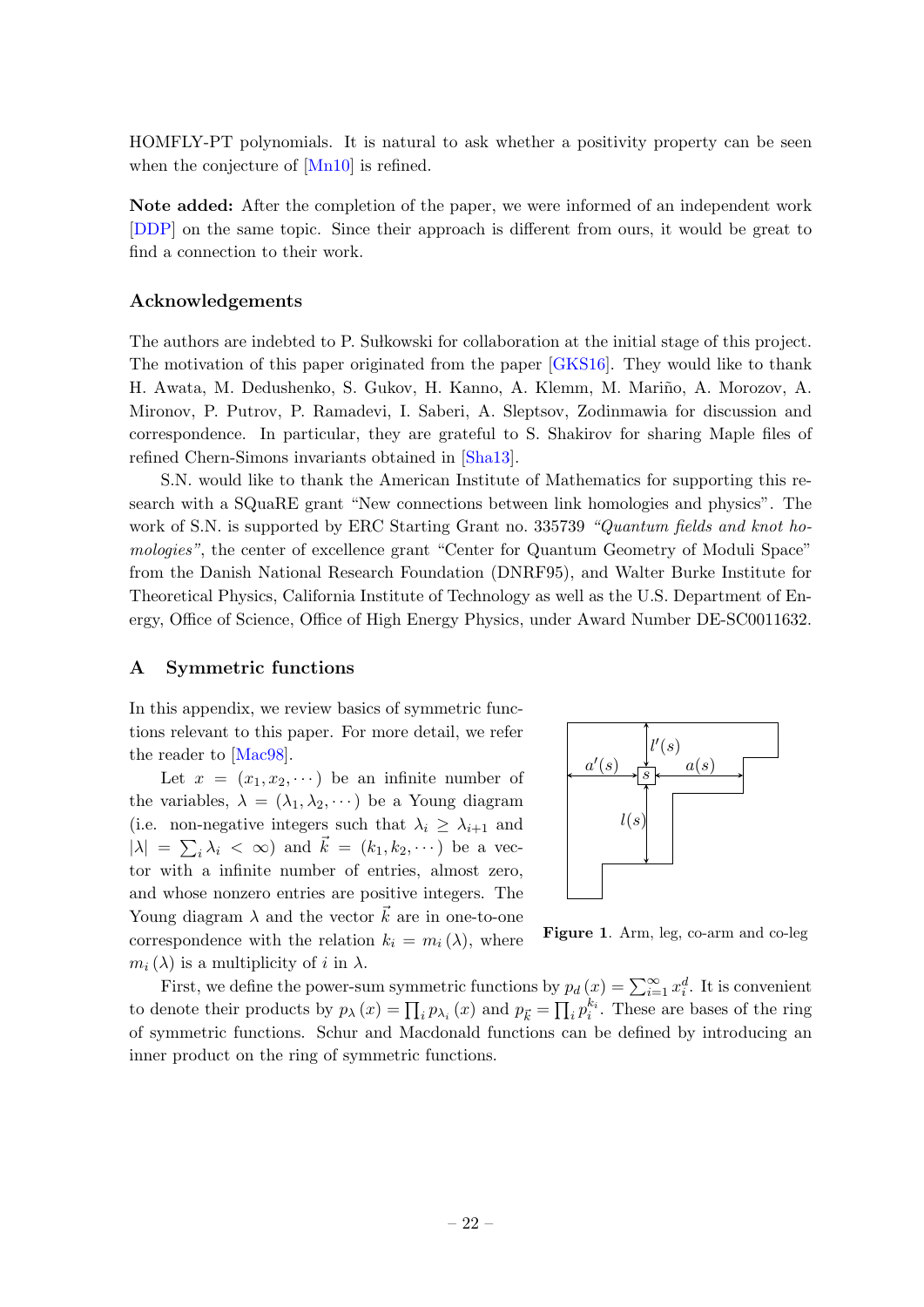#### Schur functions

The Schur functions  $s_{\lambda}(x)$  are uniquely defined by orthogonality and normalization conditions:

$$
\langle s_{\lambda}, s_{\mu} \rangle = 0 , \qquad \text{if } \lambda \neq \mu ,
$$
  

$$
s_{\lambda}(x) = w_{\lambda}(x) + \sum_{\mu < \lambda} u_{\lambda \mu} w_{\mu}(x) , \qquad u_{\lambda \mu} \in \mathbb{Q} ,
$$

where  $w_{\lambda}(x)$  is the monomial symmetric function,  $\langle$  is dominance partial ordering  $(\lambda \geq \mu \Leftrightarrow$  $|\lambda| = |\mu|$  and  $\sum_{i=1}^k \lambda_i \ge \sum_{i=1}^k \mu_i$  for all *i*), and the inner product is defined by

<span id="page-23-0"></span>
$$
\langle p_\lambda, p_\lambda \rangle = \delta_{\lambda \mu} z_\lambda , \qquad z_\lambda = \prod_{i \geq 1} i^{m_i} m_i! ,
$$

where  $m_i = m_i(\lambda)$  is a multiplicity of i in  $\lambda$ .

The relation between Schur and power sum symmetric functions is known as Frobenius formula:

$$
s_{\lambda}(x) = \sum_{\vec{k}} \frac{\chi_{\lambda}(C(\vec{k}))}{z_{\vec{k}}} p_{\vec{k}}(x) , \qquad p_{\vec{k}}(x) = \sum_{\lambda} \chi_{\lambda}(C(\vec{k})) s_{\lambda}(x) , \qquad (A.1)
$$

where  $\chi_\lambda(C(\vec{k}))$  is the character of the representation  $\lambda$  of the permutation group  $\mathfrak{S}_h$  evaluated at the conjugacy class  $C(\vec{k})$  where  $h = \sum_j j k_j$ . The Frobenius formula is used for the computation of Clebsch-Gordon coefficients [\(3.10\)](#page-12-2) of the permutation group  $\mathfrak{S}_h$ .

#### Macdonald functions

The Macdonald functions  $P_{\lambda}(x; q, t)$  are uniquely defined by orthogonality and normalization conditions:

<span id="page-23-1"></span>
$$
\langle P_{\lambda}, P_{\mu} \rangle_{q,t} = 0 ,
$$
  
\n
$$
P_{\lambda}(x; q, t) = w_{\lambda}(x) + \sum_{\mu < \lambda} u_{\lambda \mu}(q, t) w_{\mu}(x) ,
$$
  
\nif  $\lambda \neq \mu$ ,  
\n
$$
u_{\lambda \mu}(q, t) \in \mathbb{Q}(q, t) ,
$$

where the inner product is defined by

$$
\langle p_\lambda, p_\lambda \rangle_{q,t} = \delta_{\lambda\mu} z_\lambda \prod_{i \ge 1} \frac{1 - q^{\lambda_i}}{1 - t^{\lambda_i}}, \qquad z_\lambda = \prod_{i \ge 1} i^{m_i} m_i!.
$$

At the  $q = t$  specialization, the Macdonald functions reduce to the Schur functions. From the definition one can show

$$
\frac{(q/t)^{|\lambda|}}{g_{\lambda}(q,t)} := \langle P_{\lambda}, P_{\lambda} \rangle_{q,t} = \prod_{s \in \lambda} \frac{1 - q^{a(s)+1} t^{l(s)}}{1 - q^{a(s)} t^{l(s)+1}},
$$

where an arm length  $a(s) = \lambda_i - j$  and a leg length  $l(s) = \lambda_i^T - i$  for each box  $s = (i, j)$  in  $\lambda$ are depicted in Figure [1.](#page-22-1)

We denote by  $\mathfrak{X}_{\lambda}(\vec{k};q,t)$  coefficients in the expansion of a Macdonald function  $P_{\lambda}(x;q,t)$ with respect to  $p_{\vec{k}}(x)$ :

$$
P_{\lambda}(x;q,t) = \sum_{\vec{k}} \mathfrak{X}_{\lambda}(\vec{k};q,t) p_{\vec{k}}(x) .
$$

– 23 –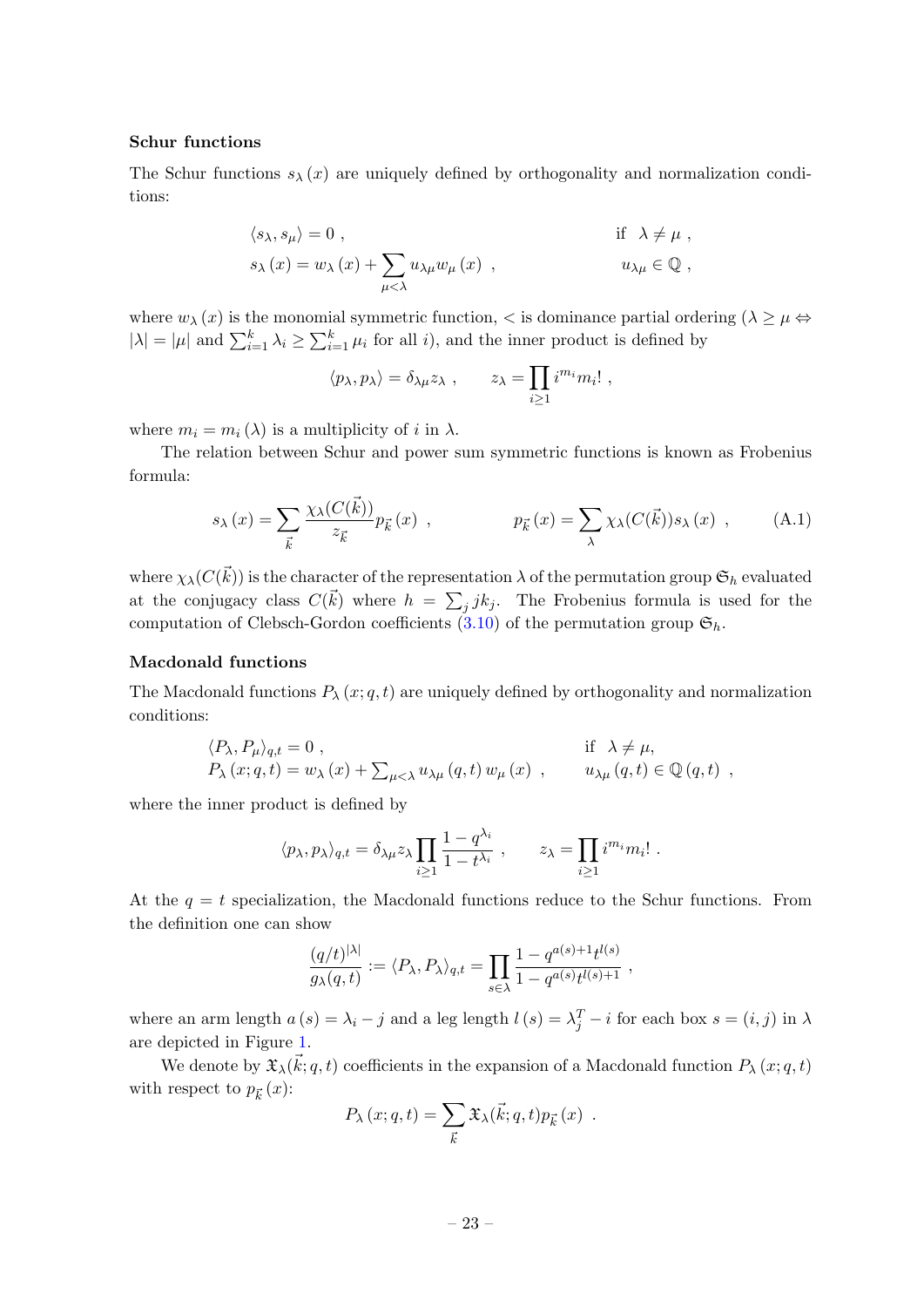Note that at the  $q = t$  specialization

$$
\mathfrak{X}_{\lambda}(\vec{k};q,q) = \frac{\chi_{\lambda}(C(\vec{k}))}{z_{\vec{k}}}.
$$

Let us express some Macdonald functions in terms of the power-sum functions:

$$
P_{\Box} = p_1
$$
  
\n
$$
P_{\Box} = \frac{(1-t)(1+q)}{(1-tq)} \frac{p_1^2}{2} + \frac{(1+t)(1-q)}{(1-tq)} \frac{p_2}{2},
$$
  
\n
$$
P_{\Box} = \frac{p_1^2}{2} - \frac{p_2}{2}
$$
  
\n
$$
P_{\Box\Box} = \frac{(1+q)(1-q^3)(1-t)^2}{(1-q)(1-tq)(1-tq^2)} \frac{p_1^3}{6} + \frac{(1-q)(1-t^2)(1-q^3)}{(1-q)(1-tq)(1-tq^2)} \frac{p_1p_2}{2}
$$
  
\n
$$
+ \frac{(1-q)(1-q^2)(1-t^3)}{(1-t)(1-tq)(1-tq^2)} \frac{p_3}{3}
$$
  
\n
$$
P_{\Box\Box} = \frac{(1-t)(2qt+q+t+2)}{1-qt^2} \frac{p_1^3}{6} + \frac{(1+t)(t-q)}{1-qt^2} \frac{p_1p_2}{2} - \frac{(1-q)(1-t^3)}{(1-t)(1-qt^2)} \frac{p_3}{3}
$$
  
\n
$$
P_{\Box} = \frac{p_1^3}{6} - \frac{p_2p_1}{2} + \frac{p_3}{3}.
$$

For instance, we have  $\mathfrak{X}_{\Box}(\vec{k} = (3,0,0);q,t) = \frac{(1-t)(2qt+q+t+2)}{6(1-qt^2)}$  because of  $p_{\vec{k}=(3,0,0)} = p_1^3$ .

## Cauchy formulas

The Cauchy formulas play a very important role in this paper. The Cauchy formulas for Schur functions read off:

$$
\sum_{\lambda} s_{\lambda}(x) s_{\lambda}(y) = \exp \left( \sum_{d>0} \frac{1}{d} p_d(x) p_d(y) \right) , \quad \sum_{\lambda} s_{\lambda}(x) s_{\lambda} (y) = \exp \left( \sum_{d>0} \frac{(-1)^{d-1}}{d} p_d(x) p_d(y) \right) .
$$

The analogues of Macdonald functions are

$$
\sum_{\lambda} g_{\lambda}(q,t) P_{\lambda}(x;q,t) P_{\lambda}(y;q,t) = \exp\left(\sum_{d>0} \frac{1}{d} \frac{t^{\frac{d}{2}} - t^{-\frac{d}{2}}}{q^{\frac{d}{2}} - q^{-\frac{d}{2}}} p_d(x) p_d(y)\right) ,
$$

$$
\sum_{\lambda} P_{\lambda}(x;q,t) P_{\lambda^T}(y;t,q) = \exp\left(\sum_{d>0} \frac{(-1)^{d-1}}{d} p_d(x) p_d(y)\right) .
$$
(A.2)

#### <span id="page-24-0"></span>B Explicit formulas of refined reformulated invariants

In this appendix, we will derive explicit formulas for refined reformulated invariants of a torus link  $T_{m,n}$  with L components in terms of its refined Chern-Simons invariants from  $(5.4)$  and [\(5.5\)](#page-19-3) by following [\[LMn02\]](#page-30-3). To this end, we define the plethystic exponential and its inverse

$$
\operatorname{Exp}(F) = \exp\left(\sum_{d=1}^{\infty} \frac{\psi_d}{d}\right) \circ F , \qquad \operatorname{Log}(F) = \sum_{d=1}^{\infty} \frac{\mu(d)}{d} \log(\psi_d \circ F) ,
$$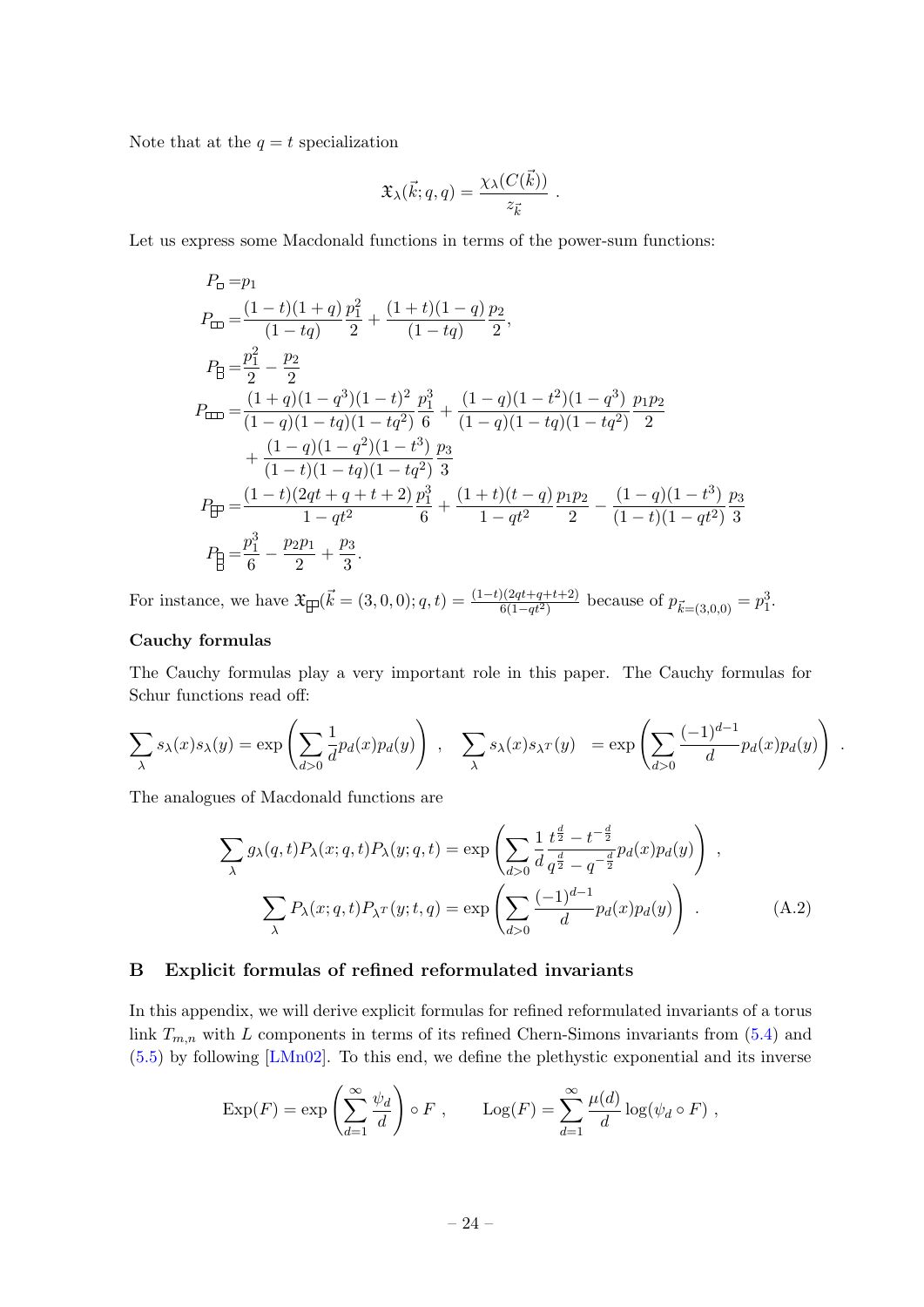where an operator  $\psi_d$  is defined by  $\psi_d \circ F(a, q, t; x) := F(a^d, q^d, t^d; x^d)$  and  $\mu(d)$  is the Möbius function. If one set

$$
F := \frac{(t^{\frac{1}{2}} - t^{-\frac{1}{2}})^{L-1}}{q^{\frac{1}{2}} - q^{-\frac{1}{2}}} \sum_{\{\mu_i\}} f_{\mu_1,\cdots,\mu_L}^q(T_{m,n}; a, q, t) \prod_{i=1}^L s_{\mu_i}(x_i) ,
$$

then the right hand side of  $(5.4)$  can be written as  $\text{Exp}(F)$ . Hence, one can manipulate the identity  $(5.4)$  as

$$
F = \text{Log}\left(\sum_{\{\lambda_i\}} \overline{\text{rCS}}_{\lambda_1 \cdots \lambda_L}(T_{m,n}; a, q, t) \prod_{i=1}^L g_{\lambda_i}(q, t) P_{\lambda_i}(x_i; q, t)\right)
$$
  
\n
$$
= \sum_{d=1}^{\infty} \frac{\mu(d)}{d} \log \left(\sum_{\{\lambda_i\}} \overline{\text{rCS}}_{\lambda_1 \cdots \lambda_L}^{(d)} \prod_{i=1}^L g_{\lambda_i}(q^d, t^d) P_{\lambda_i}(x_i^d; q^d, t^d)\right)
$$
  
\n
$$
= \sum_{d=1}^{\infty} \frac{\mu(d)}{d} \sum_{m=1}^{\infty} \frac{(-1)^{m-1}}{m} \prod_{\alpha=1}^m \sum_{\{\lambda_i^{(\alpha)}\}} \overline{\text{rCS}}_{\lambda_1^{(\alpha)} \cdots \lambda_L^{(\alpha)}}^{(d)} \prod_{i=1}^L g_{\lambda_i^{(\alpha)}}(q^d, t^d) P_{\lambda_i^{(\alpha)}}(x_i^d; q^d, t^d)
$$
  
\n
$$
= \sum_{d=1}^{\infty} \frac{\mu(d)}{d} \sum_{m=1}^{\infty} \frac{(-1)^{m-1}}{m} \prod_{\alpha=1}^m \sum_{\{\lambda_i^{(\alpha)}\}} \overline{\text{rCS}}_{\lambda_1^{(\alpha)} \cdots \lambda_L^{(\alpha)}}^{(d)} \prod_{i=1}^L g_{\lambda_i^{(\alpha)}}(q^d, t^d) \sum_{\vec{k}_i^{(\alpha)}} \mathfrak{X}_{\lambda_i^{(\alpha)}}(\vec{k}_i^{(\alpha)}; q^d, t^d) p_{\vec{k}_i^{(\alpha)}}(x_i^d) ,
$$

where  $\overline{\text{rCS}}_{\lambda}^{(d)} = \overline{\text{rCS}}_{\lambda}(T_{m,n}; a^d, q^d, t^d)$  and other notations are given in Appendix [A.](#page-22-0) To compare with the coefficient of  $\prod_{i=1}^{L} s_{\mu_i}(x_i)$ , we introduce  $\vec{k}_d$  for  $\vec{k} = (k_1, k_2, \dots)$  as  $(\vec{k}_d)_{di} = (\vec{k})_i$ , i.e.

$$
\vec{k}_d = (0, \cdots, 0, k_1, 0, \cdots, 0, k_2, 0, \cdots),
$$

where  $k_1$  is d-th entry,  $k_2$  is 2d-th entry and so on. Then, the properties  $p_{\vec{k}}(x^d) = p_{\vec{k}_d}(x)$  and  $p_{\vec{k}}(x)p_{\vec{k'}}(x) = p_{\vec{k}+\vec{k'}}(x)$  of the power sum functions tell us

$$
\prod_{\alpha=1}^m p_{\vec{k}_i^{(\alpha)}}(x_i^d) = p_{\sum_{\alpha=1}^m (\vec{k}_i^{(\alpha)})_d}(x_i) = \sum_{\{\mu_i\}} \chi_{\mu_i}(C(\sum_{\alpha=1}^m (\vec{k}_i^{(\alpha)})_d)) s_{\mu_i}(x_i) .
$$

Using these results, we obtain the explicit formula for  $f<sup>q</sup>$  in terms of refined Chern-Simons invariants:

$$
\frac{(t^{\frac{1}{2}} - t^{-\frac{1}{2}})^{L-1}}{q^{\frac{1}{2}} - q^{-\frac{1}{2}}} f^q_{\mu_1, \cdots, \mu_L} (T_{m,n}; a, q, t) =
$$
\n
$$
\sum_{d,m=1}^{\infty} (-1)^{m-1} \frac{\mu(d)}{d \cdot m} \sum_{\{\vec{k}_i^{(\alpha)}\}} \sum_{\{\lambda_i^{(\alpha)}\}} \prod_{i=1}^L \chi_{\mu_i} (C(\sum_{\alpha=1}^m (\vec{k}_i^{(\alpha)})_d)) \prod_{\alpha=1}^m g_{\lambda_i^{(\alpha)}}(q^d, t^d) \mathfrak{X}_{\lambda_i^{(\alpha)}}(\vec{k}_i^{(\alpha)}; q^d, t^d) \overline{\text{rCS}}_{\lambda_1^{(\alpha)} \cdots \lambda_L^{(\alpha)}}
$$
\n(B.1)

<span id="page-25-1"></span><span id="page-25-0"></span>.

Similarly, we can obtain the explicit formula for  $f^{\bar{t}}$ :

$$
\frac{(q^{-\frac{d}{2}} - q^{\frac{d}{2}})^{L-1}}{t^{-\frac{d}{2}} - t^{\frac{d}{2}}} f^{\bar{t}}_{\mu_1, \cdots, \mu_L} (T_{m,n}; a, q, t) =
$$
\n(B.2)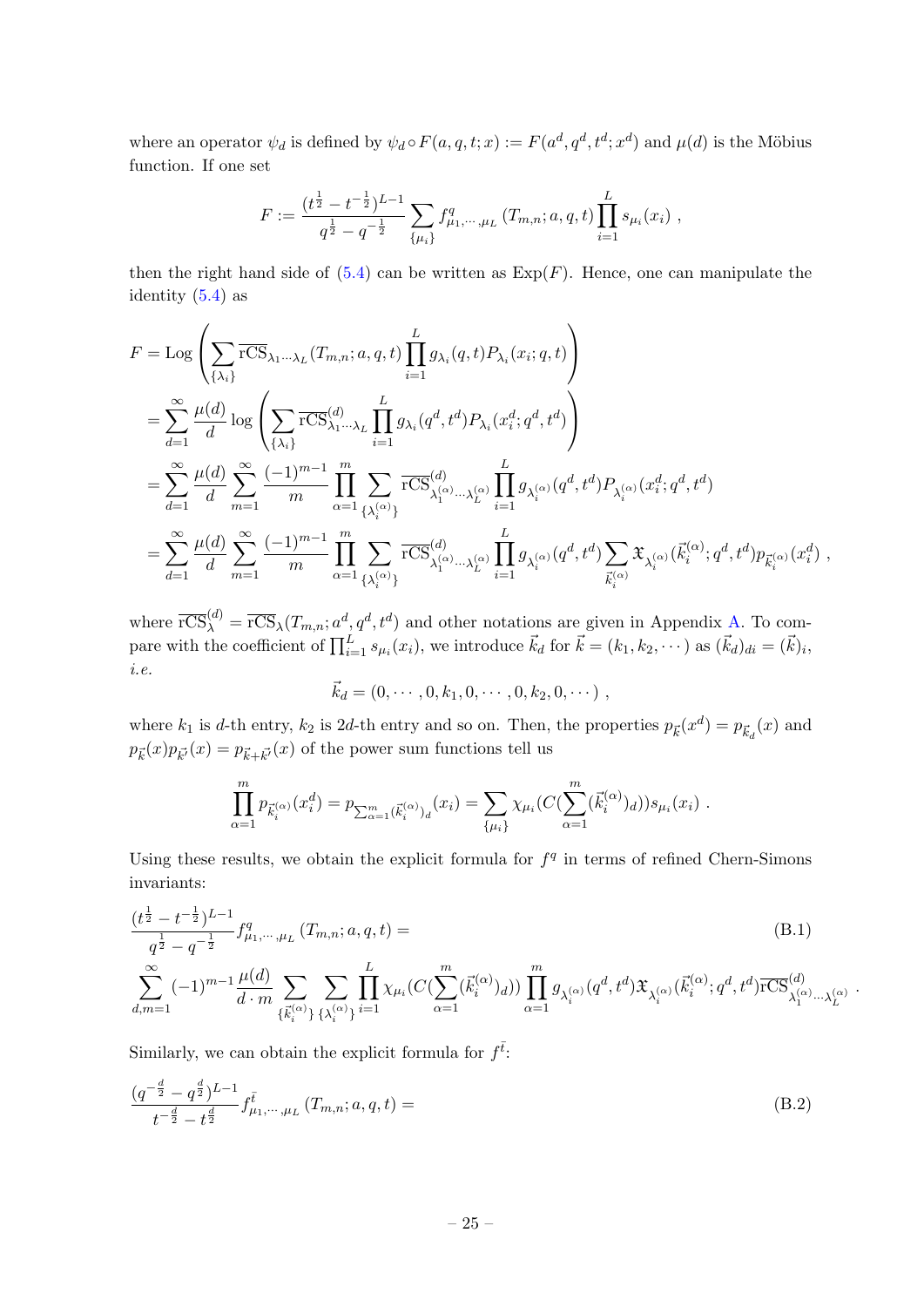$$
\sum_{d,m=1}^{\infty}(-1)^{m-1}\frac{\mu(d)}{d\cdot m}\sum_{\{\vec{k}_{i}^{(\alpha)}\}}\sum_{\{\lambda_{i}^{(\alpha)}\}}\prod_{i=1}^{L}\chi_{\mu_{i}^{T}}(C(\sum_{\alpha=1}^{m}(\vec{k}_{i}^{(\alpha)})_{d}))\prod_{\alpha=1}^{m}(-1)^{|\lambda_{i}^{(\alpha)}|}\mathfrak{X}_{(\lambda_{i}^{(\alpha)})^{T}}(\vec{k}_{i}^{(\alpha)};t^{d},q^{d})\overline{\text{rCS}}_{\lambda_{1}^{(\alpha)}\cdots\lambda_{L}^{(\alpha)}}^{(d)}\;.
$$

In the following, we provide reformulated invariants of a torus knot colored by Young diagrams with a few boxes for the  $q$ -branes from  $(B.1)$ :

$$
\frac{f_0^q}{t^{\frac{1}{2}} - t^{-\frac{1}{2}}} = r\overline{CS}_0,
$$
\n
$$
\sqrt{\frac{t}{q}} \frac{f_0^q}{t^{\frac{1}{2}} - t^{-\frac{1}{2}}} = \frac{qt - 1}{q^2 - 1} r\overline{CS}_{m} - \frac{t - 1}{2(q - 1)} (rCS_0)^2 - \frac{t + 1}{2(q + 1)} r\overline{CS}_0^{(2)},
$$
\n
$$
\sqrt{\frac{t}{q}} \frac{f_0^q}{t^{\frac{1}{2}} - t^{-\frac{1}{2}}} = \frac{t - q}{q^2 - 1} r\overline{CS}_{m} + \frac{t^2 - 1}{qt - 1} r\overline{CS}_{m} - \frac{t - 1}{2(q - 1)} (rCS_0)^2 + \frac{t + 1}{2(q + 1)} r\overline{CS}_0^{(2)},
$$
\n
$$
\frac{t}{q} \frac{f_0^q}{t^{\frac{1}{2}} - t^{-\frac{1}{2}}} = \frac{(qt - 1) (q^2t - 1)}{(q^2 - 1) (q^3 - 1)} r\overline{CS}_{m} - \frac{(t - 1)(qt - 1)}{(q - 1)^2(q + 1)} r\overline{CS}_{m} \overline{CS}_{0}
$$
\n
$$
+ \frac{(t - 1)^2}{3(q - 1)^2} (r\overline{CS}_0)^3 - \frac{t^2 + t + 1}{3(q^2 + q + 1)} r\overline{CS}_0^{(3)},
$$
\n
$$
\frac{t}{q} \frac{f_0^q}{t^{\frac{1}{2}} - t^{-\frac{1}{2}}} = -\frac{(q - t)(qt - 1)}{(q - 1)(q^3 - 1)} r\overline{CS}_{m} + \frac{(t - 1)(qt^2 - 1)}{(q - 1)(qt^2 - 1)} r\overline{CS}_{m}
$$
\n
$$
- \left[ \frac{(t - 1)^2}{(q - 1)^2} r\overline{CS}_{m} + \frac{(t - 1)^2(t + 1)}{(q - 1)(qt - 1)} r\overline{CS}_{m} \right] \overline{r}\overline{CS}_{m}
$$
\n
$$
+ \frac{2(t - 1)^2}{3(q - 1)^2} (r\overline{CS}_{0})^3 + \frac{t
$$

In addition, we present reformulated invariants of a torus knot colored by Young diagrams with a few boxes for the  $\bar{t}$ -branes from [\(B.2\)](#page-25-1):

$$
\frac{f_{\square}^{\bar{t}}}{t^{\frac{1}{2}} - t^{-\frac{1}{2}}} = \overline{rCS}_{\square},
$$
\n
$$
\frac{-f_{\square}^{\bar{t}}}{t^{\frac{1}{2}} - t^{-\frac{1}{2}}} = \overline{rCS}_{\square} + \frac{1}{2}\overline{rCS}_{\square}^{(2)} - \frac{1}{2}(\overline{rCS}_{\square})^{2},
$$
\n
$$
\frac{-f_{\square}^{\bar{t}}}{t^{\frac{1}{2}} - t^{-\frac{1}{2}}} = \overline{rCS}_{\square} + \frac{q - t}{qt - 1}\overline{rCS}_{\square} - \frac{1}{2}\overline{rCS}_{\square}^{2} - \frac{1}{2}\overline{rCS}_{\square}^{(2)},
$$
\n
$$
\frac{f_{\square}^{\bar{t}}}{t^{\frac{1}{2}} - t^{-\frac{1}{2}}} = \overline{rCS}_{\square} - \overline{rCS}_{\square}\overline{rCS}_{\square} + \frac{1}{3}(\overline{rCS}_{\square})^{3} - \frac{1}{3}\overline{rCS}_{\square}^{(3)},
$$
\n
$$
\frac{f_{\square}^{\bar{t}}}{t^{\frac{1}{2}} - t^{-\frac{1}{2}}} = \overline{rCS}_{\square} + \frac{(t + 1)(q - t)}{qt^{2} - 1}\overline{rCS}_{\square} - \left[\overline{rCS}_{\square} + \frac{(q - 1)(t + 1)}{qt - 1}\overline{rCS}_{\square}\right]\overline{rCS}_{\square}
$$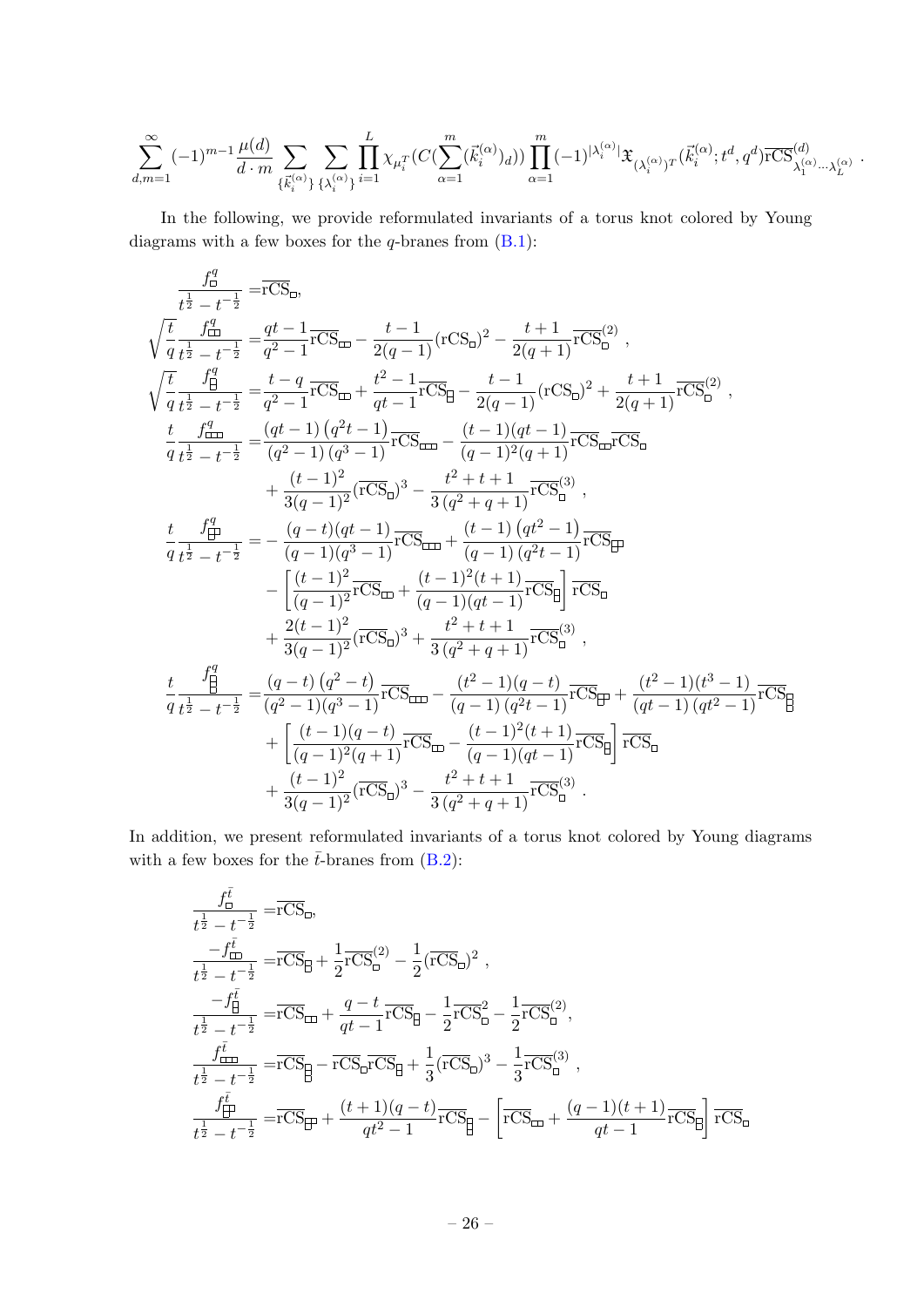$$
+\frac{2}{3}(\overline{rCS}_{\Box})^{3} + \frac{1}{3}\overline{rCS}_{\Box}^{(3)},
$$
  

$$
\frac{f_{\Box}^{\overline{t}}}{t^{\frac{1}{2}} - t^{-\frac{1}{2}}} = \overline{rCS}_{\Box\Box} + \frac{(q+1)(q-t)}{q^{2}t - 1}\overline{rCS}_{\Box\Box} + \frac{(q-t)(q-t^{2})}{(qt-1)(qt^{2}-1)}\overline{rCS}_{\Box} + \left[ -\overline{rCS}_{\Box} + \frac{(q-t)}{qt-1}\overline{rCS}_{\Box} \right] \overline{rCS}_{\Box} + \frac{1}{3}(\overline{rCS}_{\Box})^{3} - \frac{1}{3}\overline{rCS}_{\Box}^{(3)}.
$$

# <span id="page-27-0"></span>C Tables of BPS degeneracies

In this appendix, we shall list tables of non-negative integral invariants  $N_{\rho_1,\dots,\rho_L,g,\beta,J_r}$  of some torus knots/links. The formulas  $(B.1)$  and  $(B.2)$  enable us to evaluate reformulated invariants by using refined Chern-Simons invariants of torus knots/links obtained in [\[AS15,](#page-29-0) [DBMM](#page-29-12)+13, [Che13,](#page-29-4) [FGSA12,](#page-29-13) [Sha13,](#page-31-9) [GNS](#page-30-17)<sup>+</sup>16. Writing reformulated invariants into  $(5.3)$ , we read off non-negative integral invariants.

|                    | 1/2 |   | 3/2            | 5/2 |
|--------------------|-----|---|----------------|-----|
| $g\backslash 2J_r$ |     | 2 | $\overline{2}$ |     |
|                    | 0   |   | $\theta$       |     |
|                    |     |   |                |     |

**Table 3.**  $N_{[1],g,\beta,J_r}$  for the trefoil  $(T_{2,3})$ 

| $g\backslash 2J_r$ | $\overline{0}$ | 1 2             |                |  |                                                                                         |  |  |  |  |  |  |  |                                        | $5\quad 6$ |                                  |
|--------------------|----------------|-----------------|----------------|--|-----------------------------------------------------------------------------------------|--|--|--|--|--|--|--|----------------------------------------|------------|----------------------------------|
| $\theta$           |                |                 |                |  | $0 \t1 \t2 \t0 \t4 \t0 \t2 \t1 \t0 \t5 \t0 \t5 \t0 \t1 \t2 \t0 \t4 \t0 \t2 \t1 \t0 \t1$ |  |  |  |  |  |  |  |                                        |            |                                  |
|                    |                |                 |                |  | $0   0 3 0 3 0   0 2 0 6 0 2 0   0 3 0 3 0   0 1$                                       |  |  |  |  |  |  |  |                                        |            | $\vert 0 \vert$                  |
|                    | $\overline{0}$ | $\vert 0 \vert$ | $\overline{0}$ |  |                                                                                         |  |  |  |  |  |  |  | $\begin{array}{ccc} 0 & 0 \end{array}$ |            | $\begin{array}{c} 0 \end{array}$ |

**Table 4.**  $N_{[2],g,\beta,J_r}$  for the trefoil  $(T_{2,3})$ 

| $ q\rangle 2J_r   0 ~ 1 ~ 2 ~ 3 ~ 4   1 ~ 2 ~ 3 ~ 4 ~ 5 ~ 6 ~ 7   2 ~ 3 ~ 4 ~ 5 ~ 6 ~ 7 ~ 8 ~ 9 ~ 10   3 ~ 4 ~ 5 ~ 6 ~ 7 ~ 8 ~ 9   4 ~ 5 ~ 6 ~ 7 ~ 8  $ |  |  |  |  |                                                                                                                |  |  |  |  |  |  |  |  |  |  |  |  |
|---------------------------------------------------------------------------------------------------------------------------------------------------------|--|--|--|--|----------------------------------------------------------------------------------------------------------------|--|--|--|--|--|--|--|--|--|--|--|--|
|                                                                                                                                                         |  |  |  |  |                                                                                                                |  |  |  |  |  |  |  |  |  |  |  |  |
|                                                                                                                                                         |  |  |  |  |                                                                                                                |  |  |  |  |  |  |  |  |  |  |  |  |
|                                                                                                                                                         |  |  |  |  | $(0\ 0\ 1\ 0\ 0\ 0\ 0\ 4\ 0\ 4\ 0\ 0\ 0\ 0\ 3\ 0\ 8\ 0\ 3\ 0\ 0\ 0\ 0\ 4\ 0\ 4\ 0\ 0\ 0\ 0\ 1\ 0\ 0\ 1\ 0\ 0\$ |  |  |  |  |  |  |  |  |  |  |  |  |
|                                                                                                                                                         |  |  |  |  |                                                                                                                |  |  |  |  |  |  |  |  |  |  |  |  |

**Table 5.**  $N_{[1,1],g,\beta,J_r}$  for the trefoil  $(T_{2,3})$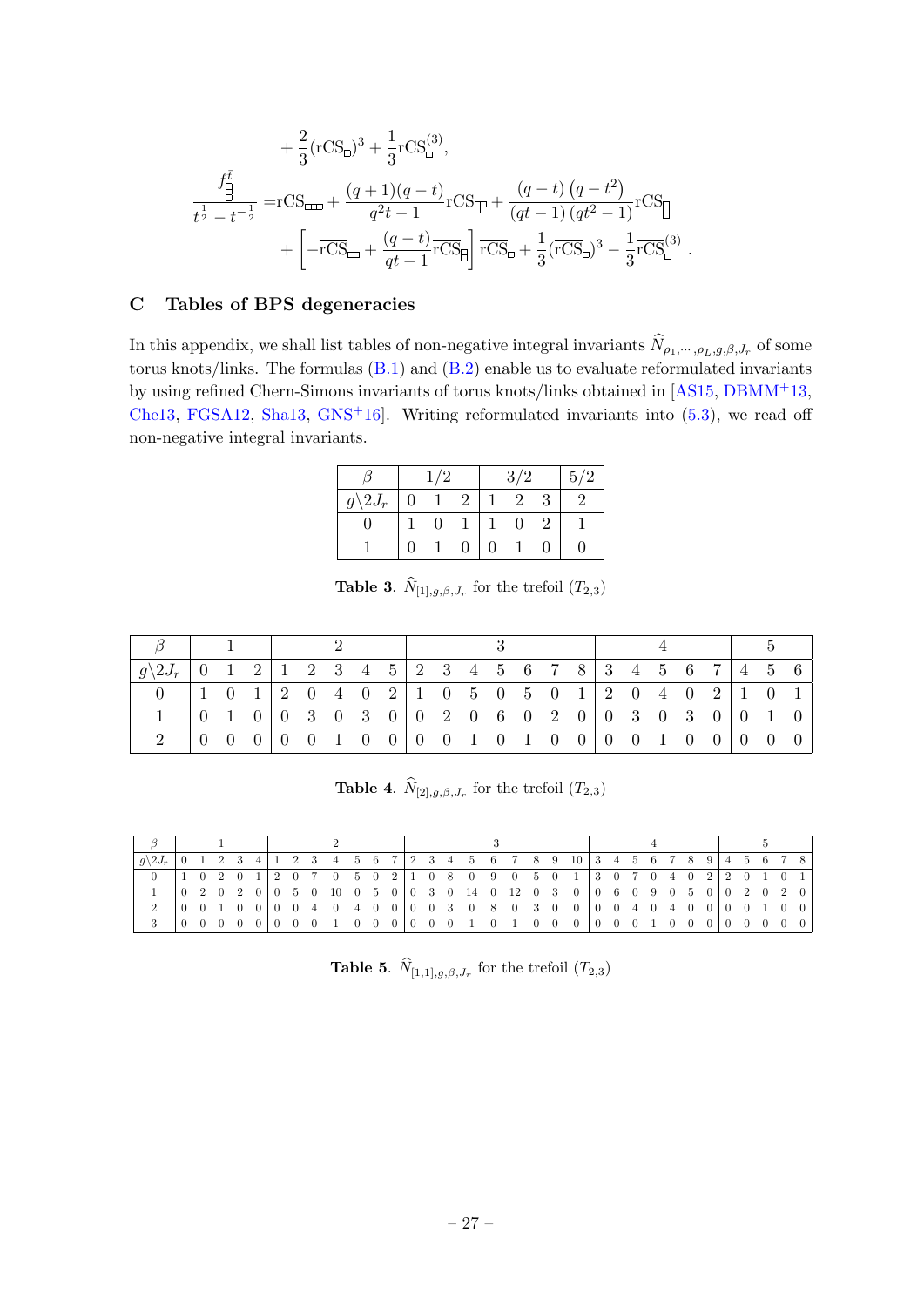| $\beta$                                      |  | 3/2 |  | 5/2 |  | 7/2 |                                                     |  |  |  |
|----------------------------------------------|--|-----|--|-----|--|-----|-----------------------------------------------------|--|--|--|
| $g \setminus 2J_r$ 0 1 2 3 4 1 2 3 4 5 2 3 4 |  |     |  |     |  |     |                                                     |  |  |  |
| $\Omega$                                     |  |     |  |     |  |     | $1 \t0 \t1 \t0 \t1 \t1 \t0 \t2 \t0 \t2 \t1 \t0 \t1$ |  |  |  |
|                                              |  |     |  |     |  |     |                                                     |  |  |  |
|                                              |  |     |  |     |  |     | $0 \t0 \t1 \t0 \t0 \t0 \t0 \t1 \t0 \t0 \t0 \t0 \t0$ |  |  |  |

**Table 6.**  $N_{[1],g,\beta,J_r}$  for the  $T_{2,5}$ 

| $g\backslash 2J_r$ |  |
|--------------------|--|
|                    |  |

|                    | $-3/2$ | -1/2 |
|--------------------|--------|------|
| $g\backslash 2J_r$ |        | -2   |
|                    |        |      |

**Table 7.**  $N_{[1],[1],g,\beta,J_r}$  for the Hopf link  $(T_{2,2})$  **Table 8.**  $N_{[2],[1],g,\beta,J_r}$  for the Hopf link  $(T_{2,2})$ 

| $g\backslash 2J_r$ |  | $-7$ $-6$ $-5$ | $-6$           | $-5$           |  |
|--------------------|--|----------------|----------------|----------------|--|
|                    |  | 2              | $\overline{1}$ | $\overline{0}$ |  |
|                    |  |                | 0              |                |  |

**Table 9.**  $N_{[2],[2],g,\beta,J_r}$  for the Hopf link  $(T_{2,2})$ 

|                    | -2 |  |
|--------------------|----|--|
| $g\backslash 2J_r$ |    |  |
|                    |    |  |

**Table 10.**  $N_{[2],[1,1],g,\beta,J_r}$  for the Hopf link  $(T_{2,2})$ 

| $g\backslash 2J_r$ |  | $-3$           | $-2$ |                | $-3$ $-2$ $-1$ |      |  |
|--------------------|--|----------------|------|----------------|----------------|------|--|
|                    |  | $\overline{0}$ | 2    | $\overline{1}$ | $\overline{0}$ | $-3$ |  |
|                    |  |                | 0    | O              |                |      |  |

**Table 11.**  $N_{[1],[1],g,\beta,J_r}$  for  $T_{2,4}$ 

|                                                         | $-3/2$ |  |  |  |  |  | $-1/2$ |  |  |  | 1/2 |  |  |
|---------------------------------------------------------|--------|--|--|--|--|--|--------|--|--|--|-----|--|--|
| $ g\angle 2J_r $ -7 -6 -5 -4 -3 -6 -5 -4 -3 -2 -3 -2 -1 |        |  |  |  |  |  |        |  |  |  |     |  |  |
|                                                         |        |  |  |  |  |  |        |  |  |  |     |  |  |
| $1 \quad$                                               |        |  |  |  |  |  |        |  |  |  |     |  |  |
|                                                         |        |  |  |  |  |  |        |  |  |  |     |  |  |

**Table 12.**  $N_{[2],[1],g,\beta,J_r}$  for  $T_{2,4}$ 

|        |      | 3/ |      |  |               |  |  |
|--------|------|----|------|--|---------------|--|--|
| $2J_r$ | $-5$ |    | $-3$ |  | $\mathcal{R}$ |  |  |
|        |      |    |      |  |               |  |  |
|        |      |    |      |  |               |  |  |

**Table 13.**  $N_{[1,1],[1],g,\beta,J_r}$  for  $T_{2,4}$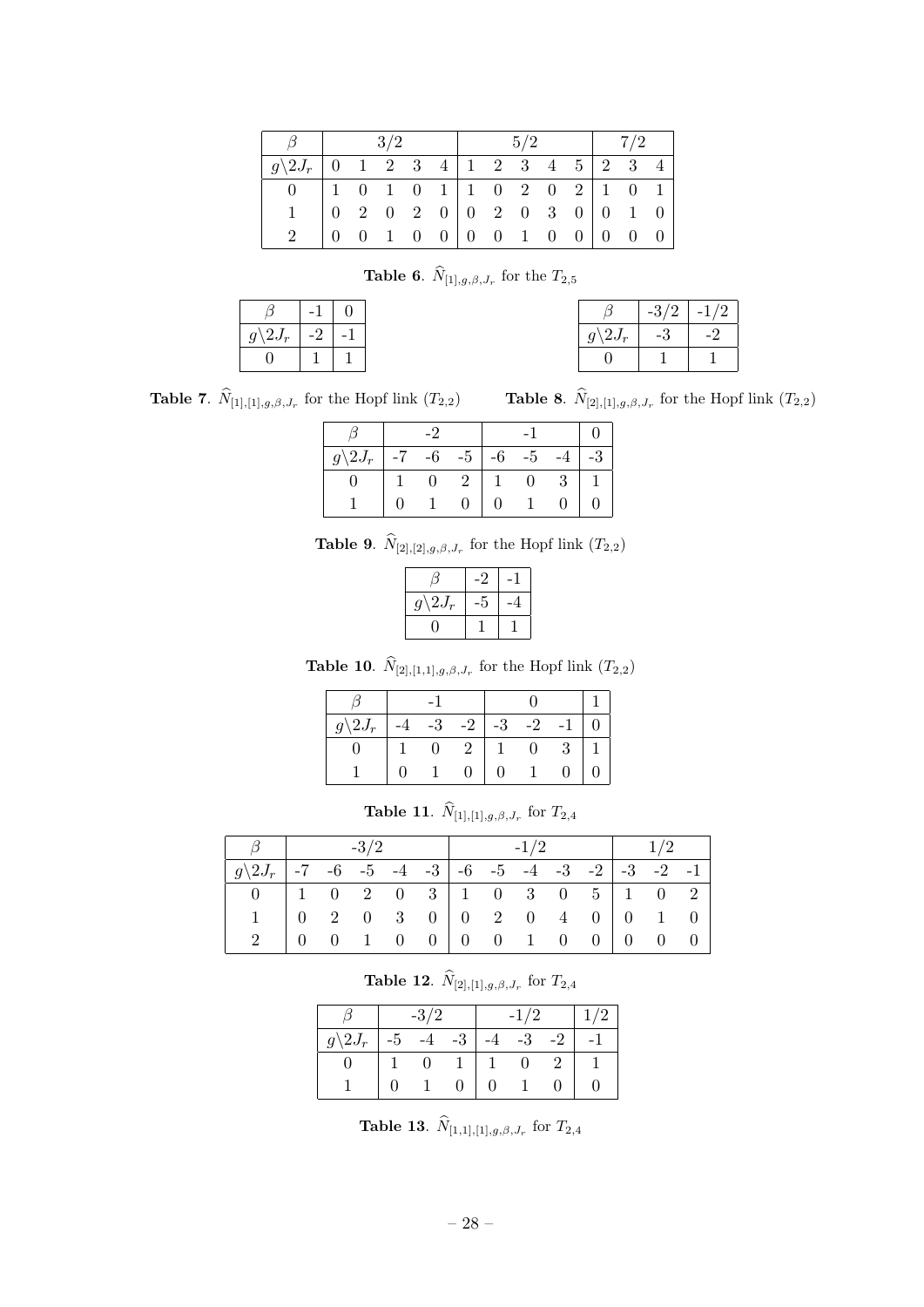#### References

- <span id="page-29-15"></span>[AS12a] M. Aganagic and K. Schaeffer. Orientifolds and the Refined Topological String. JHEP, 09:084, 2012, [arXiv:1202.4456](http://arxiv.org/abs/1202.4456).
- <span id="page-29-1"></span>[AS12b] M. Aganagic and S. Shakirov. Refined Chern-Simons Theory and Knot Homology. Proc. Symp. Pure Math., 85:3-32, 2012,  $arXiv:1202.2489$ .
- <span id="page-29-2"></span>[AS12c] M. Aganagic and S. Shakirov. Refined Chern-Simons Theory and Topological String. 2012, [arXiv:1210.2733](http://arxiv.org/abs/1210.2733).
- <span id="page-29-0"></span>[AS15] M. Aganagic and S. Shakirov. Knot Homology and Refined Chern-Simons Index. Commun. Math. Phys., 333(1):187–228, 2015, [arXiv:1105.5117](http://arxiv.org/abs/1105.5117).
- <span id="page-29-11"></span>[AV00] M. Aganagic and C. Vafa. Mirror symmetry, D-branes and counting holomorphic discs. 2000, [arXiv:hep-th/0012041](http://arxiv.org/abs/hep-th/0012041).
- <span id="page-29-7"></span>[BBS95] K. Becker, M. Becker, and A. Strominger. Five-branes, membranes and nonperturbative string theory. Nucl. Phys., B456:130–152, 1995, [arXiv:hep-th/9507158](http://arxiv.org/abs/hep-th/9507158).
- <span id="page-29-9"></span>[CDDP15] W.-y. Chuang, D.-E. Diaconescu, R. Donagi, and T. Pantev. Parabolic refined invariants and Macdonald polynomials. Commun. Math. Phys., 335(3):1323–1379, 2015, [arXiv:1311.3624](http://arxiv.org/abs/1311.3624).
	- [Che13] I. Cherednik. Jones polynomials of torus knots via DAHA. Int.Math.Res.Not., 23:5366–5425, 2013, [arXiv:1111.6195](http://arxiv.org/abs/1111.6195).
- <span id="page-29-8"></span><span id="page-29-4"></span>[CKK14] J. Choi, S. Katz, and A. Klemm. The refined BPS index from stable pair invariants. Commun. Math. Phys., 328:903–954, 2014, [arXiv:1210.4403](http://arxiv.org/abs/1210.4403).
- <span id="page-29-16"></span><span id="page-29-14"></span><span id="page-29-12"></span>[DBMM+13] P. Dunin-Barkowski, A. Mironov, A. Morozov, A. Sleptsov, and A. Smirnov. Superpolynomials for toric knots from evolution induced by cut-and-join operators. JHEP, 03:021, 2013, [arXiv:1106.4305](http://arxiv.org/abs/1106.4305).
	- [DDP] D. E. Diaconescu, R. Donagi, and T. Pantev. BPS states, torus links and wild character varieties. To appear.
	- [DHS12] D.-E. Diaconescu, Z. Hua, and Y. Soibelman. HOMFLY polynomials, stable pairs and motivic Donaldson-Thomas invariants. Commun. Num. Theor. Phys., 6:517–600, 2012, [arXiv:1202.4651](http://arxiv.org/abs/1202.4651).
	- [DSV13] D. E. Diaconescu, V. Shende, and C. Vafa. Large N duality, lagrangian cycles, and algebraic knots. Commun. Math. Phys., 319:813–863, 2013, [arXiv:1111.6533](http://arxiv.org/abs/1111.6533).
	- [DW16] M. Dedushenko and E. Witten. Some Details On The Gopakumar-Vafa and Ooguri-Vafa Formulas. Adv. Theor. Math. Phys., 20:1–133, 2016, [arXiv:1411.7108](http://arxiv.org/abs/1411.7108).
	- [FGSA12] H. Fuji, S. Gukov, P. Sulkowski, and H. Awata. Volume Conjecture: Refined and Categorified. Adv.Theor.Math.Phys., 16:1669–1777, 2012, [arXiv:1203.2182](http://arxiv.org/abs/1203.2182).
- <span id="page-29-17"></span><span id="page-29-13"></span><span id="page-29-10"></span><span id="page-29-6"></span><span id="page-29-5"></span><span id="page-29-3"></span>[GHKPK17] J. Gu, M.-x. Huang, A.-K. Kashani-Poor, and A. Klemm. Refined BPS invariants of 6d SCFTs from anomalies and modularity. 2017, [arXiv:1701.00764](http://arxiv.org/abs/1701.00764).
	- [GKS16] S. Garoufalidis, P. Kucharski, and P. Sułkowski. Knots, BPS states, and algebraic curves. Commun. Math. Phys., 346(1):75–113, 2016, [arXiv:1504.06327](http://arxiv.org/abs/1504.06327).
	- [GN15] E. Gorsky and A. Negut. Refined knot invariants and Hilbert schemes. J. Math. Pure. Appl., 104:403–435, 2015, [arXiv:1304.3328](http://arxiv.org/abs/1304.3328).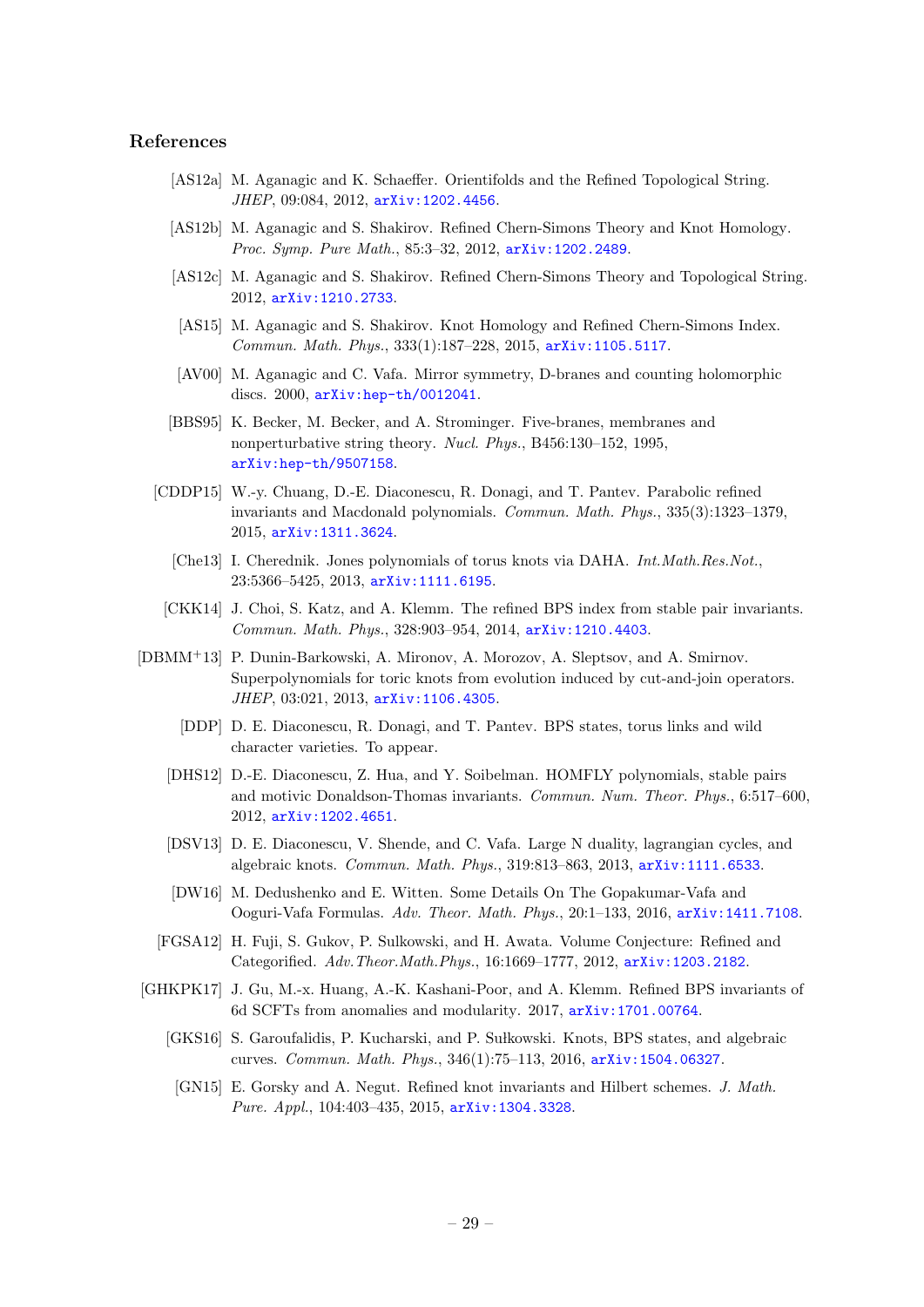- <span id="page-30-17"></span>[GNS+16] S. Gukov, S. Nawata, I. Saberi, M. Stosic, and P. Sulkowski. Sequencing BPS Spectra. JHEP, 03:004, 2016, [arXiv:1512.07883](http://arxiv.org/abs/1512.07883).
- <span id="page-30-16"></span><span id="page-30-15"></span><span id="page-30-13"></span><span id="page-30-10"></span><span id="page-30-9"></span><span id="page-30-8"></span><span id="page-30-7"></span><span id="page-30-0"></span>[GPPV17] S. Gukov, D. Pei, P. Putrov, and C. Vafa. BPS spectra and 3-manifold invariants. 2017, [arXiv:1701.06567](http://arxiv.org/abs/1701.06567).
	- [GPV16] S. Gukov, P. Putrov, and C. Vafa. Fivebranes and 3-manifold homology. 2016, [arXiv:1602.05302](http://arxiv.org/abs/1602.05302).
	- [GSV05] S. Gukov, A. S. Schwarz, and C. Vafa. Khovanov-Rozansky homology and topological strings. Lett.Math.Phys., 74:53–74, 2005, [arXiv:hep-th/0412243](http://arxiv.org/abs/hep-th/0412243).
	- [GV98a] R. Gopakumar and C. Vafa. M-theory and topological strings. I. 1998, [arXiv:hep-th/9809187](http://arxiv.org/abs/hep-th/9809187).
	- [GV98b] R. Gopakumar and C. Vafa. M-theory and topological strings. II. 1998, [arXiv:hep-th/9812127](http://arxiv.org/abs/hep-th/9812127).
	- [GV99] R. Gopakumar and C. Vafa. On the gauge theory/geometry correspondence. Adv. Theor. Math. Phys., 3:1415–1443, 1999, [arXiv:hep-th/9811131](http://arxiv.org/abs/hep-th/9811131).
	- [HLJ82] R. Harvey and H. B. Lawson Jr. Calibrated geometries. Acta Mathematica, 148(1):47–157, 1982.
	- [IY11] Y. Imamura and S. Yokoyama. Index for three dimensional superconformal field theories with general R-charge assignments. JHEP, 1104:007, 2011, [arXiv:1101.0557](http://arxiv.org/abs/1101.0557).
	- [Kho00] M. Khovanov. A categorification of the Jones polynomial. Duke Math. J., 3:359–426, 2000, [arXiv:math/9908171](http://arxiv.org/abs/math/9908171).
	- [KR08a] M. Khovanov and L. Rozansky. Matrix factorizations and link homology. Fund. Math., 199:1-91, 2008, [arXiv:math/0401268](http://arxiv.org/abs/math/0401268).
	- [KR08b] M. Khovanov and L. Rozansky. Matrix factorizations and link homology II. Geom. Topol., 12(3):1387–1425, 2008, [arXiv:math/0505056](http://arxiv.org/abs/math/0505056).
	- [KW11] A. Kapustin and B. Willett. Generalized Superconformal Index for Three Dimensional Field Theories. 2011, [arXiv:1106.2484](http://arxiv.org/abs/1106.2484).
	- [LLZ03] C.-C. M. Liu, K. Liu, and J. Zhou. A Proof of a Conjecture of Mariño-Vafa on Hodge Integrals. J. Diff. Geom., 65(2):289–340, 2003, [arXiv:math/0306434](http://arxiv.org/abs/math/0306434).
	- [LMn01] J. Labastida and M. Mariño. Polynomial invariants for torus knots and topological strings. Commun.Math.Phys., 217:423–449, 2001, [arXiv:hep-th/0004196](http://arxiv.org/abs/hep-th/0004196).
- <span id="page-30-14"></span><span id="page-30-11"></span><span id="page-30-6"></span><span id="page-30-5"></span><span id="page-30-4"></span><span id="page-30-3"></span><span id="page-30-1"></span>[LMn02] J. M. Labastida and M. Mariño. A New point of view in the theory of knot and link invariants. J.Knot Theor.Ramifications, 11(02):173–197, 2002, [arXiv:math/0104180](http://arxiv.org/abs/math/0104180).
- <span id="page-30-19"></span><span id="page-30-18"></span><span id="page-30-12"></span><span id="page-30-2"></span>[LMnV00] J. Labastida, M. Mariño, and C. Vafa. Knots, links and branes at large N. JHEP, 0011:007, 2000, [arXiv:hep-th/0010102](http://arxiv.org/abs/hep-th/0010102).
	- [Mac98] I. G. Macdonald. Symmetric functions and Hall polynomials. Oxford university press, 1998.
	- [Mn05] M. Mariño. Chern-Simons theory, matrix models, and topological strings. Number 131. Oxford University Press, 2005.
	- [Mn10] M. Mariño. String theory and the Kauffman polynomial. Commun. Math. Phys., 298:613–643, 2010, [arXiv:0904.1088](http://arxiv.org/abs/0904.1088).